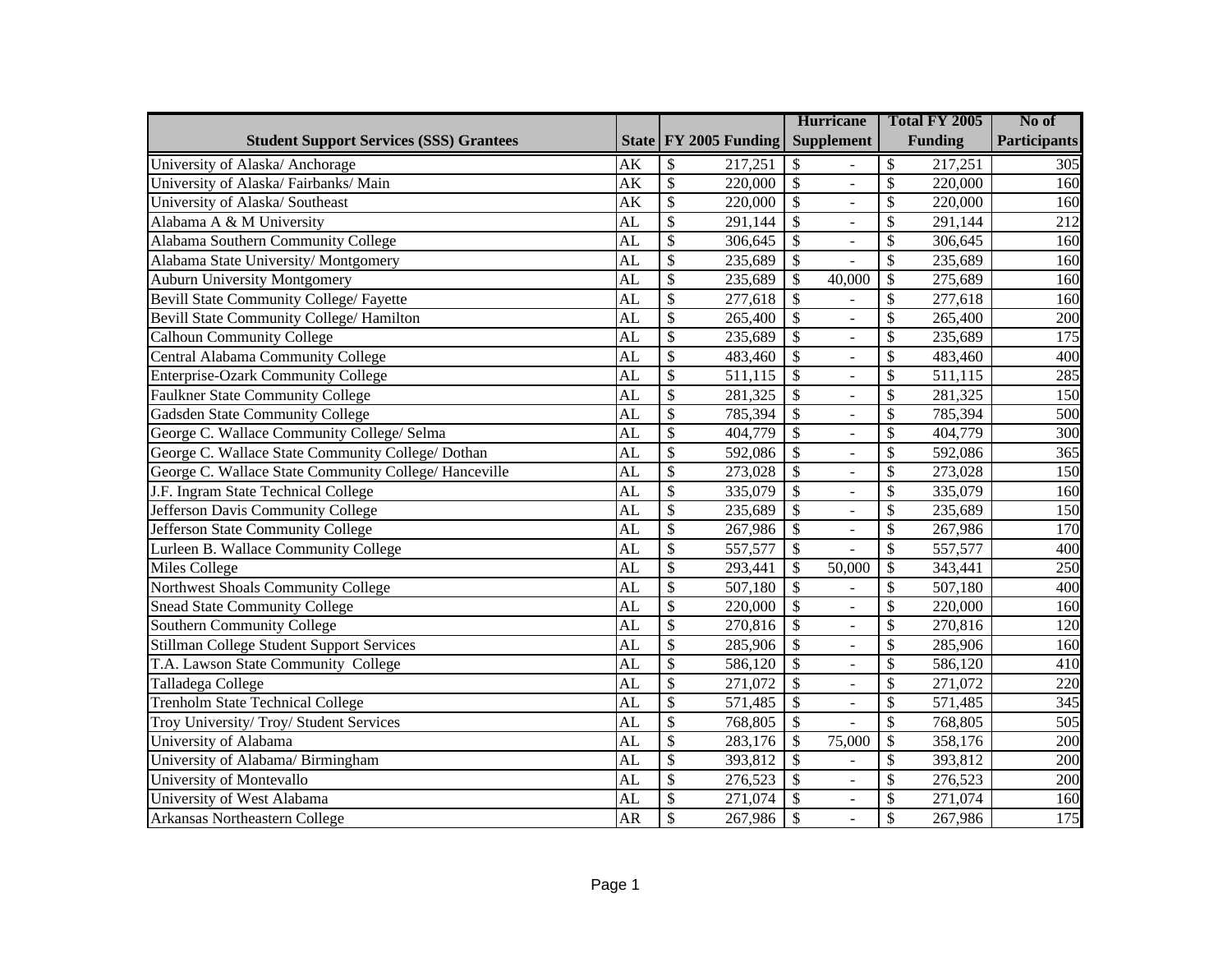|                                                    |                        |                          |                         | <b>Hurricane</b>                            |                          | Total FY 2005  | No of               |
|----------------------------------------------------|------------------------|--------------------------|-------------------------|---------------------------------------------|--------------------------|----------------|---------------------|
| <b>Student Support Services (SSS) Grantees</b>     |                        |                          | State   FY 2005 Funding | <b>Supplement</b>                           |                          | <b>Funding</b> | <b>Participants</b> |
| Arkansas State University/Beebe                    | <b>AR</b>              | \$                       | 235,689                 | \$                                          | \$                       | 235,689        | 160                 |
| Arkansas State University/ Jonesboro               | <b>AR</b>              | $\mathcal{S}$            | 267,980                 | $\overline{\mathcal{S}}$<br>$\overline{a}$  | \$                       | 267,980        | 175                 |
| <b>East Arkansas Community College</b>             | <b>AR</b>              | $\overline{\mathcal{S}}$ | 288,946                 | $\overline{\$}$<br>÷,                       | \$                       | 288,946        | 200                 |
| <b>Harding University</b>                          | <b>AR</b>              | $\overline{\$}$          | 337,971                 | $\overline{\mathcal{S}}$<br>$\blacksquare$  | \$                       | 337,971        | 493                 |
| <b>Henderson State University</b>                  | <b>AR</b>              | $\overline{\$}$          | 333,892                 | $\overline{\$}$<br>$\overline{\phantom{0}}$ | \$                       | 333,892        | 308                 |
| Henderson State University/ Disabled               | <b>AR</b>              | $\overline{\$}$          | 235,689                 | $\overline{\$}$<br>$\overline{a}$           | \$                       | 235,689        | 100                 |
| John Brown University                              | <b>AR</b>              | $\overline{\mathcal{S}}$ | 220,000                 | $\overline{\$}$<br>$\overline{a}$           | \$                       | 220,000        | 160                 |
| Mid/South Community College                        | <b>AR</b>              | $\overline{\$}$          | 267,966                 | $\overline{\$}$<br>$\overline{a}$           | \$                       | 267,966        | 175                 |
| National Park Community College                    | <b>AR</b>              | $\overline{\$}$          | 335,887                 | $\overline{\$}$<br>$\overline{a}$           | \$                       | 335,887        | 206                 |
| North Arkansas College                             | <b>AR</b>              | $\overline{\$}$          | 301,836                 | $\overline{\$}$<br>$\overline{a}$           | \$                       | 301,836        | 180                 |
| <b>Ouachita Baptist University</b>                 | <b>AR</b>              | $\overline{\$}$          | 278,307                 | $\overline{\mathcal{S}}$<br>$\overline{a}$  | \$                       | 278,307        | 160                 |
| <b>Ouachita Technical College</b>                  | $\overline{AR}$        | $\overline{\$}$          | 244,735                 | $\overline{\$}$<br>$\overline{a}$           | $\overline{\mathcal{S}}$ | 244,735        | 200                 |
| Ozarka College/ Melbourne                          | $\overline{\text{AR}}$ | $\overline{\$}$          | 265,045                 | $\overline{\$}$<br>$\overline{a}$           | $\overline{\mathcal{S}}$ | 265,045        | 215                 |
| Philander Smith College                            | $\overline{\text{AR}}$ | $\overline{\$}$          | 263,179                 | $\overline{\$}$<br>$\overline{a}$           | $\overline{\mathcal{S}}$ | 263,179        | 236                 |
| <b>Pulaski Technical College</b>                   | AR                     | $\overline{\$}$          | 220,000                 | $\overline{\mathcal{S}}$<br>$\overline{a}$  | \$                       | 220,000        | 180                 |
| <b>Rich Mountain Community College</b>             | <b>AR</b>              | $\overline{\$}$          | 302,925                 | $\overline{\$}$<br>$\overline{a}$           | \$                       | 302,925        | 220                 |
| South Arkansas Community College                   | <b>AR</b>              | $\overline{\mathcal{S}}$ | 271,062                 | $\overline{\mathcal{S}}$<br>$\overline{a}$  | \$                       | 271,062        | 165                 |
| Southeast Arkansas College                         | <b>AR</b>              | $\overline{\$}$          | 220,000                 | $\overline{\mathcal{S}}$<br>$\overline{a}$  | \$                       | 220,000        | 160                 |
| Southern Arkansas University                       | <b>AR</b>              | $\overline{\$}$          | 326,253                 | $\overline{\mathcal{S}}$                    | \$                       | 326,253        | 250                 |
| University of Arkansas                             | <b>AR</b>              | $\overline{\$}$          | 331,079                 | $\overline{\mathcal{S}}$<br>50,000          | \$                       | 381,079        | 325                 |
| University of Arkansas Community College/ Hope     | <b>AR</b>              | $\overline{\$}$          | 267,987                 | $\overline{\$}$                             | \$                       | 267,987        | 200                 |
| University of Arkansas/ Little Rock                | <b>AR</b>              | $\overline{\$}$          | 341,906                 | \$<br>$\overline{a}$                        | \$                       | 341,906        | 260                 |
| University of Arkansas/ Monticello                 | <b>AR</b>              | $\overline{\$}$          | 220,000                 | $\overline{\$}$<br>$\overline{a}$           | \$                       | 220,000        | 160                 |
| University of Arkansas/ Phillips Community College | <b>AR</b>              | $\overline{\$}$          | 299,572                 | $\overline{\$}$<br>$\overline{\phantom{a}}$ | \$                       | 299,572        | 257                 |
| University of Arkansas/ Pine Bluff                 | <b>AR</b>              | $\overline{\$}$          | 393,296                 | \$<br>$\overline{a}$                        | \$                       | 393,296        | $\overline{308}$    |
| University of the Ozarks                           | <b>AR</b>              | $\overline{\$}$          | 261,538                 | \$<br>$\overline{\phantom{a}}$              | \$                       | 261,538        | 180                 |
| American Samoa Community College                   | $\overline{AS}$        | $\overline{\$}$          | 219,587                 | \$                                          | \$                       | 219,587        | 160                 |
| Arizona State University                           | AZ                     | $\overline{\$}$          | 280,908                 | \$<br>75,000                                | \$                       | 355,908        | 240                 |
| Arizona State University/ Disabled                 | $\overline{AZ}$        | $\overline{\$}$          | 233,527                 | $\overline{\$}$<br>÷,                       | $\overline{\mathcal{S}}$ | 233,527        | 270                 |
| Arizona Western College                            | $\overline{AZ}$        | $\overline{\$}$          | 315,222                 | $\overline{\$}$<br>$\overline{\phantom{a}}$ | \$                       | 315,222        | 240                 |
| Central Arizona College                            | $\overline{AZ}$        | $\overline{\mathcal{S}}$ | 220,000                 | $\overline{\$}$<br>$\blacksquare$           | \$                       | 220,000        | 160                 |
| <b>Cochise College</b>                             | $\overline{AZ}$        | $\overline{\$}$          | 235,689                 | $\overline{\mathcal{S}}$<br>$\blacksquare$  | \$                       | 235,689        | 175                 |
| Eastern Arizona College                            | $\overline{AZ}$        | $\overline{\mathcal{S}}$ | 242,812                 | $\overline{\mathcal{S}}$<br>$\blacksquare$  | \$                       | 242,812        | 190                 |
| <b>Gateway Community College</b>                   | $A\overline{Z}$        | $\overline{\mathcal{S}}$ | 220,000                 | $\overline{\mathcal{S}}$<br>$\blacksquare$  | \$                       | 220,000        | 160                 |
| Northern Arizona University/Flagstaff              | $\overline{AZ}$        | $\overline{\mathcal{S}}$ | 282,039                 | $\overline{\mathcal{S}}$<br>$\blacksquare$  | \$                       | 282,039        | 240                 |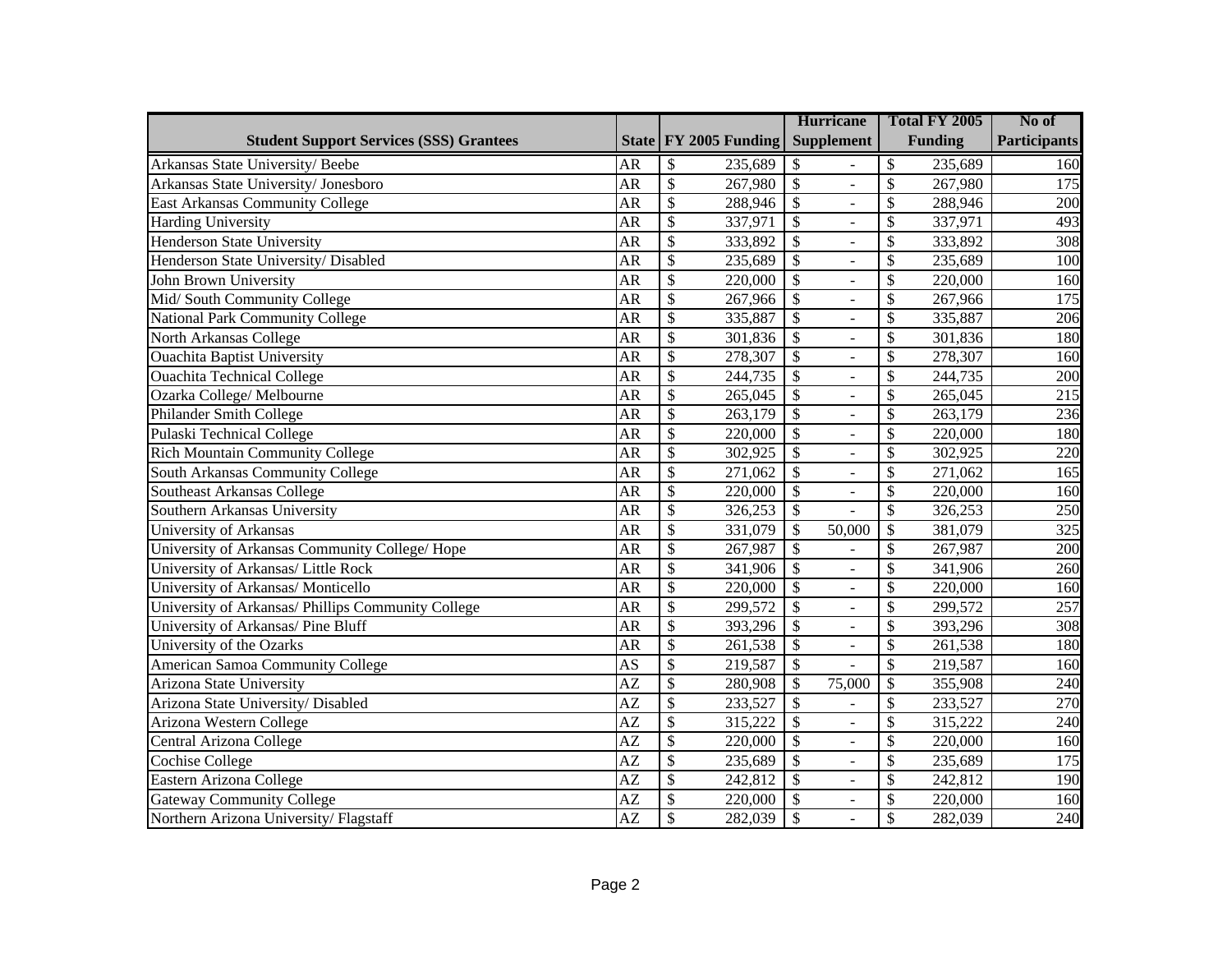|                                                           |                 |                          |                         | <b>Hurricane</b>                                     |                          | Total FY 2005  | No of               |
|-----------------------------------------------------------|-----------------|--------------------------|-------------------------|------------------------------------------------------|--------------------------|----------------|---------------------|
| <b>Student Support Services (SSS) Grantees</b>            |                 |                          | State   FY 2005 Funding | <b>Supplement</b>                                    |                          | <b>Funding</b> | <b>Participants</b> |
| Phoenix College                                           | AZ              | \$                       | 267,051                 | \$                                                   | \$                       | 267,051        | 250                 |
| South Mountain Community College                          | $\overline{AZ}$ | $\overline{\mathcal{S}}$ | 220,000                 | $\overline{\mathcal{S}}$<br>$\overline{a}$           | $\mathcal{S}$            | 220,000        | 160                 |
| University of Arizona                                     | $\overline{AZ}$ | $\overline{\$}$          | 233,990                 | $\overline{\$}$<br>ä,                                | \$                       | 233,990        | 250                 |
| Yavapai College                                           | $\overline{AZ}$ | $\overline{\$}$          | 386,671                 | $\overline{\$}$<br>$\overline{a}$                    | $\overline{\mathcal{S}}$ | 386,671        | 300                 |
| <b>Antelope Valley College</b>                            | $\overline{CA}$ | $\overline{\$}$          | 235,689                 | $\overline{\$}$<br>$\overline{a}$                    | \$                       | 235,689        | 160                 |
| <b>Butte-Glenn Community College District</b>             | $\overline{CA}$ | $\overline{\$}$          | 219,981                 | $\overline{\$}$<br>$\overline{a}$                    | $\overline{\mathcal{S}}$ | 219,981        | 160                 |
| California Lutheran University                            | $\overline{CA}$ | $\overline{\$}$          | 236,966                 | $\overline{\$}$<br>$\frac{1}{2}$                     | \$                       | 236,966        | 200                 |
| California Polytechnic State University                   | $\overline{CA}$ | $\overline{\$}$          | 275,426                 | $\overline{\$}$<br>$\Box$                            | \$                       | 275,426        | 250                 |
| California State Polytechnic University/ Pomona           | CA              | $\overline{\$}$          | 354,556                 | $\overline{\$}$<br>$\frac{1}{2}$                     | \$                       | 354,556        | 250                 |
| California State Polytechnic University/ Pomona/ Disabled | $\overline{CA}$ | $\overline{\$}$          | 267,986                 | $\overline{\$}$<br>$\Box$                            | \$                       | 267,986        | 150                 |
| California State University/Bakersfield                   | $\overline{CA}$ | $\overline{\mathcal{S}}$ | 285,785                 | $\overline{\$}$<br>$\overline{a}$                    | $\overline{\mathcal{S}}$ | 285,785        | 250                 |
| California State University/Chico                         | $\overline{CA}$ | $\overline{\$}$          | 235,689                 | $\overline{\$}$<br>$\bar{\phantom{a}}$               | $\overline{\mathcal{S}}$ | 235,689        | 160                 |
| California State University/Dominguez Hills               | $\overline{CA}$ | $\overline{\$}$          | 235,689                 | $\overline{\$}$<br>$\frac{1}{2}$                     | $\overline{\mathcal{S}}$ | 235,689        | 160                 |
| California State University/East Bay Foundation           | $\overline{CA}$ | $\overline{\$}$          | 433,941                 | $\overline{\$}$<br>$\overline{\phantom{a}}$          | $\overline{\mathcal{S}}$ | 433,941        | 425                 |
| California State University/East Bay Foundation/Disabled  | $\overline{CA}$ | $\overline{\$}$          | 220,000                 | $\overline{\$}$<br>$\overline{a}$                    | $\overline{\mathcal{S}}$ | 220,000        | 125                 |
| California State University/Fresno                        | $\overline{CA}$ | $\overline{\$}$          | 278,295                 | $\overline{\$}$<br>$\frac{1}{2}$                     | \$                       | 278,295        | 200                 |
| California State University/Fullerton                     | CA              | $\overline{\$}$          | 278,295                 | $\overline{\$}$<br>$\Box$                            | \$                       | 278,295        | 160                 |
| California State University/Long Beach                    | CA              | $\overline{\$}$          | 485,602                 | $\overline{\$}$<br>$\overline{a}$                    | \$                       | 485,602        | 450                 |
| California State University/ Los Angeles/ Disabled        | CA              | $\overline{\$}$          | 267,986                 | $\overline{\$}$<br>$\overline{\phantom{a}}$          | \$                       | 267,986        | 100                 |
| California State University/ Monterey Bay                 | $\overline{CA}$ | $\overline{\$}$          | 235,689                 | $\overline{\$}$<br>$\overline{a}$                    | $\overline{\mathcal{S}}$ | 235,689        | 163                 |
| California State University/Sacramento/Disabled           | $\overline{CA}$ | $\overline{\$}$          | 254,540                 | $\overline{\$}$<br>$\overline{\phantom{a}}$          | \$                       | 254,540        | 120                 |
| California State University/San Bernardino                | $\overline{CA}$ | $\overline{\$}$          | 355,665                 | $\overline{\$}$<br>$\overline{a}$                    | \$                       | 355,665        | 325                 |
| California State University/ San Marcos                   | $\overline{CA}$ | $\overline{\$}$          | 278,295                 | $\overline{\$}$<br>$\overline{\phantom{a}}$          | \$                       | 278,295        | $\overline{205}$    |
| California State University/ Stanislaus                   | $\overline{CA}$ | $\overline{\$}$          | 350,373                 | $\overline{\$}$<br>$\Box$                            | \$                       | 350,373        | 250                 |
| Cerro Coso Community College                              | CA              | $\overline{\$}$          | 235,689                 | $\overline{\$}$<br>$\overline{a}$                    | \$                       | 235,689        | 250                 |
| Chabot/ Las Positas Community College District            | CA              | \$                       | 220,000                 | $\overline{\mathcal{S}}$<br>$\overline{\phantom{a}}$ | $\mathcal{S}$            | 220,000        | 160                 |
| City College of San Francisco                             | $\overline{CA}$ | $\overline{\$}$          | 373,108                 | $\overline{\mathcal{S}}$<br>$\Box$                   | \$                       | 373,108        | 300                 |
| College of the Dessert                                    | CA              | \$                       | 267,985                 | $\overline{\$}$<br>$\overline{\phantom{a}}$          | \$                       | 267,985        | 175                 |
| College of the Siskiyous                                  | $\overline{CA}$ | $\overline{\$}$          | 253,057                 | $\overline{\$}$<br>÷,                                | \$                       | 253,057        | 180                 |
| Compton Community College                                 | $\overline{CA}$ | $\overline{\$}$          | 267,986                 | $\overline{\$}$<br>$\overline{\phantom{a}}$          | \$                       | 267,986        | 160                 |
| Copper Mountain College                                   | $\overline{CA}$ | $\overline{\$}$          | 235,689                 | $\overline{\$}$<br>$\Box$                            | \$                       | 235,689        | 160                 |
| Evergreen Valley College                                  | $\overline{CA}$ | $\overline{\$}$          | 267,878                 | $\overline{\$}$<br>$\blacksquare$                    | \$                       | 267,878        | 160                 |
| Feather River College                                     | $\overline{CA}$ | $\overline{\$}$          | 235,689                 | $\overline{\$}$<br>$\blacksquare$                    | \$                       | 235,689        | 160                 |
| Fresno City College                                       | CA              | $\overline{\$}$          | 235,689                 | $\overline{\mathcal{S}}$<br>$\blacksquare$           | \$                       | 235,689        | $\overline{1}60$    |
| Gavilan College                                           | $\overline{CA}$ | \$                       | 235,689                 | $\overline{\mathcal{S}}$<br>$\blacksquare$           | \$                       | 235,689        | 160                 |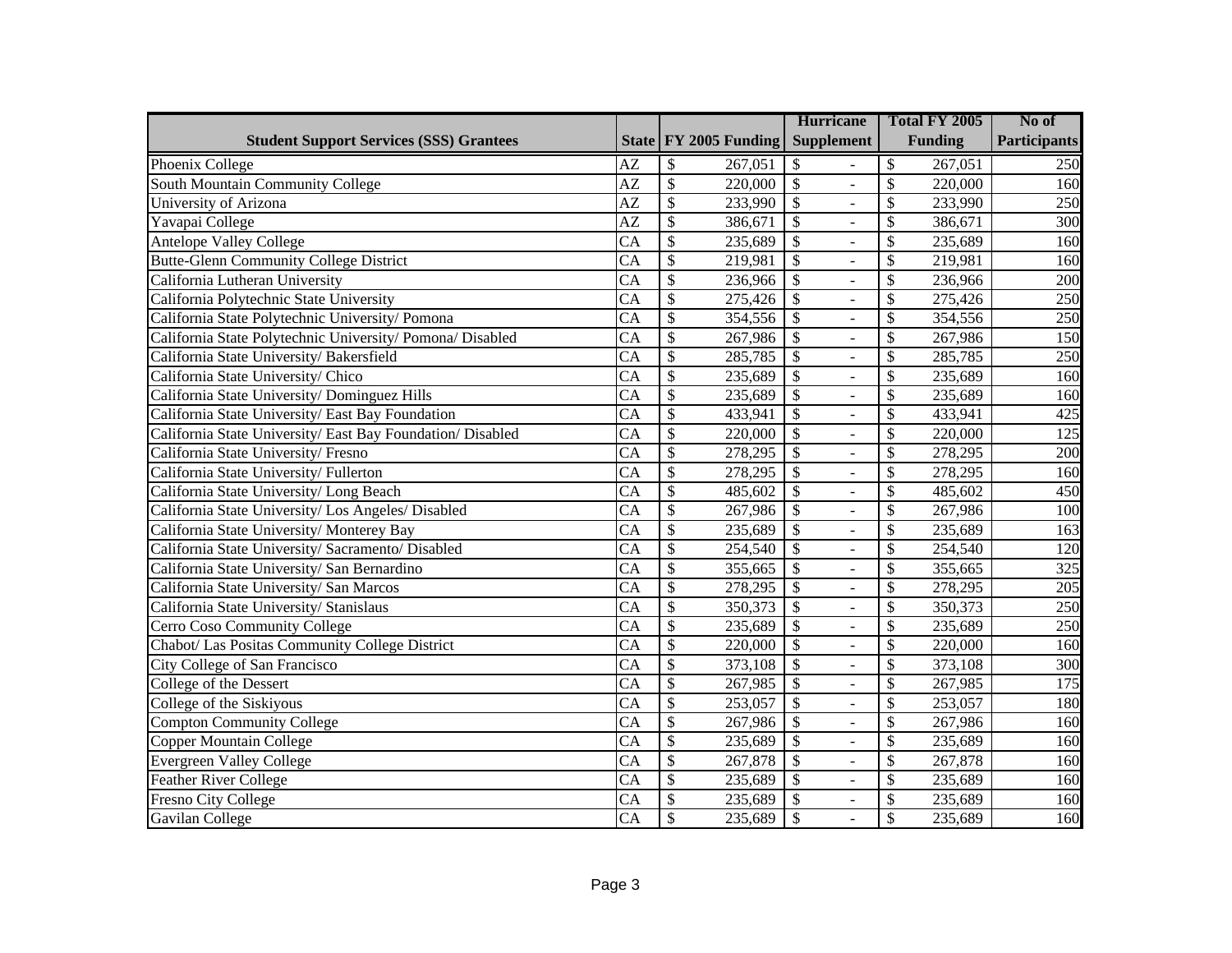|                                                      |                        |                                     | <b>Hurricane</b>                                | Total FY 2005            | No of               |
|------------------------------------------------------|------------------------|-------------------------------------|-------------------------------------------------|--------------------------|---------------------|
| <b>Student Support Services (SSS) Grantees</b>       |                        | State   FY 2005 Funding             | <b>Supplement</b>                               | <b>Funding</b>           | <b>Participants</b> |
| <b>Hartnell College</b>                              | CA                     | \$<br>220,000                       | \$                                              | \$<br>220,000            | 160                 |
| Humboldt State University                            | $\overline{CA}$        | $\overline{\mathcal{S}}$<br>355,439 | $\overline{\$}$<br>$\bar{\phantom{a}}$          | $\mathcal{S}$<br>355,439 | 500                 |
| <b>Imperial Valley College</b>                       | CA                     | $\overline{\$}$<br>401,755          | $\overline{\$}$<br>$\overline{a}$               | \$<br>401,755            | 350                 |
| Long Beach City College                              | CA                     | $\overline{\$}$<br>267,986          | $\overline{\$}$<br>$\equiv$                     | \$<br>267,986            | 165                 |
| Long Beach City College/ Disabled                    | $\overline{CA}$        | $\overline{\$}$<br>220,000          | $\overline{\$}$<br>$\Box$                       | \$<br>220,000            | 90                  |
| Los Angeles City College                             | $\overline{CA}$        | $\overline{\$}$<br>267,986          | $\overline{\mathcal{S}}$<br>$\bar{\phantom{a}}$ | \$<br>267,986            | 160                 |
| Los Angeles Harbor College/ Disabled                 | CA                     | $\overline{\$}$<br>278,295          | $\overline{\$}$<br>$\Box$                       | \$<br>278,295            | 175                 |
| Los Angeles Mission College                          | $\overline{CA}$        | $\overline{\$}$<br>220,000          | $\overline{\$}$<br>$\bar{\phantom{a}}$          | \$<br>220,000            | 160                 |
| Los Angeles Southwest College                        | CA                     | $\overline{\$}$<br>418,463          | $\overline{\$}$<br>$\overline{\phantom{a}}$     | \$<br>418,463            | 250                 |
| Los Angeles Valley College                           | CA                     | $\overline{\$}$<br>220,000          | $\overline{\$}$<br>$\Box$                       | \$<br>220,000            | 160                 |
| <b>Mission College</b>                               | $\overline{CA}$        | $\overline{\mathcal{S}}$<br>254,739 | $\overline{\$}$<br>$\blacksquare$               | $\mathcal{S}$<br>254,739 | 160                 |
| Monterey Peninsula College                           | $\overline{CA}$        | $\overline{\mathcal{S}}$<br>280,748 | $\overline{\mathcal{S}}$<br>$\overline{a}$      | \$<br>280,748            | $\overline{200}$    |
| Mount St. Mary's College                             | CA                     | $\overline{\mathcal{S}}$<br>277,583 | $\overline{\mathcal{S}}$<br>$\blacksquare$      | 277,583<br>\$            | $\overline{225}$    |
| Napa Valley Community College District               | $\overline{CA}$        | $\overline{\$}$<br>267,986          | $\overline{\mathcal{S}}$<br>$\overline{a}$      | \$<br>267,986            | 180                 |
| National Hispanic University                         | $\overline{CA}$        | \$<br>219,957                       | $\overline{\$}$<br>$\overline{\phantom{a}}$     | \$<br>219,957            | 160                 |
| <b>Palomar Community College District</b>            | $\overline{CA}$        | $\overline{\$}$<br>283,552          | $\overline{\$}$<br>$\Box$                       | \$<br>283,552            | 245                 |
| Pasadena City College                                | $\overline{CA}$        | $\overline{\$}$<br>278,295          | $\overline{\$}$<br>$\bar{\phantom{a}}$          | \$<br>278,295            | $\overline{200}$    |
| <b>Redwoods Community College District</b>           | CA                     | $\overline{\$}$<br>282,812          | $\overline{\$}$<br>$\Box$                       | \$<br>282,812            | $\overline{200}$    |
| Reedley College/ Clovis & Madera Centers/ Disabled   | $\overline{CA}$        | $\overline{\$}$<br>235,689          | $\overline{\$}$<br>$\bar{\phantom{a}}$          | \$<br>235,689            | 125                 |
| Rio Hondo College                                    | CA                     | $\overline{\$}$<br>235,689          | $\overline{\$}$<br>$\overline{\phantom{a}}$     | \$<br>235,689            | 160                 |
| Riverside Community College/ Norco Campus            | $\overline{CA}$        | $\overline{\$}$<br>220,000          | $\overline{\$}$<br>$\overline{\phantom{a}}$     | \$<br>220,000            | 160                 |
| San Bernardino Valley College                        | CA                     | \$<br>278,295                       | $\overline{\$}$<br>$\overline{\phantom{a}}$     | \$<br>278,295            | 200                 |
| San Diego Community College District                 | $\overline{CA}$        | $\overline{\mathcal{S}}$<br>272,315 | $\overline{\$}$<br>$\overline{a}$               | \$<br>272,315            | 200                 |
| San Diego Mesa College                               | CA                     | \$<br>$\overline{271,074}$          | $\overline{\$}$<br>$\overline{\phantom{a}}$     | \$<br>271,074            | 225                 |
| San Diego Miramar College                            | <b>CA</b>              | $\overline{\mathcal{S}}$<br>235,689 | $\overline{\$}$<br>$\overline{\phantom{a}}$     | \$<br>235,689            | 160                 |
| San Diego State University/ Disabled                 | $\overline{\text{CA}}$ | $\overline{\$}$<br>267,986          | $\overline{\$}$<br>$\overline{\phantom{a}}$     | \$<br>267,986            | 250                 |
| San Francisco State University                       | $\overline{CA}$        | $\overline{\$}$<br>234,434          | $\overline{\$}$<br>$\overline{\phantom{a}}$     | \$<br>234,434            | 160                 |
| San Joaquin Delta College                            | $\overline{\text{CA}}$ | $\overline{\$}$<br>220,000          | $\overline{\$}$<br>$\blacksquare$               | \$<br>220,000            | 160                 |
| San Jose State University                            | $\overline{\text{CA}}$ | $\overline{\$}$<br>407,664          | $\overline{\$}$<br>$\overline{\phantom{a}}$     | \$<br>407,664            | $\overline{250}$    |
| San Mateo Community College District/ Caqada College | $\overline{\text{CA}}$ | $\overline{\$}$<br>220,000          | $\overline{\$}$<br>$\blacksquare$               | \$<br>220,000            | 165                 |
| Santa Ana College                                    | $\overline{\text{CA}}$ | $\overline{\$}$<br>278,295          | $\overline{\$}$<br>$\overline{\phantom{a}}$     | \$<br>278,295            | 175                 |
| Santa Monica College                                 | $\overline{\text{CA}}$ | $\overline{\$}$<br>267,985          | $\overline{\$}$<br>$\mathbf{r}$                 | \$<br>267,985            | 160                 |
| Shasta College                                       | $\overline{CA}$        | $\overline{\$}$<br>267,986          | $\overline{\$}$<br>$\blacksquare$               | $\mathcal{S}$<br>267,986 | 175                 |
| <b>Skyline College</b>                               | <b>CA</b>              | $\overline{\mathcal{S}}$<br>472,893 | $\overline{\$}$<br>$\blacksquare$               | \$<br>472,893            | 330                 |
| Sonoma State University                              | $\overline{CA}$        | $\mathcal{S}$<br>410,303            | $\overline{\$}$<br>$\blacksquare$               | \$<br>410,303            | 350                 |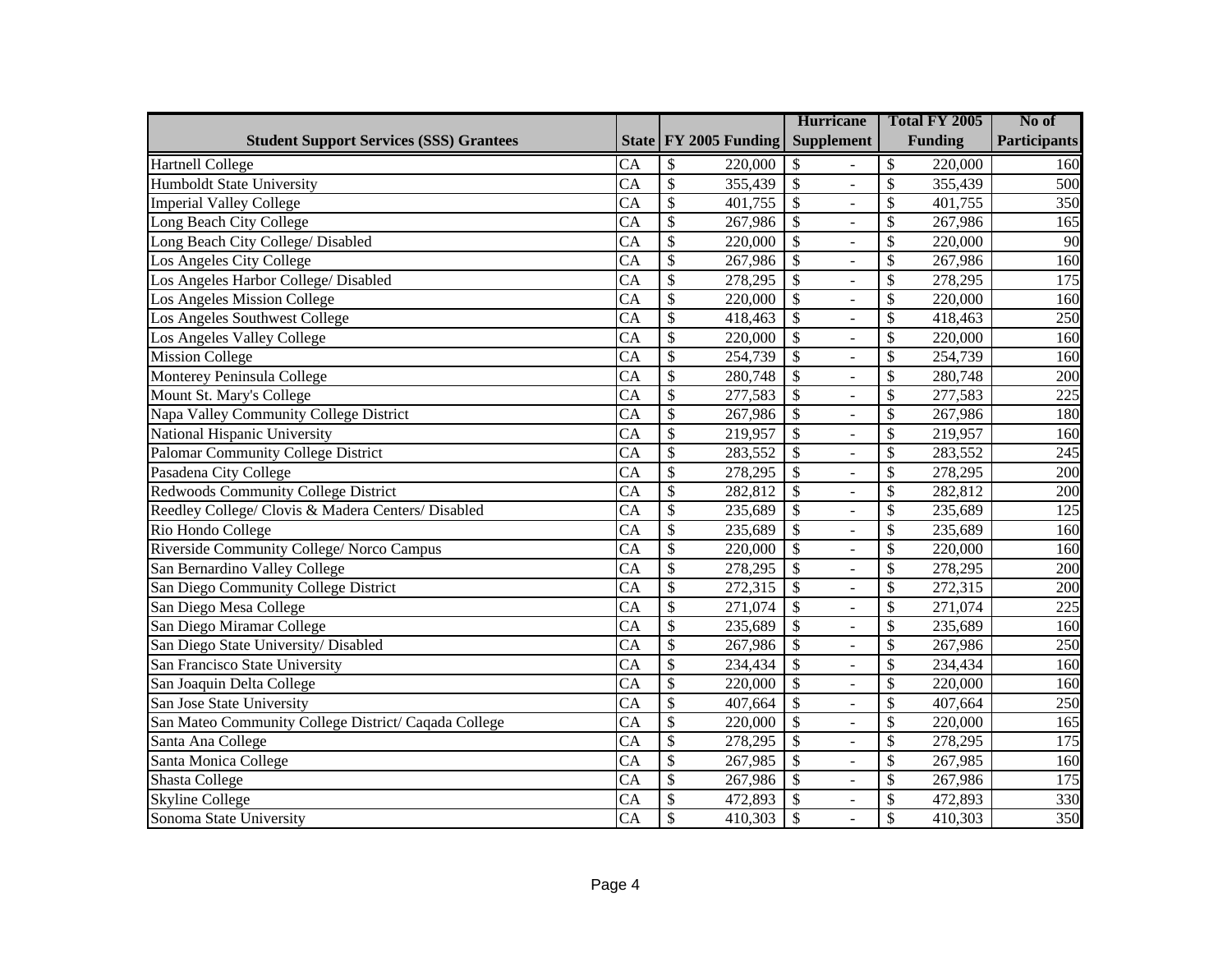|                                                              |                        |                                     | <b>Hurricane</b>                            | Total FY 2005                       | No of               |
|--------------------------------------------------------------|------------------------|-------------------------------------|---------------------------------------------|-------------------------------------|---------------------|
| <b>Student Support Services (SSS) Grantees</b>               |                        | State FY 2005 Funding               | <b>Supplement</b>                           | <b>Funding</b>                      | <b>Participants</b> |
| University of California/ Berkeley                           | CA                     | \$<br>476,321                       | \$                                          | \$<br>476,321                       | 320                 |
| University of California/ Berkeley/ Disabled                 | CA                     | $\overline{\$}$<br>278,138          | $\mathcal{S}$<br>$\overline{a}$             | \$<br>278,138                       | 250                 |
| University of California/ Davis                              | CA                     | $\overline{\$}$<br>220,000          | $\overline{\$}$                             | \$<br>220,000                       | 160                 |
| University of California/ Irvine                             | $\overline{CA}$        | $\overline{\$}$<br>369,899          | $\overline{\$}$<br>$\overline{a}$           | \$<br>369,899                       | 500                 |
| University of California/ Los Angeles                        | CA                     | $\overline{\$}$<br>284,285          | $\overline{\$}$<br>$\overline{a}$           | \$<br>284,285                       | 200                 |
| University of California/ San Diego                          | $\overline{CA}$        | $\overline{\$}$<br>278,295          | $\overline{\$}$<br>$\overline{a}$           | \$<br>278,295                       | 200                 |
| University of San Diego                                      | CA                     | $\overline{\$}$<br>219,732          | $\overline{\$}$<br>$\overline{a}$           | \$<br>219,732                       | 160                 |
| University of the Pacific                                    | CA                     | $\overline{\$}$<br>271,061          | $\overline{\$}$<br>$\overline{a}$           | \$<br>271,061                       | 200                 |
| Victor Valley College                                        | CA                     | $\overline{\$}$<br>267,986          | $\overline{\$}$<br>$\overline{a}$           | \$<br>267,986                       | 170                 |
| <b>West Hills Community College</b>                          | CA                     | $\overline{\$}$<br>285,829          | $\overline{\$}$<br>$\overline{a}$           | \$<br>285,829                       | 400                 |
| <b>West Los Angeles College</b>                              | CA                     | $\overline{\mathcal{S}}$<br>235,689 | $\overline{\$}$<br>$\omega$                 | \$<br>235,689                       | 160                 |
| <b>Yosemite Community College District</b>                   | $\overline{CA}$        | $\overline{\mathcal{S}}$<br>267,985 | $\sqrt{3}$<br>$\overline{a}$                | $\overline{\mathcal{S}}$<br>267,985 | $\overline{200}$    |
| <b>Yuba Community College District</b>                       | $\overline{CA}$        | $\overline{\$}$<br>228,825          | $\overline{\$}$<br>$\omega$                 | $\overline{\mathcal{S}}$<br>228,825 | 160                 |
| Adams State College                                          | $\overline{CO}$        | $\overline{\$}$<br>235,689          | $\overline{\mathcal{S}}$<br>$\overline{a}$  | $\overline{\mathcal{S}}$<br>235,689 | 175                 |
| <b>AIMS Community College</b>                                | $\overline{CO}$        | $\overline{\$}$<br>220,000          | $\overline{\$}$<br>$\overline{a}$           | \$<br>220,000                       | 160                 |
| Colorado Mountain Jr. College District                       | CO                     | $\overline{\$}$<br>267,478          | $\overline{\$}$<br>$\equiv$                 | \$<br>267,478                       | 160                 |
| Colorado State University/Fort Collins                       | CO                     | $\overline{\$}$<br>359,192          | $\overline{\$}$<br>$\overline{a}$           | \$<br>359,192                       | 275                 |
| Colorado State University/ Pueblo                            | CO                     | $\overline{\$}$<br>285,850          | $\overline{\$}$<br>$\omega$                 | \$<br>285,850                       | 200                 |
| Community College of Denver                                  | CO                     | $\overline{\$}$<br>271,073          | $\overline{\$}$<br>$\bar{\phantom{a}}$      | \$<br>271,073                       | 200                 |
| Fort Lewis College                                           | CO                     | $\overline{\$}$<br>271,072          | $\overline{\$}$<br>$\overline{\phantom{a}}$ | \$<br>271,072                       | 200                 |
| Lamar Community College                                      | $\overline{CO}$        | $\overline{\$}$<br>241,948          | $\overline{\$}$<br>$\bar{\phantom{a}}$      | \$<br>241,948                       | 160                 |
| Metropolitan State College of Denver                         | CO                     | $\overline{\$}$<br>271,074          | $\overline{\$}$<br>$\overline{a}$           | \$<br>271,074                       | 200                 |
| Northeastern Junior College                                  | CO                     | $\overline{\$}$<br>228,636          | $\overline{\$}$<br>$\omega$                 | \$<br>228,636                       | 180                 |
| <b>Pikes Peak Community College</b>                          | CO                     | $\overline{\$}$<br>220,000          | $\overline{\$}$<br>$\overline{\phantom{0}}$ | \$<br>220,000                       | 160                 |
| <b>Pueblo Community College</b>                              | CO                     | $\overline{\$}$<br>286,811          | $\overline{\$}$<br>$\overline{a}$           | \$<br>286,811                       | 220                 |
| <b>Trinidad State Junior College</b>                         | CO                     | \$<br>365,189                       | $\overline{\mathcal{S}}$                    | \$<br>365,189                       | $\overline{250}$    |
| University of Colorado/ Boulder                              | CO                     | $\overline{\$}$<br>295,263          | \$<br>75,000                                | \$<br>370,263                       | 186                 |
| University of Colorado/ Denver                               | CO                     | \$<br>221,814                       | $\mathcal{S}$                               | \$<br>221,814                       | 165                 |
| University of Northern Colorado                              | $\overline{CO}$        | $\overline{\$}$<br>268,918          | $\overline{\mathcal{S}}$                    | $\overline{\mathcal{S}}$<br>268,918 | 200                 |
| <b>Fairfield University</b>                                  | $\overline{\text{CT}}$ | $\overline{\$}$<br>267,986          | $\overline{\$}$<br>50,000                   | \$<br>317,986                       | 160                 |
| <b>Norwalk Community College</b>                             | $\overline{\text{CT}}$ | $\overline{\$}$<br>323,134          | $\overline{\mathcal{S}}$                    | \$<br>323,134                       | 240                 |
| <b>University of Connecticut</b>                             | $\overline{\text{CT}}$ | $\overline{\$}$<br>278,292          | $\boldsymbol{\mathsf{S}}$<br>50,000         | \$<br>328,292                       | 225                 |
| <b>Howard University</b>                                     | DC                     | $\overline{\$}$<br>349,496          | $\overline{\$}$<br>75,000                   | \$<br>424,496                       | 225                 |
| University of the District of Columbia                       | DC                     | \$<br>509,709                       | \$<br>$\overline{a}$                        | \$<br>509,709                       | 350                 |
| Delaware Technical & Community College/ Jack F. Owens Campus | DE                     | \$<br>278,295                       | $\overline{\mathcal{S}}$<br>$\blacksquare$  | \$<br>278,295                       | 265                 |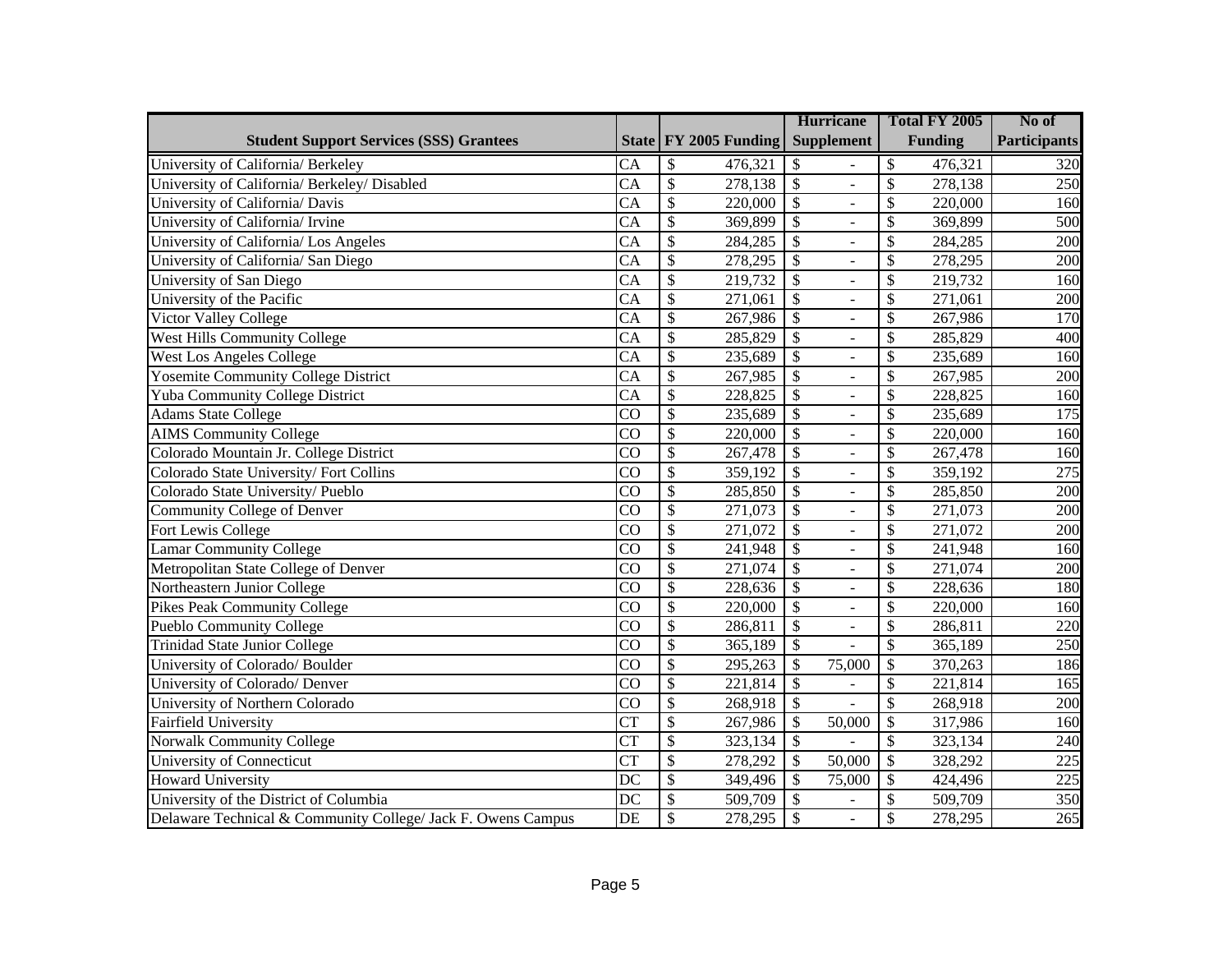|                                                                  |                 |                                      | <b>Hurricane</b>                            | Total FY 2005                       | No of               |
|------------------------------------------------------------------|-----------------|--------------------------------------|---------------------------------------------|-------------------------------------|---------------------|
| <b>Student Support Services (SSS) Grantees</b>                   |                 | State   FY 2005 Funding              | <b>Supplement</b>                           | <b>Funding</b>                      | <b>Participants</b> |
| Delaware Technical & Community College/ Terry                    | DE              | \$<br>265,760                        | \$                                          | \$<br>265,760                       | 200                 |
| University of Delaware                                           | DE              | $\boldsymbol{\mathsf{S}}$<br>277,500 | $\overline{\mathcal{S}}$<br>$\overline{a}$  | \$<br>277,500                       | 175                 |
| Bethune/ Cookman College                                         | FL              | $\boldsymbol{\mathsf{S}}$<br>298,299 | $\mathcal{S}$<br>÷,                         | \$<br>298,299                       | 200                 |
| <b>Brevard Community College</b>                                 | FL              | $\boldsymbol{\mathsf{S}}$<br>271,074 | $\mathcal{S}$<br>$\equiv$                   | \$<br>271,074                       | 235                 |
| <b>Broward Community College/ Disabled</b>                       | FL              | $\boldsymbol{\mathsf{S}}$<br>219,939 | \$<br>$\overline{\phantom{a}}$              | \$<br>219,939                       | 200                 |
| <b>Central Florida Community College</b>                         | $\overline{FL}$ | $\overline{\$}$<br>300,763           | $\overline{\$}$<br>$\equiv$                 | \$<br>300,763                       | 220                 |
| Daytona Beach Community College                                  | FL              | $\overline{\mathcal{S}}$<br>299,781  | $\overline{\$}$<br>$\equiv$                 | \$<br>299,781                       | 230                 |
| Edison College                                                   | FL              | $\overline{\$}$<br>271,074           | $\overline{\$}$<br>$\equiv$                 | $\overline{\mathcal{S}}$<br>271,074 | $\overline{200}$    |
| <b>Edward Waters College</b>                                     | FL              | $\overline{\mathcal{S}}$<br>220,000  | $\overline{\$}$<br>$\overline{a}$           | \$<br>220,000                       | 160                 |
| Florida A & M University                                         | FL              | $\overline{\$}$<br>295,628           | $\overline{\$}$<br>$\overline{a}$           | \$<br>295,628                       | 250                 |
| Florida Gulf Coast University                                    | $\overline{FL}$ | $\overline{\$}$<br>235,689           | $\overline{\$}$<br>$\overline{a}$           | $\overline{\mathcal{S}}$<br>235,689 | 160                 |
| <b>Florida Memorial College</b>                                  | $\overline{FL}$ | $\overline{\$}$<br>285,931           | $\overline{\$}$<br>$\overline{a}$           | $\overline{\mathcal{S}}$<br>285,931 | 207                 |
| <b>Florida State University</b>                                  | $\overline{FL}$ | $\overline{\$}$<br>235,689           | $\overline{\mathcal{S}}$<br>75,000          | $\overline{\mathcal{S}}$<br>310,689 | 200                 |
| <b>Gulf Coast Community College</b>                              | $\overline{FL}$ | $\overline{\$}$<br>236,427           | $\overline{\mathcal{S}}$                    | $\overline{\mathcal{S}}$<br>236,427 | 175                 |
| Hillsborough Community College                                   | $\overline{FL}$ | $\overline{\$}$<br>302,472           | $\overline{\mathcal{S}}$<br>$\overline{a}$  | $\overline{\mathcal{S}}$<br>302,472 | 200                 |
| <b>Indian River Community College</b>                            | FL              | $\mathcal{S}$<br>267,986             | $\mathcal{S}$<br>$\overline{\phantom{a}}$   | \$<br>267,986                       | 160                 |
| Miami Dade College/ North Campus                                 | FL              | $\boldsymbol{\mathsf{S}}$<br>220,000 | $\mathcal{S}$<br>$\overline{\phantom{a}}$   | \$<br>220,000                       | 160                 |
| North Florida Community College                                  | FL              | $\mathcal{S}$<br>255,864             | $\mathcal{S}$<br>$\overline{\phantom{a}}$   | \$<br>255,864                       | 200                 |
| Palm Beach Comm College/ South, Central, Eissey, Glades Campuses | FL              | $\boldsymbol{\mathsf{S}}$<br>235,689 | \$<br>$\overline{\phantom{a}}$              | \$<br>235,689                       | 170                 |
| Pensacola Junior College                                         | FL              | $\mathcal{S}$<br>303,242             | $\mathcal{S}$<br>$\blacksquare$             | \$<br>303,242                       | 225                 |
| <b>Polk Community College</b>                                    | FL              | $\overline{\mathcal{S}}$<br>220,000  | $\overline{\$}$<br>$\overline{\phantom{a}}$ | \$<br>220,000                       | 160                 |
| Santa Fe Community College/ Gainesville                          | FL              | $\overline{\mathcal{S}}$<br>267,986  | $\overline{\mathcal{S}}$<br>$\blacksquare$  | \$<br>267,986                       | $\overline{200}$    |
| St. Petersburg College/ Gibbs                                    | FL              | $\overline{\mathcal{S}}$<br>267,986  | $\overline{\$}$                             | \$<br>267,986                       | 160                 |
| The University of West Florida                                   | FL              | $\overline{\mathcal{S}}$<br>278,155  | $\overline{\mathcal{S}}$<br>50,000          | $\overline{\mathcal{S}}$<br>328,155 | $\overline{200}$    |
| University of South Florida/Tampa                                | FL              | $\overline{\mathcal{S}}$<br>275,818  | $\overline{\$}$                             | \$<br>275,818                       | 220                 |
| College of Micronesia/ FSM                                       | <b>FM</b>       | $\overline{\mathcal{S}}$<br>235,689  | $\overline{\$}$<br>$\overline{a}$           | $\overline{\mathcal{S}}$<br>235,689 | 160                 |
| Abraham Baldwin Agricultural College                             | GA              | $\overline{\mathcal{S}}$<br>274,065  | $\overline{\$}$<br>$\overline{\phantom{0}}$ | \$<br>274,065                       | 195                 |
| <b>Andrew College</b>                                            | $\overline{GA}$ | $\overline{\mathcal{S}}$<br>266,113  | $\overline{\$}$<br>$\overline{a}$           | \$<br>266,113                       | 160                 |
| <b>Coastal Georgia Community College</b>                         | GA              | $\overline{\mathcal{S}}$<br>220,000  | $\overline{\$}$<br>$\overline{a}$           | \$<br>220,000                       | 160                 |
| Georgia Perimeter College                                        | GA              | $\overline{\$}$<br>235,689           | $\overline{\$}$<br>$\overline{a}$           | \$<br>235,689                       | 160                 |
| Georgia Southwestern State University                            | GA              | $\overline{\$}$<br>274,074           | $\overline{\$}$<br>$\overline{a}$           | \$<br>274,074                       | 155                 |
| Georgia State University                                         | <b>GA</b>       | $\overline{\$}$<br>278,299           | $\overline{\$}$<br>$\overline{a}$           | \$<br>278,299                       | 200                 |
| <b>Macon State College</b>                                       | <b>GA</b>       | $\overline{\mathcal{S}}$<br>278,295  | $\overline{\$}$<br>$\overline{a}$           | \$<br>278,295                       | 180                 |
| Morehouse College                                                | GA              | $\overline{\$}$<br>267,986           | \$<br>75,000                                | \$<br>342,986                       | 175                 |
| Paine College                                                    | $\overline{GA}$ | $\overline{\mathcal{S}}$<br>228,435  | $\boldsymbol{\mathsf{S}}$<br>÷,             | \$<br>228,435                       | 130                 |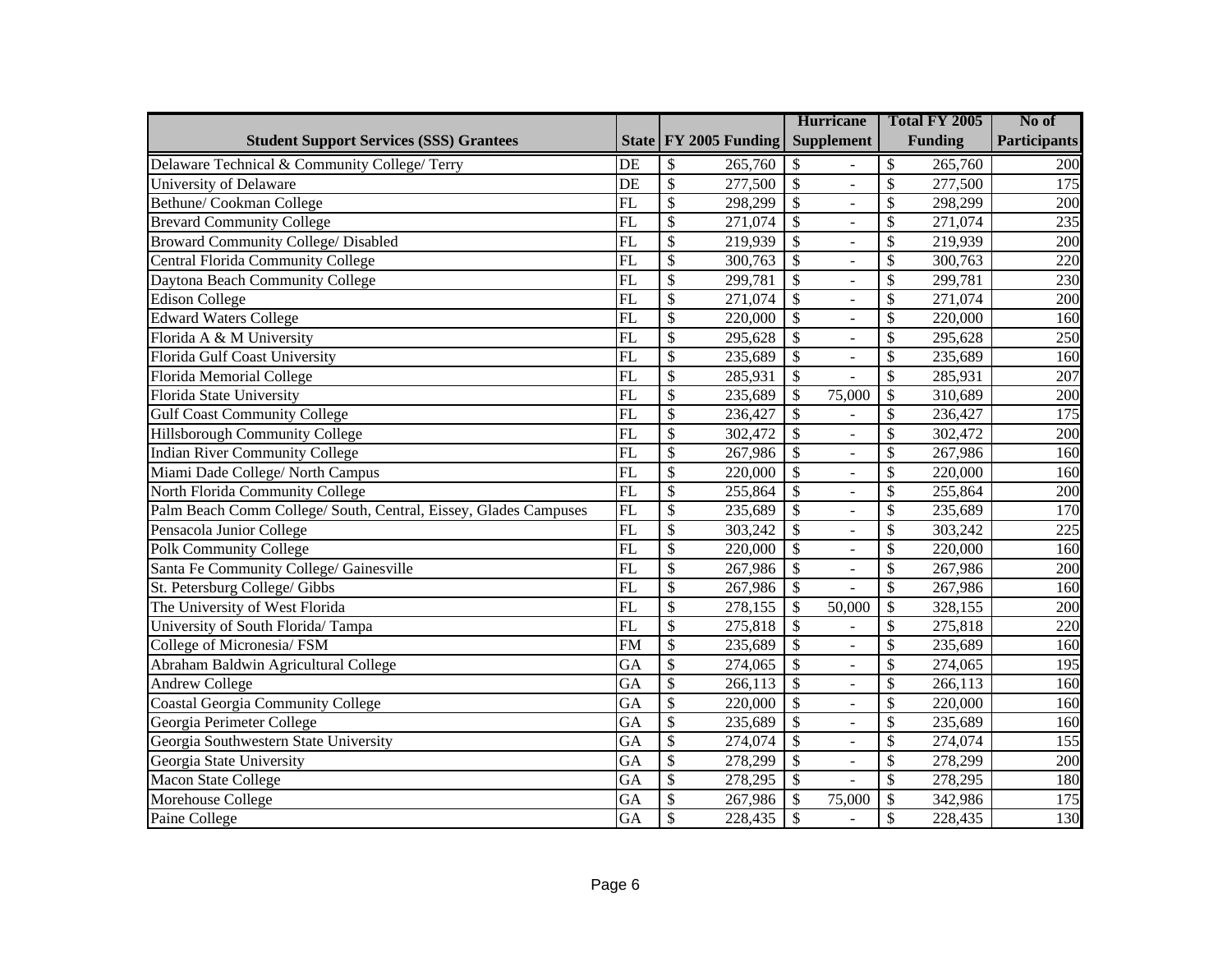|                                                   |                 |                                     | <b>Hurricane</b>                                     | Total FY 2005                       | No of               |
|---------------------------------------------------|-----------------|-------------------------------------|------------------------------------------------------|-------------------------------------|---------------------|
| <b>Student Support Services (SSS) Grantees</b>    |                 | State FY 2005 Funding               | <b>Supplement</b>                                    | <b>Funding</b>                      | <b>Participants</b> |
| Savannah State University                         | GA              | \$<br>278,295                       | \$                                                   | \$<br>278,295                       | 175                 |
| South Georgia College                             | $\overline{GA}$ | $\overline{\$}$<br>276,647          | $\overline{\$}$<br>$\overline{a}$                    | $\overline{\mathcal{S}}$<br>276,647 | 160                 |
| Thomas University                                 | $\overline{GA}$ | $\overline{\$}$<br>278,292          | $\overline{\$}$<br>$\overline{a}$                    | \$<br>278,292                       | 175                 |
| <b>Guam Community College</b>                     | $\overline{GU}$ | $\overline{\$}$<br>278, 295         | $\overline{\$}$<br>$\Box$                            | \$<br>278,295                       | 175                 |
| University of Guam                                | GU              | $\overline{\$}$<br>267,986          | $\overline{\$}$<br>$\frac{1}{2}$                     | \$<br>267,986                       | $\overline{160}$    |
| Chaminade University of Honolulu                  | H1              | $\overline{\$}$<br>325,148          | $\overline{\$}$<br>$\Box$                            | \$<br>325,148                       | $\overline{210}$    |
| Honolulu Community College                        | $\overline{H}$  | $\overline{\$}$<br>220,000          | $\overline{\$}$<br>$\frac{1}{2}$                     | $\mathcal{S}$<br>220,000            | 160                 |
| University of Hawaii/ Hilo                        | $\overline{H}$  | $\overline{\$}$<br>272,947          | $\overline{\$}$<br>$\overline{\phantom{a}}$          | \$<br>272,947                       | 206                 |
| University of Hawaii/ Kapiolani Community College | $\overline{H}$  | $\overline{\$}$<br>306,865          | $\overline{\$}$<br>$\frac{1}{2}$                     | \$<br>306,865                       | 206                 |
| University of Hawaii/ Manoa Campus                | $\overline{H}$  | $\overline{\$}$<br>364,151          | $\overline{\$}$<br>$\Box$                            | \$<br>364,151                       | 265                 |
| University of Hawaii/ Maui Community College      | $\overline{H}$  | $\overline{\$}$<br>234,644          | $\overline{\mathcal{S}}$<br>$\overline{a}$           | \$<br>234,644                       | 160                 |
| University of Hawaii/ Windward Community College  | $\overline{H}$  | $\overline{\$}$<br>351,298          | $\overline{\mathcal{S}}$<br>$\overline{a}$           | \$<br>351,298                       | 216                 |
| <b>Briar Cliff University</b>                     | $\overline{IA}$ | $\overline{\$}$<br>266,702          | $\overline{\$}$<br>$\Box$                            | \$<br>266,702                       | $\overline{200}$    |
| Central College                                   | IA              | $\overline{\mathcal{S}}$<br>271,074 | $\overline{\$}$<br>$\overline{a}$                    | $\overline{\mathcal{S}}$<br>271,074 | 200                 |
| Coe College                                       | $\overline{IA}$ | $\overline{\mathcal{S}}$<br>271,074 | $\overline{\$}$<br>$\Box$                            | $\overline{\mathcal{S}}$<br>271,074 | 210                 |
| Des Moines Area Community College                 | IA              | $\overline{\$}$<br>313,259          | $\overline{\$}$<br>$\Box$                            | \$<br>313,259                       | $\overline{200}$    |
| Eastern Iowa Community College District           | IA              | $\overline{\$}$<br>265,992          | $\overline{\mathcal{S}}$<br>$\Box$                   | $\mathcal{S}$<br>265,992            | 190                 |
| Graceland University                              | IA              | \$<br>278,295                       | $\overline{\mathcal{S}}$<br>$\overline{\phantom{a}}$ | \$<br>278,295                       | 180                 |
| Hawkeye Community College                         | IA              | $\overline{\$}$<br>235,689          | $\overline{\$}$<br>$\overline{\phantom{a}}$          | \$<br>235,689                       | 160                 |
| Indian Hills Community College                    | IA              | $\overline{\$}$<br>270,705          | $\overline{\$}$<br>$\overline{\phantom{a}}$          | \$<br>270,705                       | 225                 |
| <b>Iowa Central Community College</b>             | IA              | $\overline{\$}$<br>235,689          | $\overline{\$}$<br>$\Box$                            | \$<br>235,689                       | 175                 |
| <b>Iowa Lakes Community College</b>               | IA              | $\overline{\$}$<br>267,966          | $\overline{\$}$<br>$\blacksquare$                    | \$<br>267,966                       | 200                 |
| <b>Iowa State University</b>                      | IA              | $\overline{\mathcal{S}}$<br>315,965 | $\overline{\mathcal{S}}$<br>$\omega$                 | $\mathcal{S}$<br>315,965            | $\overline{250}$    |
| <b>Iowa Western Community College</b>             | IA              | $\overline{\$}$<br>270,643          | $\overline{\$}$<br>$\blacksquare$                    | \$<br>270,643                       | 175                 |
| Kirkwood Community College                        | IA              | $\overline{\$}$<br>271,074          | $\overline{\$}$<br>$\blacksquare$                    | $\overline{\mathcal{S}}$<br>271,074 | 175                 |
| Luther College                                    | IA              | $\overline{\$}$<br>271,074          | $\overline{\$}$<br>$\blacksquare$                    | $\overline{\mathcal{S}}$<br>271,074 | 160                 |
| North Iowa Area Community College                 | IA              | $\overline{\$}$<br>278,295          | $\overline{\$}$<br>$\overline{\phantom{a}}$          | $\overline{\mathcal{S}}$<br>278,295 | 200                 |
| Northeast Iowa Community College                  | <b>IA</b>       | $\overline{\$}$<br>220,000          | $\overline{\$}$<br>$\blacksquare$                    | \$<br>220,000                       | 160                 |
| Northwest Iowa Community College                  | IA              | \$<br>230,034                       | $\overline{\$}$<br>$\blacksquare$                    | \$<br>230,034                       | 160                 |
| Simpson College                                   | IA              | $\overline{\$}$<br>220,000          | $\overline{\mathcal{S}}$<br>$\blacksquare$           | \$<br>220,000                       | 160                 |
| Southeastern Community College/ Combination       | IA              | $\overline{\$}$<br>338,569          | $\overline{\$}$<br>$\overline{\phantom{a}}$          | \$<br>338,569                       | 250                 |
| Southwestern Community College                    | IA              | $\overline{\$}$<br>249,944          | $\overline{\$}$<br>$\overline{\phantom{a}}$          | $\overline{\mathcal{S}}$<br>249,944 | 180                 |
| University of Iowa                                | IA              | $\overline{\$}$<br>330,719          | $\overline{\$}$<br>$\Box$                            | \$<br>330,719                       | 350                 |
| University of Northern Iowa                       | <b>IA</b>       | $\overline{\$}$<br>297,883          | $\overline{\$}$<br>$\Box$                            | $\overline{\$}$<br>297,883          | 200                 |
| Western Iowa Tech Community College               | <b>IA</b>       | $\overline{\$}$<br>267,968          | $\mathcal{S}$<br>$\overline{a}$                      | $\overline{\$}$<br>267,968          | 175                 |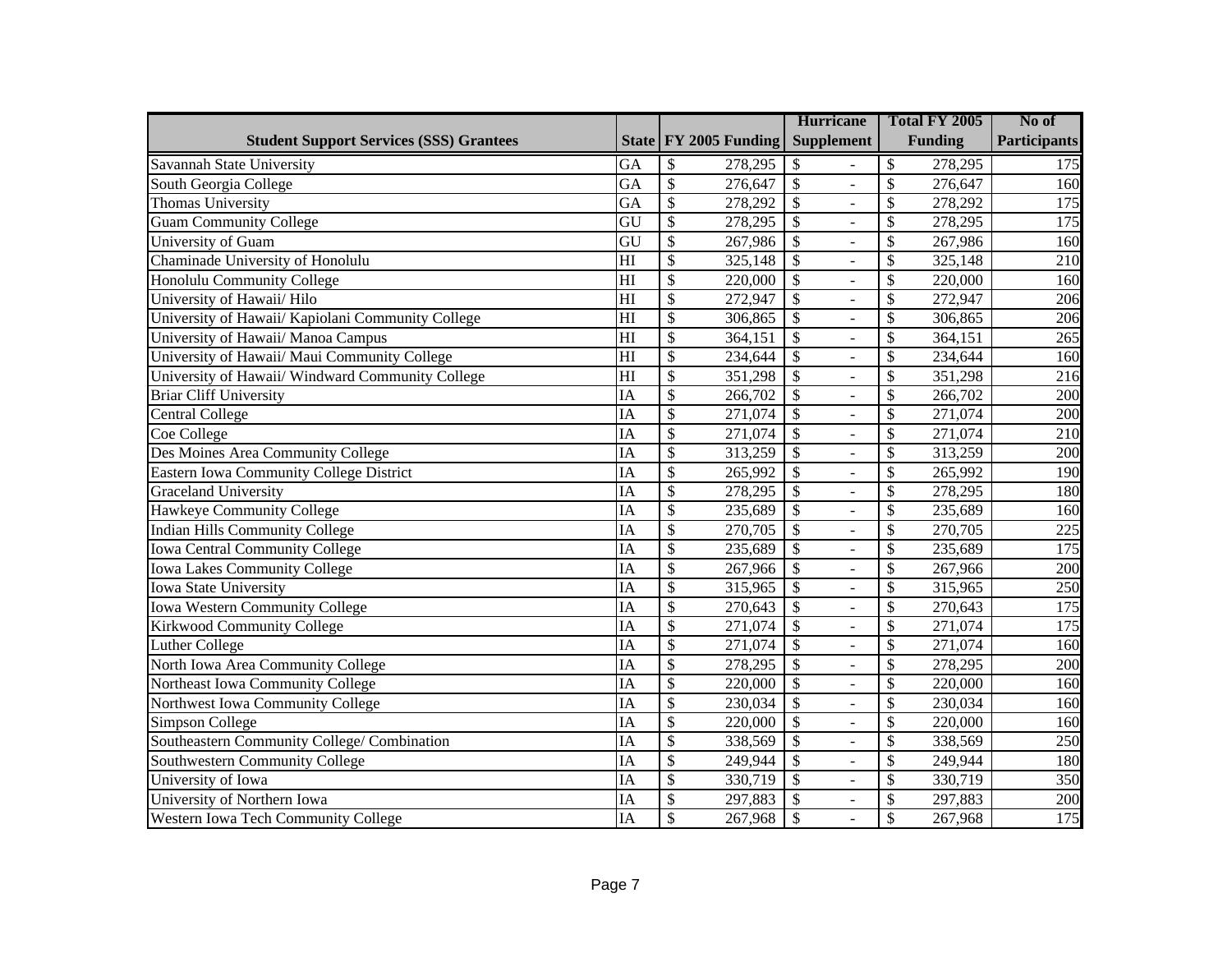|                                                |                         |                                      | <b>Hurricane</b>                                     | Total FY 2005                       | No of               |
|------------------------------------------------|-------------------------|--------------------------------------|------------------------------------------------------|-------------------------------------|---------------------|
| <b>Student Support Services (SSS) Grantees</b> |                         | State   FY 2005 Funding              | <b>Supplement</b>                                    | <b>Funding</b>                      | <b>Participants</b> |
| <b>Boise State University</b>                  | ID                      | \$<br>318,515                        | \$                                                   | \$<br>318,515                       | 180                 |
| <b>Idaho State University</b>                  | ID                      | $\mathcal{S}$<br>280,758             | $\overline{\mathcal{S}}$<br>$\overline{\phantom{a}}$ | \$<br>280,758                       | 250                 |
| Lewis-Clark State College/ Lewiston            | ID                      | $\overline{\mathcal{S}}$<br>310,009  | $\overline{\mathcal{S}}$<br>÷,                       | \$<br>310,009                       | 160                 |
| North Idaho College                            | $\overline{ID}$         | $\overline{\$}$<br>235,689           | $\overline{\mathcal{S}}$<br>$\equiv$                 | \$<br>235,689                       | 160                 |
| University of Idaho/ Moscow                    | ID                      | $\overline{\mathcal{S}}$<br>309,633  | $\overline{\$}$<br>$\overline{\phantom{0}}$          | \$<br>309,633                       | $\overline{200}$    |
| <b>Black Hawk College</b>                      | $\overline{\text{IL}}$  | $\overline{\mathcal{S}}$<br>307,254  | $\overline{\$}$                                      | \$<br>307,254                       | 225                 |
| Chicago State University                       | $\mathbf{L}$            | $\overline{\$}$<br>278,665           | \$<br>75,000                                         | \$<br>353,665                       | 250                 |
| Columbia College Chicago                       | IL                      | $\overline{\$}$<br>267,986           | $\overline{\$}$                                      | \$<br>267,986                       | $\overline{160}$    |
| Danville Area Community College                | $\mathbf{I}$            | $\overline{\$}$<br>267,986           | $\overline{\$}$<br>$\equiv$                          | \$<br>267,986                       | 160                 |
| DePaul University                              | $\mathbf{L}$            | $\overline{\$}$<br>267,986           | $\overline{\$}$<br>$\overline{a}$                    | \$<br>267,986                       | 200                 |
| Eastern Illinois University                    | $\overline{\mathbb{L}}$ | $\overline{\mathcal{S}}$<br>234,229  | $\overline{\mathcal{S}}$<br>$\equiv$                 | \$<br>234,229                       | 175                 |
| <b>Elgin Community College</b>                 | $\overline{\mathbb{L}}$ | $\overline{\$}$<br>401,172           | $\overline{\$}$<br>$\overline{a}$                    | $\overline{\mathcal{S}}$<br>401,172 | 350                 |
| <b>Governors State University</b>              | $\overline{\mathbb{L}}$ | $\overline{\$}$<br>242,585           | $\overline{\$}$<br>$\bar{\phantom{a}}$               | $\overline{\mathcal{S}}$<br>242,585 | 160                 |
| Harry S. Truman College                        | $\overline{\text{IL}}$  | $\overline{\$}$<br>219,672           | $\overline{\$}$<br>$\overline{a}$                    | $\overline{\mathcal{S}}$<br>219,672 | 160                 |
| <b>Heartland Community College</b>             | $\overline{\text{IL}}$  | $\overline{\mathcal{S}}$<br>220,000  | $\overline{\mathcal{S}}$<br>$\overline{a}$           | \$<br>220,000                       | 170                 |
| <b>Highland Community College</b>              | IL                      | $\overline{\$}$<br>275,523           | $\overline{\$}$<br>$\overline{a}$                    | \$<br>275,523                       | 275                 |
| Illinois Central College/ Peoria & East Peoria | $\mathbf{I}$            | $\overline{\mathcal{S}}$<br>300,709  | $\overline{\$}$<br>$\overline{a}$                    | \$<br>300,709                       | 250                 |
| <b>Illinois Eastern Community Colleges</b>     | IL                      | $\overline{\$}$<br>278,295           | $\overline{\$}$<br>$\equiv$                          | \$<br>278,295                       | 190                 |
| <b>Illinois State University</b>               | $\mathbf{L}$            | $\overline{\$}$<br>247,472           | $\overline{\$}$<br>$\bar{\phantom{a}}$               | \$<br>247,472                       | $\overline{225}$    |
| <b>Illinois Valley Community College</b>       | $\overline{\text{IL}}$  | $\overline{\$}$<br>267,170           | $\overline{\$}$<br>$\blacksquare$                    | \$<br>$\overline{267}, 170$         | 160                 |
| John A. Logan College                          | $\overline{\mathbb{L}}$ | $\overline{\$}$<br>260,742           | $\overline{\$}$<br>$\frac{1}{2}$                     | \$<br>260,742                       | $\overline{200}$    |
| John Wood Community College                    | $\mathbf{L}$            | $\overline{\$}$<br>300,053           | $\overline{\$}$<br>$\Box$                            | \$<br>300,053                       | 160                 |
| Joliet Junior College                          | $\overline{\mathbb{L}}$ | $\overline{\$}$<br>360,182           | $\overline{\$}$<br>$\overline{\phantom{a}}$          | \$<br>360,182                       | $\overline{200}$    |
| Kankakee Community College                     | $\mathbf{L}$            | $\overline{\$}$<br>267,986           | $\overline{\$}$<br>$\overline{\phantom{a}}$          | \$<br>267,986                       | 150                 |
| Kaskaskia College                              | $\mathbf{L}$            | \$<br>244,735                        | \$<br>$\Box$                                         | \$<br>244,735                       | 170                 |
| Knox College                                   | $\mathbf{L}$            | \$<br>288,187                        | $\overline{\mathcal{S}}$<br>$\overline{\phantom{a}}$ | \$<br>288,187                       | 160                 |
| Lake Land College                              | $\mathbf{L}$            | $\overline{\$}$<br>220,000           | \$<br>$\overline{\phantom{a}}$                       | \$<br>220,000                       | 160                 |
| Lewis & Clark Community College                | IL                      | \$<br>271,911                        | $\overline{\$}$<br>$\blacksquare$                    | \$<br>271,911                       | 225                 |
| Malcolm X College                              | $\overline{\mathbb{L}}$ | $\overline{\$}$<br>219,911           | $\overline{\$}$<br>$\overline{a}$                    | $\overline{\mathcal{S}}$<br>219,911 | $\overline{160}$    |
| Moraine Valley Community College               | $\overline{\text{IL}}$  | $\overline{\mathbb{S}}$<br>235,689   | $\overline{\$}$<br>$\blacksquare$                    | \$<br>235,689                       | 160                 |
| Northern Illinois University                   | $\overline{\mathbb{L}}$ | $\overline{\mathcal{S}}$<br>332,872  | $\overline{\$}$<br>$\blacksquare$                    | \$<br>332,872                       | $\overline{300}$    |
| <b>Oakton Community College</b>                | IL                      | $\overline{\$}$<br>278,743           | $\overline{\$}$<br>$\blacksquare$                    | \$<br>278,743                       | 215                 |
| Olive-Harvey College                           | $\mathbf{I}$            | $\overline{\$}$<br>203,979           | $\overline{\$}$<br>$\blacksquare$                    | \$<br>203,979                       | $\overline{200}$    |
| Parkland College                               | $\mathbf{L}$            | $\boldsymbol{\mathsf{S}}$<br>267,986 | $\overline{\mathcal{S}}$<br>$\blacksquare$           | \$<br>267,986                       | <b>180</b>          |
| <b>Rend Lake College</b>                       | $\overline{\mathbb{L}}$ | $\mathcal{S}$<br>254,316             | $\overline{\mathcal{S}}$<br>$\blacksquare$           | \$<br>254,316                       | 160                 |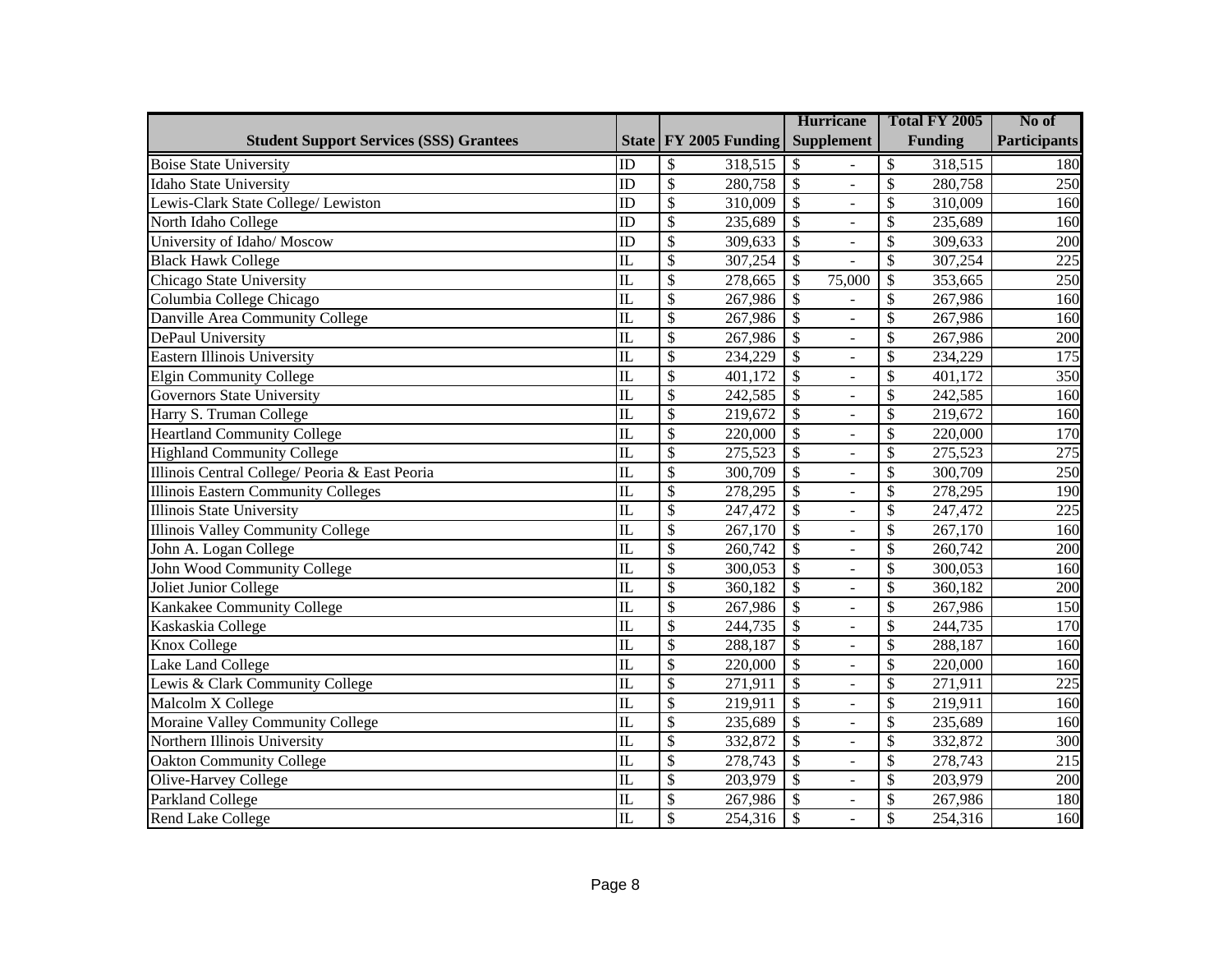|                                                          |                         |                                         | <b>Hurricane</b>                            | Total FY 2005                       | No of               |
|----------------------------------------------------------|-------------------------|-----------------------------------------|---------------------------------------------|-------------------------------------|---------------------|
| <b>Student Support Services (SSS) Grantees</b>           |                         | State   FY 2005 Funding                 | <b>Supplement</b>                           | <b>Funding</b>                      | <b>Participants</b> |
| Richard J. Daley College                                 | IL                      | $\mathcal{S}$<br>235,689                | \$                                          | \$<br>235,689                       | 185                 |
| <b>Richland Community College</b>                        | $\mathbf{I}$            | $\overline{\mathcal{S}}$<br>267,831     | $\overline{\mathcal{S}}$<br>$\overline{a}$  | $\mathcal{S}$<br>267,831            | 175                 |
| Robert Morris College/ Chicago                           | $\mathbf{L}$            | $\mathcal{S}$<br>267,986                | $\boldsymbol{\mathsf{S}}$<br>÷,             | $\mathcal{S}$<br>267,986            | 175                 |
| Roosevelt University                                     | $\overline{\mathbb{L}}$ | \$<br>337,747                           | $\overline{\$}$<br>$\blacksquare$           | \$<br>337,747                       | 260                 |
| Saint Xavier University                                  | $\mathbf{L}$            | $\mathcal{S}$<br>278,295                | \$<br>$\overline{\phantom{a}}$              | \$<br>278,295                       | 204                 |
| Sauk Valley Community College                            | $\overline{\text{IL}}$  | $\overline{\mathcal{S}}$<br>247,469     | $\overline{\$}$<br>$\blacksquare$           | \$<br>247,469                       | $\overline{200}$    |
| <b>Shawnee Community College</b>                         | $\overline{\mathbb{L}}$ | $\overline{\mathcal{S}}$<br>271,074     | $\overline{\$}$<br>$\blacksquare$           | \$<br>271,074                       | 160                 |
| Southeastern Illinois College                            | $\overline{\mathbb{L}}$ | $\overline{\mathcal{S}}$<br>272,547     | $\overline{\$}$<br>$\blacksquare$           | $\overline{\mathcal{S}}$<br>272,547 | 165                 |
| Southern Illinois University                             | $\overline{\mathbb{L}}$ | $\overline{\$}$<br>$\overline{267,986}$ | $\overline{\$}$<br>$\overline{a}$           | \$<br>267,986                       | 160                 |
| Southwestern Illinois College District 522/ Granite City | $\overline{\text{IL}}$  | $\overline{\mathcal{S}}$<br>230,969     | $\overline{\$}$<br>$\overline{a}$           | \$<br>230,969                       | 160                 |
| St. Augustine College                                    | $\overline{\mathbb{L}}$ | $\overline{\mathcal{S}}$<br>262,444     | $\overline{\$}$<br>$\overline{a}$           | $\overline{\mathcal{S}}$<br>262,444 | 200                 |
| University of Illinois/ Champaign                        | $\overline{\mathbb{L}}$ | $\overline{\mathcal{S}}$<br>271,074     | $\overline{\$}$<br>$\overline{a}$           | $\overline{\mathcal{S}}$<br>271,074 | 180                 |
| University of Illinois/ Chicago                          | $\overline{\mathbb{L}}$ | $\overline{\mathcal{S}}$<br>274,307     | $\overline{\mathcal{S}}$<br>75,000          | $\overline{\$}$<br>349,307          | 169                 |
| <b>Waubonsee Community College</b>                       | $\overline{\text{IL}}$  | $\overline{\mathcal{S}}$<br>243,366     | $\overline{\$}$                             | $\overline{\$}$<br>243,366          | 200                 |
| Wilbur Wright College                                    | $\overline{\mathbb{L}}$ | $\overline{\mathcal{S}}$<br>220,000     | $\overline{\$}$<br>$\overline{a}$           | $\overline{\$}$<br>220,000          | 160                 |
| Indiana Institute of Technology                          | $\overline{\mathbf{N}}$ | $\mathcal{S}$<br>225,037                | $\mathcal{S}$<br>$\blacksquare$             | \$<br>225,037                       | 110                 |
| Indiana State University                                 | $\overline{\mathbf{N}}$ | $\mathcal{S}$<br>305,081                | $\overline{\$}$<br>$\blacksquare$           | \$<br>305,081                       | 300                 |
| Indiana University                                       | $\overline{\mathbf{N}}$ | $\mathcal{S}$<br>258,565                | \$<br>$\blacksquare$                        | \$<br>258,565                       | 300                 |
| Indiana University/Bloomington Campus                    | IN                      | $\mathcal{S}$<br>423,270                | \$<br>$\overline{\phantom{a}}$              | \$<br>423,270                       | 625                 |
| Indiana University/East                                  | $\overline{\mathbf{N}}$ | $\mathcal{S}$<br>256,513                | $\mathcal{S}$<br>$\blacksquare$             | \$<br>256,513                       | 200                 |
| Indiana University/Northwest                             | $\overline{\mathbb{N}}$ | $\overline{\mathcal{S}}$<br>284,713     | $\overline{\$}$<br>$\blacksquare$           | \$<br>284,713                       | $\overline{300}$    |
| Indiana Wesleyan University                              | $\overline{\mathbb{N}}$ | $\overline{\mathcal{S}}$<br>266,295     | $\overline{\$}$<br>$\blacksquare$           | \$<br>266,295                       | 160                 |
| Ivy Tech State College/ Indianapolis                     | IN                      | $\overline{\mathcal{S}}$<br>220,000     | $\overline{\$}$<br>$\blacksquare$           | \$<br>220,000                       | 160                 |
| <b>Ivy Tech State College/Region 3</b>                   | $\overline{\text{IN}}$  | $\overline{\mathcal{S}}$<br>220,000     | $\overline{\$}$<br>$\overline{a}$           | \$<br>220,000                       | 160                 |
| Ivy Tech State College/Region 6                          | IN                      | $\overline{\mathcal{S}}$<br>235,140     | $\overline{\$}$<br>$\overline{\phantom{0}}$ | \$<br>235,140                       | 160                 |
| Oakland City University                                  | $\overline{\mathbb{N}}$ | $\overline{\mathcal{S}}$<br>250,385     | $\overline{\$}$<br>$\overline{a}$           | \$<br>250,385                       | 225                 |
| Purdue University/ Calumet                               | $\overline{\mathbf{N}}$ | $\overline{\mathcal{S}}$<br>348,663     | $\overline{\$}$<br>$\overline{a}$           | \$<br>348,663                       | 350                 |
| Purdue University/North Central                          | $\overline{\mathbb{N}}$ | $\overline{\mathcal{S}}$<br>275,979     | $\overline{\$}$<br>$\overline{a}$           | \$<br>275,979                       | 195                 |
| Purdue University/West Lafayette                         | IN                      | $\overline{\$}$<br>350,621              | $\overline{\$}$<br>$\overline{a}$           | \$<br>350,621                       | 330                 |
| Vincennes University                                     | $\overline{\mathbf{N}}$ | $\overline{\$}$<br>320,479              | $\overline{\$}$<br>$\overline{a}$           | \$<br>320,479                       | 255                 |
| <b>Barton County Community College</b>                   | <b>KS</b>               | $\overline{\$}$<br>293,913              | $\overline{\$}$<br>$\overline{a}$           | \$<br>293,913                       | 204                 |
| Cloud County Community College                           | <b>KS</b>               | $\overline{\$}$<br>220,000              | $\overline{\$}$<br>$\overline{a}$           | \$<br>220,000                       | 168                 |
| <b>Colby Community College</b>                           | <b>KS</b>               | $\overline{\mathcal{S}}$<br>220,000     | $\overline{\$}$<br>$\overline{a}$           | \$<br>220,000                       | 200                 |
| <b>Cowley County Community College</b>                   | $\overline{\text{KS}}$  | $\overline{\$}$<br>267,986              | $\overline{\$}$<br>$\Box$                   | \$<br>267,986                       | 160                 |
| <b>Donnelly College</b>                                  | <b>KS</b>               | $\overline{\$}$<br>252,028              | $\overline{\$}$<br>$\overline{a}$           | \$<br>252,028                       | 240                 |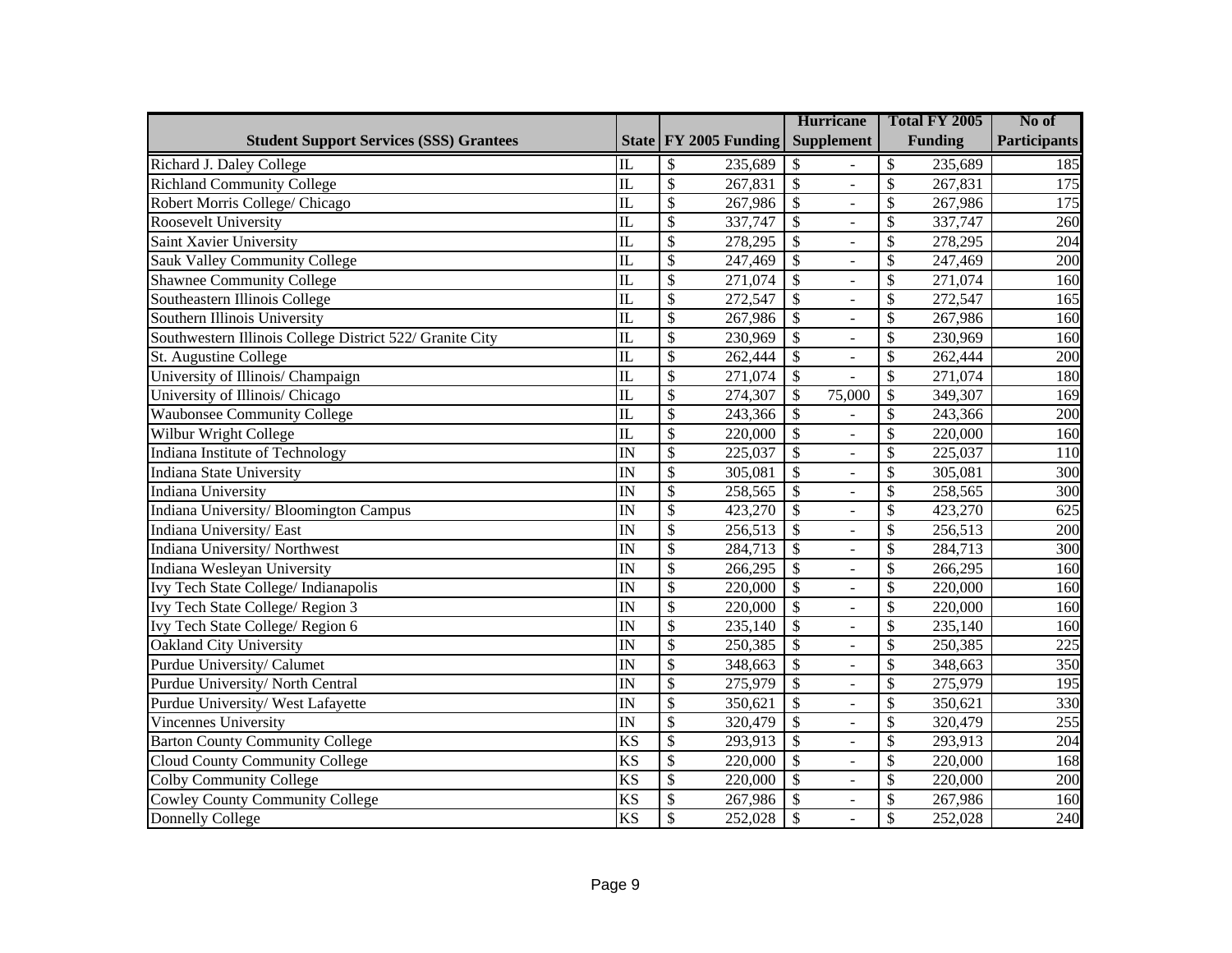|                                                |                        |                                     | <b>Hurricane</b>                           | Total FY 2005                       | No of               |
|------------------------------------------------|------------------------|-------------------------------------|--------------------------------------------|-------------------------------------|---------------------|
| <b>Student Support Services (SSS) Grantees</b> |                        | State FY 2005 Funding               | <b>Supplement</b>                          | <b>Funding</b>                      | <b>Participants</b> |
| Emporia State University                       | <b>KS</b>              | \$<br>271,073                       | \$                                         | \$<br>271,073                       | 165                 |
| Fort Scott Community College                   | $\overline{\text{KS}}$ | $\overline{\mathcal{S}}$<br>236,500 | $\mathcal{S}$<br>$\overline{a}$            | \$<br>236,500                       | 200                 |
| Garden City Community College                  | <b>KS</b>              | \$<br>271,074                       | $\mathcal{S}$                              | \$<br>271,074                       | 200                 |
| Haskell Indian Nations University              | <b>KS</b>              | $\overline{\$}$<br>235,689          | $\overline{\$}$<br>$\overline{a}$          | \$<br>235,689                       | $\overline{175}$    |
| Hutchinson Community College                   | $\overline{\text{KS}}$ | $\overline{\$}$<br>383,451          | $\overline{\$}$<br>÷,                      | \$<br>383,451                       | 350                 |
| Independence Community College                 | <b>KS</b>              | $\overline{\$}$<br>274,835          | $\overline{\$}$<br>$\overline{a}$          | \$<br>274,835                       | 213                 |
| Kansas State University                        | $\overline{\text{KS}}$ | $\overline{\$}$<br>274,712          | $\overline{\$}$<br>$\overline{a}$          | \$<br>274,712                       | 300                 |
| Kansas State University/Salina                 | <b>KS</b>              | $\overline{\$}$<br>211,478          | $\overline{\$}$<br>$\overline{a}$          | \$<br>211,478                       | 160                 |
| Labette Community College                      | $\overline{\text{KS}}$ | $\overline{\$}$<br>290,248          | $\overline{\$}$<br>$\overline{a}$          | \$<br>290,248                       | $\overline{215}$    |
| <b>Neosho County Community College</b>         | <b>KS</b>              | $\overline{\$}$<br>265,559          | $\overline{\$}$<br>$\overline{a}$          | \$<br>265,559                       | 160                 |
| <b>Seward County Community College</b>         | <b>KS</b>              | $\overline{\mathcal{S}}$<br>220,000 | $\overline{\mathcal{S}}$<br>$\overline{a}$ | \$<br>220,000                       | 160                 |
| University of Kansas/ Lawrence                 | KS                     | $\overline{\$}$<br>271,965          | $\overline{\mathcal{S}}$<br>$\overline{a}$ | \$<br>271,965                       | $\overline{250}$    |
| <b>Wichita State University</b>                | <b>KS</b>              | $\overline{\$}$<br>396,444          | $\overline{\mathcal{S}}$<br>L,             | \$<br>396,444                       | 250                 |
| Wichita State University/ Disabled             | $\overline{KS}$        | $\overline{\$}$<br>235,689          | $\overline{\mathcal{S}}$<br>$\overline{a}$ | \$<br>235,689                       | $\overline{115}$    |
| Ashland Community & Technical College          | <b>KY</b>              | $\overline{\$}$<br>271,074          | $\overline{\$}$<br>$\overline{a}$          | $\overline{\mathcal{S}}$<br>271,074 | 175                 |
| <b>Brescia University</b>                      | <b>KY</b>              | $\overline{\$}$<br>260,124          | $\overline{\mathcal{S}}$<br>$\overline{a}$ | \$<br>260,124                       | 160                 |
| <b>Eastern Kentucky University</b>             | <b>KY</b>              | $\overline{\$}$<br>321,329          | $\overline{\$}$<br>$\overline{a}$          | \$<br>321,329                       | $\overline{206}$    |
| <b>Elizabethtown Community College</b>         | $\overline{KY}$        | $\overline{\$}$<br>248,773          | $\overline{\$}$<br>$\overline{a}$          | \$<br>248,773                       | 181                 |
| Gateway Community and Technical College        | $\overline{KY}$        | $\overline{\$}$<br>219,996          | $\overline{\$}$<br>$\overline{a}$          | \$<br>219,996                       | 200                 |
| Hazard Community and Technical College         | $\overline{KY}$        | $\overline{\$}$<br>308,807          | $\overline{\$}$<br>$\overline{a}$          | \$<br>308,807                       | 200                 |
| Hopkinsville Community College                 | $\overline{KY}$        | $\overline{\$}$<br>270,630          | $\overline{\$}$<br>$\overline{a}$          | \$<br>270,630                       | 206                 |
| Jefferson Community College/ Dt                | $\overline{KY}$        | $\overline{\$}$<br>265,925          | $\overline{\$}$<br>$\overline{a}$          | \$<br>265,925                       | 200                 |
| Madisonville Community College                 | $\overline{KY}$        | $\overline{\$}$<br>267,002          | $\overline{\$}$<br>$\overline{a}$          | \$<br>267,002                       | 170                 |
| Maysville Community and Technical College      | $\overline{KY}$        | $\overline{\$}$<br>220,000          | $\overline{\$}$<br>$\overline{a}$          | \$<br>220,000                       | 160                 |
| Morehead State University                      | $\overline{KY}$        | $\overline{\$}$<br>314,443          | $\overline{\$}$<br>$\overline{a}$          | \$<br>314,443                       | $\overline{221}$    |
| Murray State University                        | <b>KY</b>              | $\overline{\$}$<br>252,085          | $\overline{\$}$<br>$\overline{a}$          | \$<br>252,085                       | 186                 |
| Northern Kentucky University                   | $\overline{KY}$        | $\overline{\$}$<br>324,118          | $\overline{\$}$<br>$\overline{a}$          | \$<br>324,118                       | 232                 |
| Pikeville College                              | $\overline{KY}$        | $\overline{\$}$<br>235,689          | $\overline{\$}$<br>$\bar{\phantom{a}}$     | \$<br>235,689                       | 160                 |
| <b>Somerset Community College</b>              | $\overline{KY}$        | $\overline{\$}$<br>278,295          | $\overline{\$}$<br>$\overline{a}$          | \$<br>278,295                       | 206                 |
| Southeast Community College                    | $\overline{KY}$        | $\overline{\$}$<br>270,296          | $\overline{\$}$<br>$\bar{\phantom{a}}$     | \$<br>270,296                       | 140                 |
| <b>Union College</b>                           | $\overline{KY}$        | $\overline{\$}$<br>278,295          | $\overline{\$}$<br>$\overline{a}$          | \$<br>278,295                       | $\overline{175}$    |
| University of Kentucky Research Foundation     | $\overline{KY}$        | $\overline{\$}$<br>270,030          | $\overline{\$}$<br>$\overline{a}$          | \$<br>270,030                       | 160                 |
| West Kentucky Community and Technical College  | KY                     | \$<br>238,389                       | $\overline{\mathcal{S}}$<br>$\overline{a}$ | \$<br>238,389                       | 206                 |
| Western Kentucky University                    | <b>KY</b>              | \$<br>278,295                       | $\overline{\mathcal{S}}$<br>$\overline{a}$ | \$<br>278,295                       | 225                 |
| <b>Dillard University</b>                      | LA                     | \$<br>370,362                       | $\mathbb{S}$                               | \$<br>370,362                       | 300                 |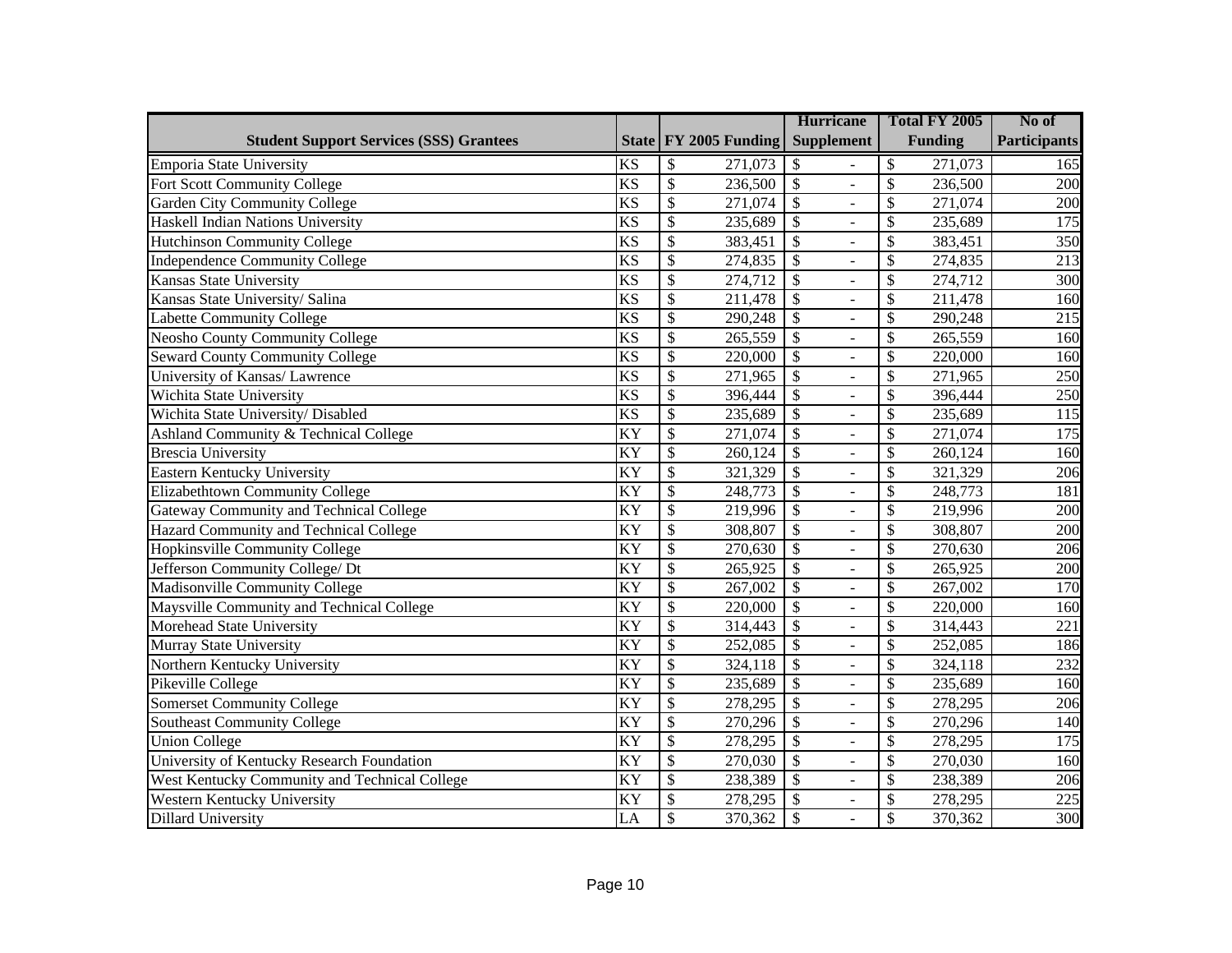|                                                |           |                                     | <b>Hurricane</b>                            | Total FY 2005                       | No of               |
|------------------------------------------------|-----------|-------------------------------------|---------------------------------------------|-------------------------------------|---------------------|
| <b>Student Support Services (SSS) Grantees</b> |           | State FY 2005 Funding               | <b>Supplement</b>                           | <b>Funding</b>                      | <b>Participants</b> |
| <b>Grambling State University</b>              | LA        | $\mathcal{S}$<br>335,334            | \$<br>75,000                                | \$<br>410,334                       | 244                 |
| Louisiana State University and A & M College   | LA        | $\overline{\mathcal{S}}$<br>315,781 | $\boldsymbol{\mathsf{S}}$<br>100,000        | \$<br>415,781                       | 280                 |
| Louisiana State University/ Eunice             | LA        | $\mathcal{S}$<br>427,180            | $\mathcal{S}$<br>50,000                     | $\mathcal{S}$<br>477,180            | 400                 |
| Northwestern State University                  | LA        | $\mathcal{S}$<br>384,759            | $\mathcal{S}$<br>100,000                    | $\mathcal{S}$<br>484,759            | 360                 |
| Southeastern Louisiana University              | LA        | $\mathcal{S}$<br>315,666            | $\mathcal{S}$<br>100,000                    | \$<br>415,666                       | 250                 |
| Southern University/New Orleans                | LA        | $\mathcal{S}$<br>446,524            | $\mathcal{S}$                               | $\mathcal{S}$<br>446,524            | 300                 |
| Southern University/ Shreveport                | LA        | $\mathcal{S}$<br>348,407            | $\mathcal{S}$<br>40,000                     | $\mathcal{S}$<br>388,407            | 250                 |
| <b>Tulane University</b>                       | LA        | $\mathcal{S}$<br>216,994            | $\mathcal{S}$                               | \$<br>216,994                       | 160                 |
| University of Louisiana/ Lafayette             | LA        | \$<br>589,767                       | $\mathcal{S}$<br>100,000                    | $\mathcal{S}$<br>689,767            | 400                 |
| University of New Orleans                      | LA        | $\mathcal{S}$<br>253,873            | \$                                          | \$<br>253,873                       | 200                 |
| American International College                 | MA        | $\overline{\mathcal{S}}$<br>219,936 | $\overline{\mathcal{S}}$<br>$\overline{a}$  | \$<br>219,936                       | 160                 |
| <b>Berkshire Community College</b>             | MA        | $\overline{\mathcal{S}}$<br>235,689 | $\overline{\$}$<br>$\blacksquare$           | $\overline{\mathcal{S}}$<br>235,689 | 160                 |
| <b>Boston College</b>                          | MA        | $\overline{\mathcal{S}}$<br>270,823 | $\overline{\$}$<br>$\blacksquare$           | $\overline{\mathcal{S}}$<br>270,823 | 200                 |
| <b>Brandeis University</b>                     | MA        | $\overline{\mathcal{S}}$<br>278,296 | $\overline{\$}$<br>$\equiv$                 | $\overline{\mathcal{S}}$<br>278,296 | 135                 |
| <b>Bristol Community College</b>               | MA        | $\overline{\mathcal{S}}$<br>449,875 | $\overline{\$}$<br>$\overline{a}$           | $\overline{\mathcal{S}}$<br>449,875 | 400                 |
| <b>Bunker Hill Community College</b>           | MA        | $\overline{\mathcal{S}}$<br>270,822 | $\overline{\$}$<br>$\equiv$                 | \$<br>270,822                       | 175                 |
| Cape Cod Community College                     | MA        | $\overline{\mathcal{S}}$<br>261,917 | $\overline{\$}$<br>÷,                       | \$<br>261,917                       | 175                 |
| <b>Fitchburg State College</b>                 | MA        | $\overline{\mathcal{S}}$<br>234,223 | $\overline{\$}$<br>$\equiv$                 | \$<br>234,223                       | 160                 |
| Holyoke Community College                      | MA        | $\overline{\mathcal{S}}$<br>325,405 | $\overline{\$}$<br>$\overline{a}$           | \$<br>325,405                       | $\overline{215}$    |
| Massachusetts College of Liberal Arts          | MA        | $\overline{\mathcal{S}}$<br>267,986 | $\overline{\$}$<br>$\equiv$                 | \$<br>267,986                       | 200                 |
| <b>Massasoit Community College</b>             | MA        | $\mathcal{S}$<br>267,985            | $\overline{\$}$<br>$\overline{a}$           | \$<br>267,985                       | 155                 |
| <b>Middlesex Community College</b>             | MA        | $\mathcal{S}$<br>296,371            | $\overline{\$}$<br>$\equiv$                 | \$<br>296,371                       | 200                 |
| Middlesex Community College/ Disabled          | MA        | $\mathcal{S}$<br>228,843            | $\overline{\$}$<br>$\overline{\phantom{a}}$ | \$<br>228,843                       | 100                 |
| Mount Ida College                              | MA        | $\mathcal{S}$<br>235,669            | $\overline{\$}$<br>$\equiv$                 | \$<br>235,669                       | 140                 |
| Mount Wachusett Community College              | MA        | $\mathcal{S}$<br>360,301            | $\overline{\$}$<br>$\overline{\phantom{a}}$ | \$<br>360,301                       | 200                 |
| North Shore Community College                  | MA        | $\mathcal{S}$<br>454,774            | $\overline{\$}$<br>$\overline{a}$           | \$<br>454,774                       | 350                 |
| Northern Essex Community College               | MA        | $\mathcal{S}$<br>348,378            | \$<br>$\overline{\phantom{a}}$              | $\mathcal{S}$<br>348,378            | 250                 |
| Salem State College                            | MA        | $\mathcal{S}$<br>429,540            | $\mathcal{S}$<br>÷,                         | \$<br>429,540                       | 325                 |
| Springfield Technical Community College        | MA        | $\mathcal{S}$<br>257,682            | $\mathcal{S}$<br>$\overline{\phantom{a}}$   | \$<br>257,682                       | 240                 |
| University of Massachusetts/ Boston            | MA        | $\mathcal{S}$<br>407,794            | \$<br>÷,                                    | \$<br>407,794                       | 500                 |
| University of Massachusetts/ Dartmouth         | MA        | $\mathcal{S}$<br>372,211            | \$<br>$\equiv$                              | \$<br>372,211                       | 270                 |
| <b>Westfield State College</b>                 | MA        | $\mathcal{S}$<br>252,203            | \$<br>÷,                                    | \$<br>252,203                       | 160                 |
| <b>Baltimore City Community College</b>        | <b>MD</b> | $\mathcal{S}$<br>319,332            | \$<br>$\equiv$                              | \$<br>319,332                       | 230                 |
| <b>Bowie State University</b>                  | <b>MD</b> | $\mathcal{S}$<br>285,099            | \$<br>$\overline{a}$                        | \$<br>285,099                       | 200                 |
| <b>Chesapeake College</b>                      | <b>MD</b> | $\mathcal{S}$<br>305,436            | $\mathcal{S}$                               | \$<br>305,436                       | 215                 |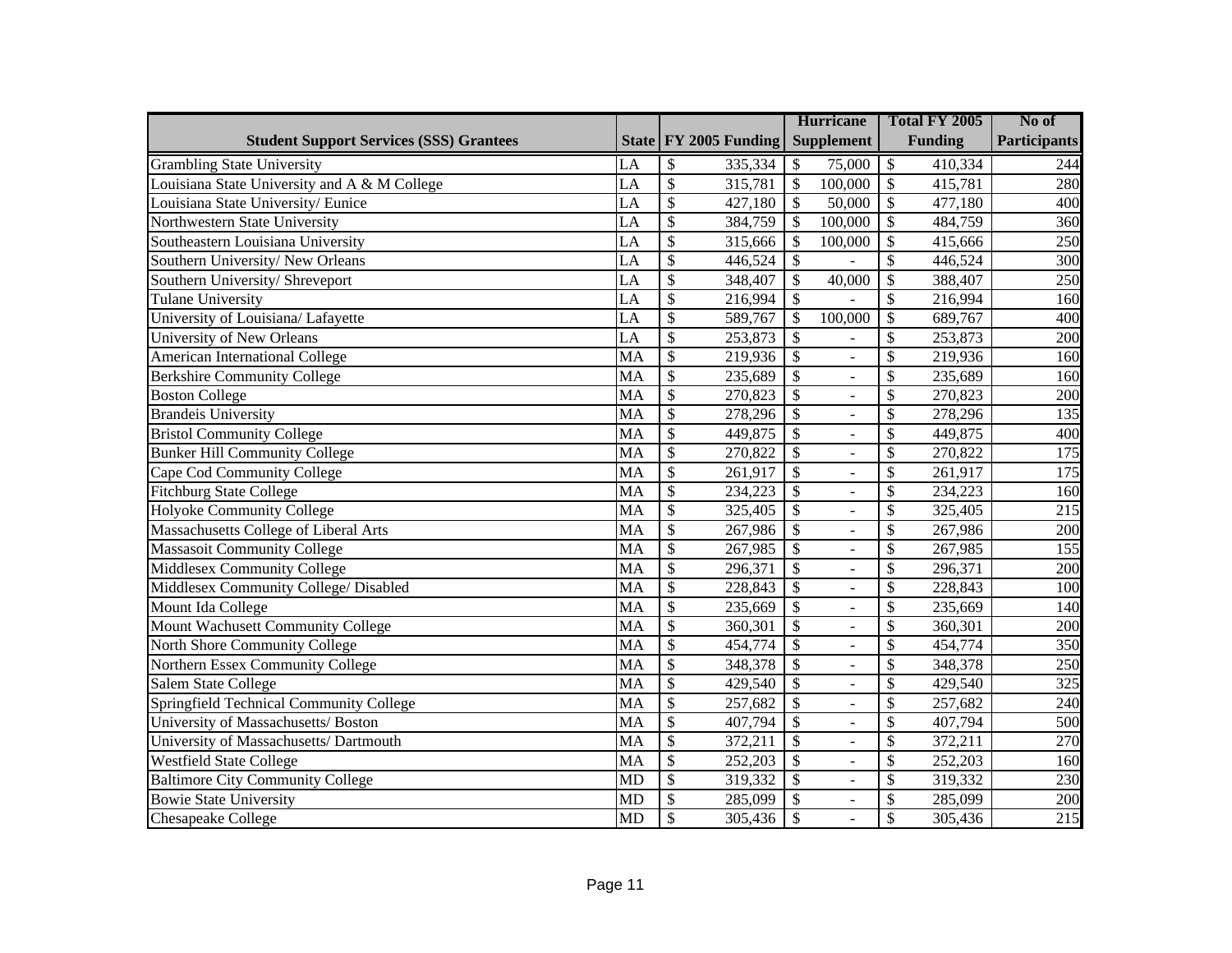|                                                    |                        |                                     | <b>Hurricane</b>                            | Total FY 2005                       | No of               |
|----------------------------------------------------|------------------------|-------------------------------------|---------------------------------------------|-------------------------------------|---------------------|
| <b>Student Support Services (SSS) Grantees</b>     |                        | State   FY 2005 Funding             | <b>Supplement</b>                           | <b>Funding</b>                      | <b>Participants</b> |
| Community College of Baltimore County/ Catonsville | <b>MD</b>              | \$<br>278,583                       | \$                                          | \$<br>278,583                       | 200                 |
| Community College of Baltimore County/ Essex       | <b>MD</b>              | $\mathcal{S}$<br>268,968            | $\overline{\$}$<br>$\overline{a}$           | $\mathcal{S}$<br>268,968            | 269                 |
| Coppin State University                            | <b>MD</b>              | $\mathcal{S}$<br>270,763            | \$<br>÷,                                    | $\mathcal{S}$<br>270,763            | 160                 |
| <b>Frostburg State University</b>                  | <b>MD</b>              | $\mathcal{S}$<br>316,935            | $\overline{\mathcal{S}}$<br>$\equiv$        | \$<br>316,935                       | 275                 |
| <b>Howard Community College</b>                    | <b>MD</b>              | $\mathcal{S}$<br>325,734            | $\mathcal{S}$<br>$\overline{\phantom{a}}$   | \$<br>325,734                       | 225                 |
| Montgomery College                                 | $\overline{MD}$        | $\overline{\mathcal{S}}$<br>220,000 | $\overline{\mathcal{S}}$<br>$\equiv$        | \$<br>220,000                       | 160                 |
| Prince George's Community College                  | $\overline{MD}$        | $\overline{\mathcal{S}}$<br>338,592 | $\overline{\mathcal{S}}$                    | $\mathbb{S}$<br>338,592             | 275                 |
| University of Maryland, Baltimore County           | $\overline{MD}$        | $\overline{\mathcal{S}}$<br>354,095 | $\overline{\$}$<br>37,762                   | $\overline{\$}$<br>391,857          | 270                 |
| University of Maryland/ College Park               | $\overline{MD}$        | $\overline{\mathcal{S}}$<br>376,672 | $\overline{\$}$                             | $\mathcal{S}$<br>376,672            | 350                 |
| University of Maryland/ Eastern Shore              | $\overline{MD}$        | $\overline{\mathcal{S}}$<br>252,558 | $\overline{\$}$<br>$\overline{a}$           | $\overline{\mathcal{S}}$<br>252,558 | 230                 |
| <b>Central Maine Community College</b>             | <b>ME</b>              | $\overline{\mathcal{S}}$<br>267,986 | $\overline{\$}$<br>$\overline{a}$           | $\overline{\mathcal{S}}$<br>267,986 | 175                 |
| Kennebc Valley Community College                   | <b>ME</b>              | $\overline{\mathcal{S}}$<br>271,074 | $\overline{\$}$<br>$\overline{a}$           | $\overline{\mathcal{S}}$<br>271,074 | 180                 |
| Northern Maine Community College                   | <b>ME</b>              | $\overline{\mathcal{S}}$<br>235,689 | $\overline{\$}$<br>$\overline{a}$           | $\overline{\$}$<br>235,689          | 213                 |
| University of Maine/ Augusta                       | <b>ME</b>              | $\overline{\mathcal{S}}$<br>461,396 | $\overline{\$}$<br>$\overline{a}$           | $\overline{\$}$<br>461,396          | 360                 |
| University of Maine/Farmington                     | <b>ME</b>              | $\overline{\mathcal{S}}$<br>271,073 | $\overline{\$}$<br>$\overline{a}$           | $\overline{\$}$<br>271,073          | 180                 |
| University of Maine/ Fort Kent                     | <b>ME</b>              | $\mathcal{S}$<br>274,335            | $\mathcal{S}$<br>$\overline{\phantom{a}}$   | \$<br>274,335                       | 160                 |
| University of Maine/ Orono                         | <b>ME</b>              | $\mathcal{S}$<br>534,262            | \$<br>$\equiv$                              | \$<br>534,262                       | 400                 |
| University of Maine/ Presque Isle                  | <b>ME</b>              | $\mathcal{S}$<br>286,877            | $\overline{\mathcal{S}}$<br>$\blacksquare$  | \$<br>286,877                       | 180                 |
| <b>Washington County Community College</b>         | <b>ME</b>              | $\mathcal{S}$<br>235,689            | \$<br>÷,                                    | \$<br>235,689                       | 160                 |
| <b>York County Community College</b>               | <b>ME</b>              | $\mathcal{S}$<br>220,000            | $\overline{\mathcal{S}}$<br>$\blacksquare$  | \$<br>220,000                       | 175                 |
| <b>Adrian College</b>                              | $\overline{\text{MI}}$ | $\overline{\mathcal{S}}$<br>271,074 | $\overline{\$}$<br>÷,                       | \$<br>271,074                       | 160                 |
| Alpena Community College                           | $\overline{\text{MI}}$ | $\overline{\mathcal{S}}$<br>255,705 | $\overline{\$}$<br>$\blacksquare$           | \$<br>255,705                       | 175                 |
| <b>Aquinas College</b>                             | $\overline{\text{MI}}$ | $\overline{\mathcal{S}}$<br>227,181 | $\overline{\$}$<br>$\blacksquare$           | \$<br>227,181                       | 160                 |
| <b>Bay De Noc Community College</b>                | $\overline{\text{MI}}$ | $\overline{\mathcal{S}}$<br>278,316 | $\overline{\$}$<br>$\overline{a}$           | \$<br>278,316                       | 160                 |
| <b>Bay Mills Community College</b>                 | $\overline{\text{MI}}$ | $\overline{\mathcal{S}}$<br>235,689 | $\overline{\$}$<br>$\overline{\phantom{0}}$ | \$<br>235,689                       | 170                 |
| Finlandia University/Suomi College                 | $\overline{\text{MI}}$ | $\overline{\mathcal{S}}$<br>272,829 | $\overline{\$}$<br>$\overline{a}$           | \$<br>272,829                       | 180                 |
| Gogebic Community College                          | $\overline{\text{MI}}$ | $\overline{\$}$<br>235,689          | $\overline{\$}$<br>$\overline{a}$           | \$<br>235,689                       | 125                 |
| <b>Grand Rapids Community College</b>              | MI                     | $\overline{\$}$<br>368,944          | $\overline{\$}$<br>$\overline{a}$           | \$<br>368,944                       | 250                 |
| <b>Grand Valley State University</b>               | $\overline{\text{MI}}$ | $\overline{\$}$<br>297,652          | $\overline{\$}$<br>$\overline{a}$           | \$<br>297,652                       | $\overline{215}$    |
| <b>Kellogg Community College</b>                   | MI                     | $\overline{\$}$<br>335,876          | $\overline{\$}$<br>$\overline{a}$           | \$<br>335,876                       | 250                 |
| Lake Michigan College                              | MI                     | $\overline{\$}$<br>267,965          | $\overline{\$}$<br>$\overline{a}$           | \$<br>267,965                       | 200                 |
| <b>Lansing Community College</b>                   | MI                     | $\overline{\mathcal{S}}$<br>267,986 | $\overline{\$}$<br>$\overline{a}$           | \$<br>267,986                       | 200                 |
| Madonna University                                 | MI                     | $\overline{\mathcal{S}}$<br>244,592 | $\overline{\$}$<br>$\overline{a}$           | \$<br>244,592                       | 200                 |
| Marygrove College                                  | MI                     | $\overline{\$}$<br>267,917          | $\overline{\$}$<br>$\Box$                   | \$<br>267,917                       | 200                 |
| Michigan State University                          | MI                     | $\mathcal{S}$<br>627,893            | $\overline{\$}$<br>$\overline{a}$           | \$<br>627,893                       | 600                 |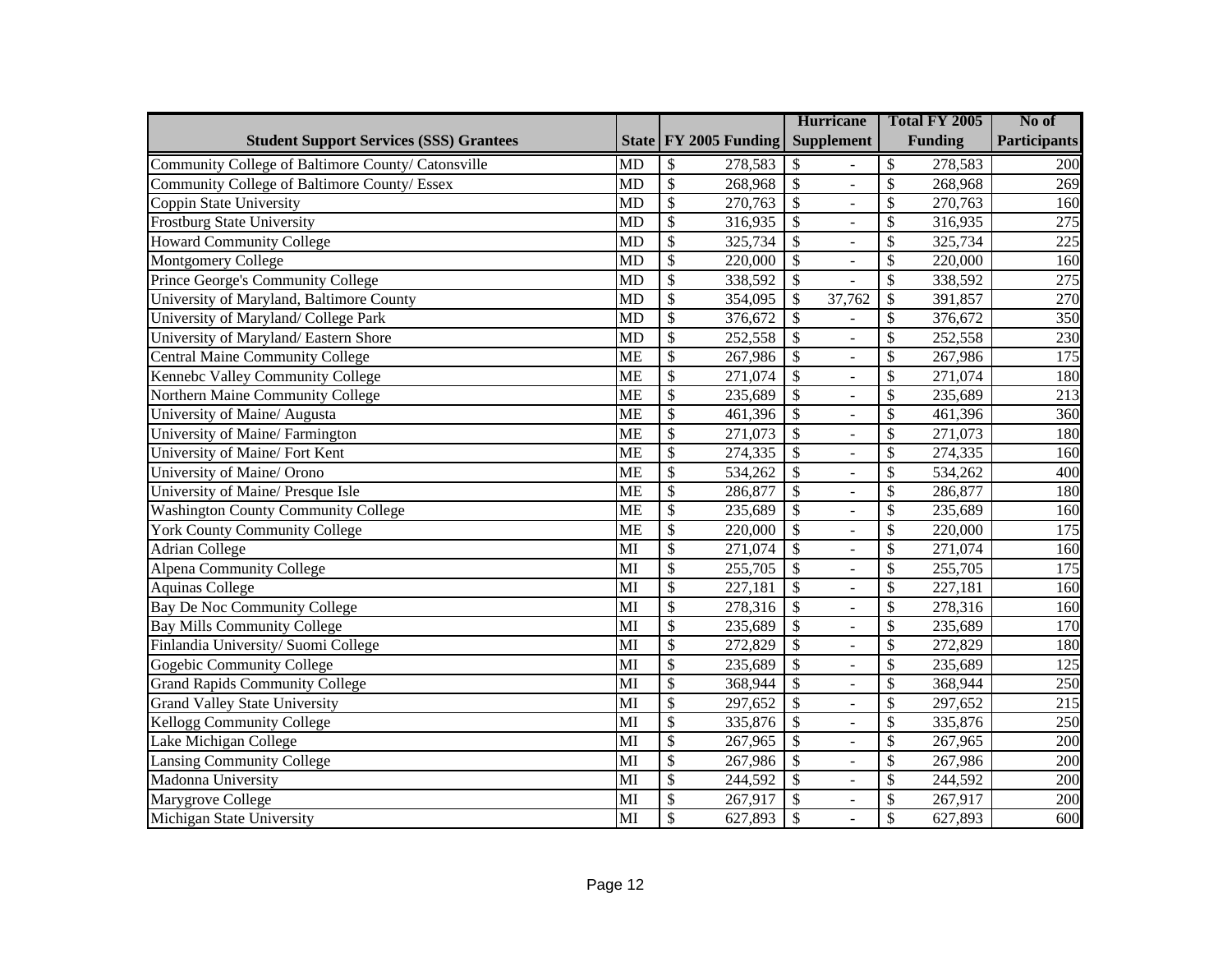|                                                |                        |                                     | <b>Hurricane</b>                           | Total FY 2005                       | No of               |
|------------------------------------------------|------------------------|-------------------------------------|--------------------------------------------|-------------------------------------|---------------------|
| <b>Student Support Services (SSS) Grantees</b> |                        | State FY 2005 Funding               | <b>Supplement</b>                          | <b>Funding</b>                      | <b>Participants</b> |
| <b>Mott Community College</b>                  | MI                     | \$<br>354,015                       | \$                                         | \$<br>354,015                       | 200                 |
| Northern Michigan University                   | MI                     | $\mathcal{S}$<br>285,828            | $\mathcal{S}$<br>$\overline{a}$            | \$<br>285,828                       | 210                 |
| Siena Heights University                       | MI                     | \$<br>270,564                       | $\mathcal{S}$                              | \$<br>270,564                       | 160                 |
| Southwestern Michigan College                  | MI                     | $\overline{\$}$<br>277,950          | $\mathcal{S}$<br>$\overline{a}$            | \$<br>277,950                       | 225                 |
| Wayne County Community College District        | MI                     | \$<br>543,996                       | $\mathcal{S}$<br>÷,                        | \$<br>543,996                       | 350                 |
| <b>Wayne State University</b>                  | MI                     | $\overline{\$}$<br>468,544          | $\overline{\mathcal{S}}$<br>$\overline{a}$ | \$<br>468,544                       | $\overline{300}$    |
| <b>Western Michigan University</b>             | $\overline{\text{MI}}$ | $\overline{\$}$<br>271,074          | $\overline{\mathcal{S}}$<br>÷,             | \$<br>271,074                       | 210                 |
| <b>Anoka/ Ramsey Community College</b>         | $\overline{MN}$        | $\overline{\$}$<br>278,295          | $\overline{\mathcal{S}}$<br>$\overline{a}$ | \$<br>278,295                       | $\overline{175}$    |
| <b>Arrowhead Community Colleges</b>            | <b>MN</b>              | $\overline{\$}$<br>1,320,602        | $\overline{\$}$<br>$\overline{a}$          | \$<br>1,320,602                     | 1,000               |
| Augsburg College                               | <b>MN</b>              | $\overline{\$}$<br>235,689          | $\overline{\$}$<br>$\overline{a}$          | \$<br>235,689                       | 160                 |
| Bemidji State University                       | $\overline{MN}$        | $\overline{\$}$<br>410,172          | $\overline{\$}$<br>$\overline{a}$          | \$<br>410,172                       | 350                 |
| Carleton College                               | $\overline{\text{MN}}$ | $\overline{\$}$<br>232,510          | $\overline{\$}$<br>$\overline{a}$          | $\overline{\mathcal{S}}$<br>232,510 | 100                 |
| <b>Central Lakes College</b>                   | $\overline{\text{MN}}$ | $\overline{\$}$<br>235,689          | $\overline{\$}$<br>$\overline{a}$          | \$<br>235,689                       | 180                 |
| Century Community and Technical College        | $\overline{\text{MN}}$ | $\overline{\$}$<br>308,084          | $\overline{\mathcal{S}}$<br>$\overline{a}$ | \$<br>308,084                       | 200                 |
| College of Saint Scholastica                   | $\overline{\text{MN}}$ | $\overline{\$}$<br>271,074          | $\overline{\mathcal{S}}$<br>$\overline{a}$ | \$<br>$\overline{271,074}$          | 175                 |
| Dakota County Technical College                | <b>MN</b>              | $\mathcal{S}$<br>235,689            | $\mathcal{S}$<br>L.                        | \$<br>235,689                       | 160                 |
| Fond Du Lac Tribal and Community College       | <b>MN</b>              | \$<br>271,074                       | $\mathcal{S}$<br>L.                        | \$<br>271,074                       | 175                 |
| Lake Superior College                          | <b>MN</b>              | $\mathcal{S}$<br>278,295            | $\mathcal{S}$<br>$\overline{a}$            | \$<br>278,295                       | 210                 |
| Leech Lake Tribal College                      | <b>MN</b>              | \$<br>235,689                       | \$                                         | \$<br>235,689                       | 160                 |
| Metropolitan State University                  | <b>MN</b>              | $\mathcal{S}$<br>235,689            | $\mathcal{S}$<br>$\overline{a}$            | \$<br>235,689                       | 160                 |
| Minneapolis Community and Technical College    | <b>MN</b>              | $\overline{\$}$<br>323,741          | $\overline{\$}$                            | \$<br>323,741                       | 225                 |
| Minnesota State University/ Mankato            | <b>MN</b>              | $\overline{\$}$<br>306,555          | $\overline{\mathcal{S}}$<br>$\overline{a}$ | \$<br>306,555                       | $\overline{175}$    |
| Normandale Community College                   | <b>MN</b>              | $\overline{\$}$<br>276,454          | $\overline{\mathcal{S}}$<br>÷,             | \$<br>276,454                       | 225                 |
| North Hennepin Community College               | <b>MN</b>              | $\overline{\$}$<br>340,195          | $\overline{\mathcal{S}}$<br>$\overline{a}$ | \$<br>340,195                       | 230                 |
| Regents of the University of Minnesota         | <b>MN</b>              | $\overline{\$}$<br>274,773          | $\overline{\$}$<br>$\overline{a}$          | \$<br>274,773                       | 200                 |
| Ridgewater College                             | <b>MN</b>              | $\overline{\$}$<br>219,175          | $\overline{\$}$<br>$\overline{a}$          | \$<br>219,175                       | 175                 |
| Rochester Community and Technical College      | <b>MN</b>              | $\overline{\$}$<br>361,162          | $\overline{\$}$<br>$\overline{a}$          | \$<br>361,162                       | 250                 |
| Southwest Minnesota State University           | <b>MN</b>              | $\overline{\$}$<br>271,710          | $\overline{\$}$<br>$\overline{a}$          | \$<br>271,710                       | 210                 |
| St. Cloud Technical College                    | <b>MN</b>              | $\overline{\$}$<br>244,735          | $\overline{\$}$<br>$\overline{a}$          | \$<br>244,735                       | 160                 |
| St. Olaf College                               | <b>MN</b>              | $\overline{\$}$<br>235,689          | $\overline{\$}$<br>$\overline{a}$          | \$<br>235,689                       | 160                 |
| University of Minnesota/ Minneapolis           | <b>MN</b>              | $\overline{\$}$<br>316,470          | $\overline{\$}$<br>$\overline{a}$          | \$<br>316,470                       | 240                 |
| Winona State University                        | <b>MN</b>              | $\overline{\$}$<br>278,224          | $\overline{\$}$<br>$\overline{a}$          | \$<br>278,224                       | 225                 |
| <b>Central Missouri State University</b>       | <b>MO</b>              | $\overline{\mathcal{S}}$<br>289,890 | $\overline{\mathcal{S}}$<br>$\overline{a}$ | \$<br>289,890                       | 200                 |
| Columbia College                               | <b>MO</b>              | \$<br>220,000                       | $\mathcal{S}$<br>$\overline{a}$            | \$<br>220,000                       | 160                 |
| <b>Crowder College</b>                         | $\overline{MO}$        | $\mathcal{S}$<br>271,074            | $\overline{\mathcal{S}}$                   | \$<br>271,074                       | 175                 |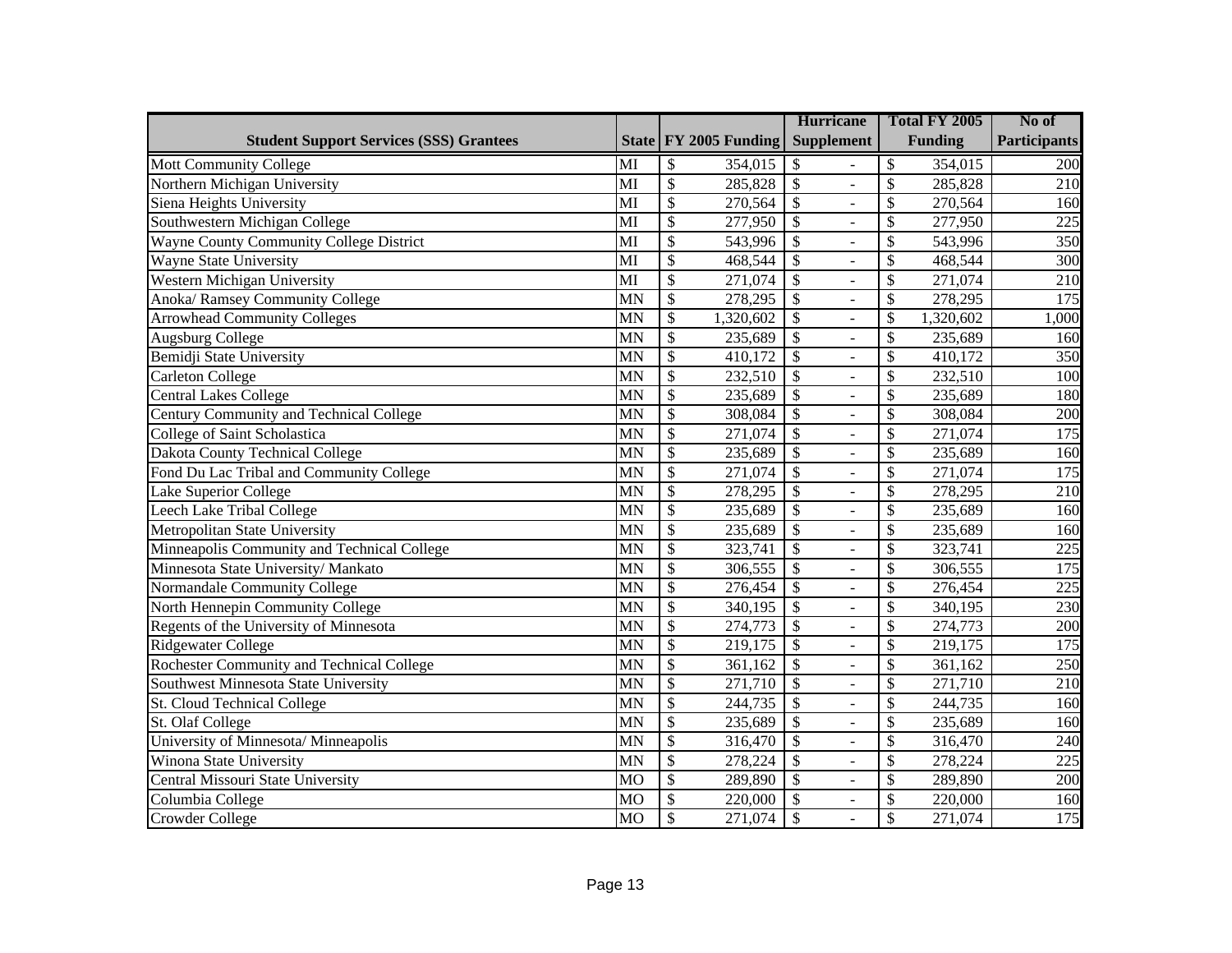|                                                                |                        |                          |                         | <b>Hurricane</b>          |                          | Total FY 2005            |                | No of               |
|----------------------------------------------------------------|------------------------|--------------------------|-------------------------|---------------------------|--------------------------|--------------------------|----------------|---------------------|
| <b>Student Support Services (SSS) Grantees</b>                 |                        |                          | State   FY 2005 Funding |                           | <b>Supplement</b>        |                          | <b>Funding</b> | <b>Participants</b> |
| Harris/ Stowe State College                                    | <b>MO</b>              | \$                       | 271,073                 | \$                        |                          | \$                       | 271,073        | 200                 |
| Junior College District of Jefferson County/ Jefferson College | <b>MO</b>              | $\overline{\mathcal{S}}$ | 244,735                 | $\mathcal{S}$             | $\overline{a}$           | $\mathcal{S}$            | 244,735        | 160                 |
| Lincoln University                                             | <b>MO</b>              | $\mathcal{S}$            | 316,121                 | \$                        | ÷,                       | $\mathcal{S}$            | 316,121        | 250                 |
| Mineral Area College                                           | MO                     | $\mathcal{S}$            | 267,986                 | $\boldsymbol{\mathsf{S}}$ | $\equiv$                 | \$                       | 267,986        | 200                 |
| Missouri Southern State University                             | <b>MO</b>              | $\mathcal{S}$            | 235,670                 | $\mathcal{S}$             | ÷,                       | \$                       | 235,670        | 170                 |
| North Central Missouri College                                 | <b>MO</b>              | $\overline{\mathcal{S}}$ | 235,689                 | $\overline{\$}$           | $\equiv$                 | \$                       | 235,689        | 160                 |
| Northwest Missouri State University                            | <b>MO</b>              | $\overline{\mathcal{S}}$ | 278,295                 | $\overline{\$}$           | $\equiv$                 | \$                       | 278,295        | 180                 |
| Penn Valley Community College                                  | <b>MO</b>              | $\overline{\mathcal{S}}$ | 347,045                 | $\overline{\$}$           | $\overline{a}$           | \$                       | 347,045        | 250                 |
| <b>Ranken Technical College</b>                                | <b>MO</b>              | $\overline{\mathcal{S}}$ | 220,000                 | $\overline{\mathcal{S}}$  |                          | \$                       | 220,000        | 160                 |
| Saint Louis University                                         | <b>MO</b>              | $\overline{\mathcal{S}}$ | 271,072                 | $\overline{\$}$           | 75,000                   | $\overline{\mathcal{S}}$ | 346,072        | 175                 |
| South West Missouri State University                           | <b>MO</b>              | $\overline{\mathcal{S}}$ | 266,936                 | $\overline{\$}$           |                          | $\overline{\mathcal{S}}$ | 266,936        | 180                 |
| Southeast Missouri State University                            | <b>MO</b>              | $\overline{\mathcal{S}}$ | 302,301                 | $\overline{\mathcal{S}}$  | $\overline{a}$           | $\overline{\mathcal{S}}$ | 302,301        | 200                 |
| St. Louis Community College/ Florissant Valley                 | <b>MO</b>              | $\overline{\mathcal{S}}$ | 220,000                 | $\overline{\$}$           | $\overline{a}$           | $\overline{\mathcal{S}}$ | 220,000        | 160                 |
| <b>State Fair Community College</b>                            | <b>MO</b>              | $\overline{\mathcal{S}}$ | 234,999                 | $\overline{\$}$           | $\overline{a}$           | $\overline{\mathcal{S}}$ | 234,999        | 160                 |
| <b>Three Rivers Community College</b>                          | MO                     | $\overline{\mathcal{S}}$ | 275,287                 | $\overline{\$}$           | $\overline{a}$           | $\overline{\mathcal{S}}$ | 275,287        | 250                 |
| University of Missouri/ Columbia                               | MO                     | $\mathcal{S}$            | 578,314                 | $\mathcal{S}$             | $\overline{\phantom{a}}$ | $\mathcal{S}$            | 578,314        | 650                 |
| University of Missouri/ St. Louis/ Disabled                    | MO                     | $\mathcal{S}$            | 234,229                 | $\mathcal{S}$             | ÷,                       | \$                       | 234,229        | 125                 |
| Washington University/ St. Louis                               | MO                     | $\mathcal{S}$            | 325,103                 | $\mathcal{S}$             | $\equiv$                 | $\mathcal{S}$            | 325,103        | 200                 |
| Northern Marianas College                                      | <b>MP</b>              | $\mathcal{S}$            | 235,689                 | $\mathcal{S}$             | ÷,                       | \$                       | 235,689        | 180                 |
| <b>Alcorn State University</b>                                 | MS                     | \$                       | 313,738                 | $\mathcal{S}$             |                          | $\mathcal{S}$            | 313,738        | 200                 |
| Copiah/Lincoln Community College                               | $\overline{\text{MS}}$ | $\overline{\mathcal{S}}$ | 271,074                 | \$                        | 40,000                   | $\overline{\mathcal{S}}$ | 311,074        | 160                 |
| East Mississippi Community College                             | $\overline{\text{MS}}$ | $\overline{\mathcal{S}}$ | 220,000                 | $\overline{\mathcal{S}}$  | 75,000                   | $\overline{\mathcal{S}}$ | 295,000        | 160                 |
| <b>Hinds Community College</b>                                 | $\overline{\text{MS}}$ | $\overline{\mathcal{S}}$ | 271,074                 | \$                        | 75,000                   | $\overline{\mathcal{S}}$ | 346,074        | 175                 |
| <b>Holmes Community College</b>                                | $\overline{\text{MS}}$ | $\overline{\mathcal{S}}$ | 269,726                 | $\overline{\$}$           |                          | $\overline{\mathcal{S}}$ | 269,726        | 200                 |
| Mississippi State University                                   | $\overline{\text{MS}}$ | $\overline{\mathcal{S}}$ | 234,229                 | $\mathcal{S}$             | 50,000                   | $\mathcal{S}$            | 284,229        | 160                 |
| Mississippi Valley State University                            | $\overline{\text{MS}}$ | $\overline{\mathcal{S}}$ | 244,672                 | $\overline{\$}$           |                          | \$                       | 244,672        | 182                 |
| Northeast Mississippi Community College                        | $\overline{MS}$        | $\overline{\mathcal{S}}$ | 220,000                 | $\overline{\$}$           | $\overline{a}$           | \$                       | 220,000        | 160                 |
| Northwest Mississippi Community College                        | $\overline{\text{MS}}$ | $\overline{\$}$          | 267,553                 | $\overline{\$}$           | $\overline{a}$           | \$                       | 267,553        | 160                 |
| <b>Pearl River Community College</b>                           | $\overline{\text{MS}}$ | $\overline{\$}$          | 298,263                 | \$                        | 100,000                  | $\mathcal{S}$            | 398,263        | 160                 |
| <b>Rust College</b>                                            | MS                     | $\overline{\$}$          | 267,454                 | $\overline{\$}$           |                          | \$                       | 267,454        | 200                 |
| <b>Tougaloo College</b>                                        | MS                     | $\overline{\$}$          | 297,287                 | \$                        | 40,000                   | \$                       | 337,287        | 160                 |
| University of Southern Mississippi                             | MS                     | $\overline{\mathcal{S}}$ | 244,735                 | $\overline{\$}$           |                          | $\mathcal{S}$            | 244,735        | 185                 |
| William Carey College                                          | <b>MS</b>              | $\overline{\mathcal{S}}$ | 213,759                 | $\mathcal{S}$             | 100,000                  | $\mathcal{S}$            | 313,759        | 150                 |
| <b>Blackfeet Community College</b>                             | MT                     | $\overline{\$}$          | 286,134                 | \$                        |                          | \$                       | 286,134        | 170                 |
| <b>Dawson Community College</b>                                | <b>MT</b>              | \$                       | 259,826                 | $\overline{\$}$           | $\frac{1}{2}$            | $\mathcal{S}$            | 259,826        | 130                 |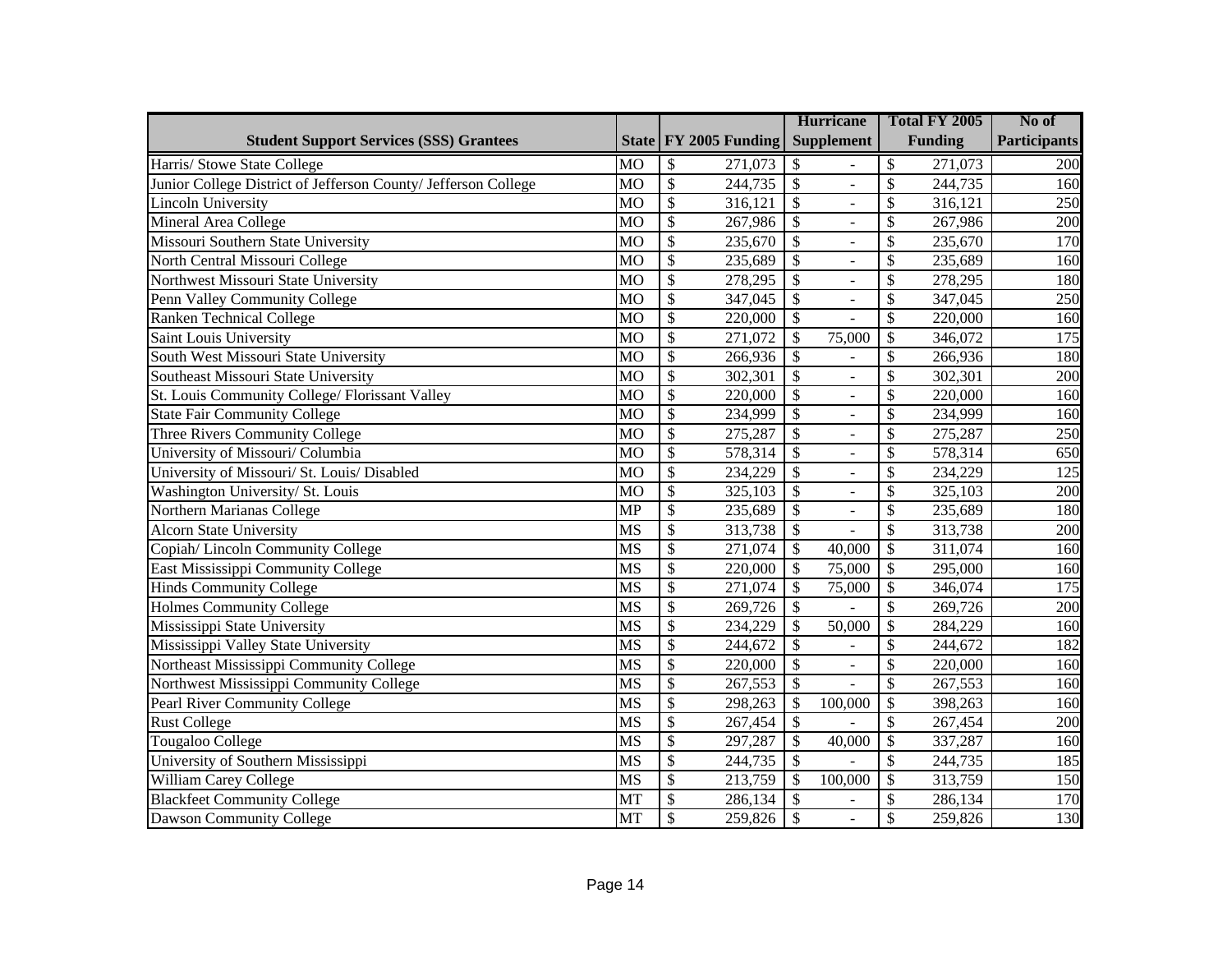|                                                |                        |                            | <b>Hurricane</b>                           | Total FY 2005                       | No of               |
|------------------------------------------------|------------------------|----------------------------|--------------------------------------------|-------------------------------------|---------------------|
| <b>Student Support Services (SSS) Grantees</b> |                        | State FY 2005 Funding      | <b>Supplement</b>                          | <b>Funding</b>                      | <b>Participants</b> |
| <b>Flathead Valley Community College</b>       | MT                     | \$<br>307,708              | \$                                         | \$<br>307,708                       | 350                 |
| Fort Belknap College                           | <b>MT</b>              | \$<br>267,986              | $\overline{\mathcal{S}}$<br>$\overline{a}$ | \$<br>267,986                       | 110                 |
| Fort Peck Community College                    | MT                     | \$<br>271,074              | $\mathcal{S}$                              | \$<br>271,074                       | 175                 |
| Little Big Horn College                        | MT                     | $\overline{\$}$<br>220,000 | $\mathcal{S}$<br>$\overline{a}$            | \$<br>220,000                       | 160                 |
| Montana State University/ Billings             | MT                     | \$<br>290,079              | $\mathcal{S}$<br>÷,                        | \$<br>290,079                       | 250                 |
| Montana State University/Bozeman               | MT                     | $\overline{\$}$<br>373,803 | $\overline{\$}$<br>$\overline{a}$          | \$<br>373,803                       | $\overline{300}$    |
| Montana State University/Northern              | MT                     | $\overline{\$}$<br>242,824 | $\overline{\mathcal{S}}$<br>$\overline{a}$ | \$<br>242,824                       | 240                 |
| Rocky Mountain College                         | MT                     | $\overline{\$}$<br>276,987 | $\overline{\$}$<br>$\overline{a}$          | \$<br>276,987                       | 250                 |
| Salish Kootenai College                        | MT                     | $\overline{\$}$<br>277,900 | $\overline{\$}$<br>$\overline{a}$          | \$<br>277,900                       | 230                 |
| University of Great Falls                      | MT                     | $\overline{\$}$<br>274,757 | $\overline{\$}$<br>$\overline{a}$          | \$<br>274,757                       | 230                 |
| University of Montana/ Missoula                | MT                     | $\overline{\$}$<br>388,120 | $\overline{\$}$<br>$\overline{a}$          | \$<br>388,120                       | 375                 |
| University of Montana/ Western                 | MT                     | $\overline{\$}$<br>235,689 | $\overline{\mathcal{S}}$<br>$\overline{a}$ | $\overline{\mathcal{S}}$<br>235,689 | 160                 |
| <b>Appalachian State University</b>            | $\overline{\text{NC}}$ | $\overline{\$}$<br>270,921 | $\overline{\mathcal{S}}$<br>$\overline{a}$ | \$<br>270,921                       | 200                 |
| <b>Beaufort County Community College</b>       | $\overline{\text{NC}}$ | $\overline{\$}$<br>322,739 | $\overline{\$}$<br>$\overline{a}$          | \$<br>322,739                       | 175                 |
| Caldwell Community College/ Watauga            | $\overline{\text{NC}}$ | $\overline{\$}$<br>276,406 | $\overline{\mathcal{S}}$<br>$\overline{a}$ | \$<br>276,406                       | 200                 |
| <b>Carteret Community College</b>              | <b>NC</b>              | $\mathcal{S}$<br>235,689   | $\mathcal{S}$<br>÷,                        | \$<br>235,689                       | 160                 |
| <b>Central Piedmont Community College</b>      | <b>NC</b>              | \$<br>252,128              | $\mathcal{S}$<br>L.                        | \$<br>252,128                       | 175                 |
| College of the Albemarle                       | <b>NC</b>              | $\mathcal{S}$<br>290,971   | $\mathcal{S}$<br>$\overline{a}$            | \$<br>290,971                       | 250                 |
| Davidson County Community College              | N <sub>C</sub>         | \$<br>235,689              | $\mathcal{S}$<br>÷,                        | \$<br>235,689                       | 160                 |
| Elizabeth City State University                | <b>NC</b>              | \$<br>295,734              | $\mathcal{S}$<br>$\overline{a}$            | \$<br>295,734                       | 175                 |
| Fayetteville State University                  | N <sub>C</sub>         | $\overline{\$}$<br>320,483 | $\overline{\mathcal{S}}$<br>÷,             | \$<br>320,483                       | 200                 |
| Halifax Community College                      | $\overline{\text{NC}}$ | $\overline{\$}$<br>313,596 | $\overline{\mathcal{S}}$<br>$\overline{a}$ | \$<br>313,596                       | 250                 |
| James Sprunt Community College                 | N <sub>C</sub>         | $\overline{\$}$<br>320,296 | $\overline{\mathcal{S}}$<br>÷,             | \$<br>320,296                       | $\overline{210}$    |
| Johnson C. Smith University                    | $\overline{\text{NC}}$ | $\overline{\$}$<br>267,986 | $\overline{\mathcal{S}}$<br>$\overline{a}$ | \$<br>267,986                       | 175                 |
| <b>Johnston Community College</b>              | N <sub>C</sub>         | $\overline{\$}$<br>220,000 | $\overline{\$}$<br>$\overline{a}$          | \$<br>220,000                       | 160                 |
| Livingstone College                            | $\overline{\text{NC}}$ | $\overline{\$}$<br>278,295 | $\overline{\$}$<br>$\overline{a}$          | \$<br>278,295                       | 225                 |
| Mars Hill College                              | N <sub>C</sub>         | $\overline{\$}$<br>267,986 | $\overline{\$}$<br>$\overline{a}$          | \$<br>267,986                       | 160                 |
| <b>Mayland Community College</b>               | $\overline{\text{NC}}$ | $\overline{\$}$<br>280,820 | $\overline{\$}$<br>$\overline{a}$          | \$<br>280,820                       | 160                 |
| <b>Nash Community College</b>                  | N <sub>C</sub>         | $\overline{\$}$<br>247,283 | $\overline{\$}$<br>$\overline{a}$          | \$<br>247,283                       | 160                 |
| North Carolina A & T State University          | $\overline{\text{NC}}$ | $\overline{\$}$<br>267,984 | $\overline{\$}$<br>$\overline{a}$          | \$<br>267,984                       | 207                 |
| <b>Piedmont Community College</b>              | $\overline{\text{NC}}$ | $\overline{\$}$<br>326,296 | $\overline{\$}$<br>$\overline{a}$          | \$<br>326,296                       | 200                 |
| Pitt Community College                         | <b>NC</b>              | $\overline{\$}$<br>220,000 | $\overline{\mathcal{S}}$<br>$\overline{a}$ | \$<br>220,000                       | 160                 |
| <b>Randolph Community College</b>              | $\overline{\text{NC}}$ | $\overline{\$}$<br>241,082 | $\overline{\mathcal{S}}$<br>$\overline{a}$ | \$<br>241,082                       | 170                 |
| Roanoke-Chowan Community College               | N <sub>C</sub>         | $\overline{\$}$<br>283,919 | $\overline{\$}$<br>$\overline{a}$          | \$<br>283,919                       | 200                 |
| <b>Robeson Community College</b>               | $\overline{\text{NC}}$ | \$<br>219,948              | $\overline{\mathcal{S}}$                   | \$<br>219,948                       | 160                 |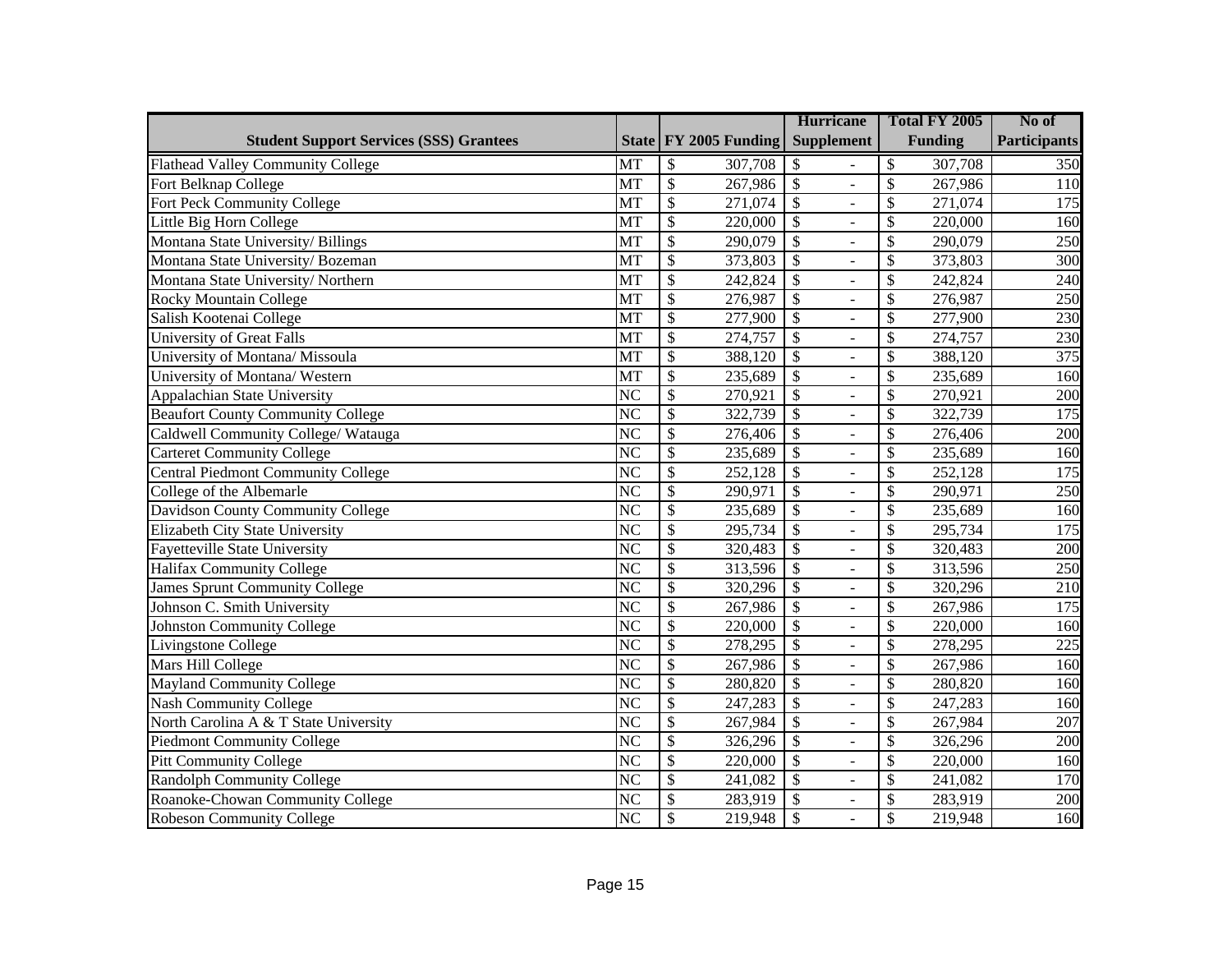|                                                       |                        |                            | <b>Hurricane</b>                           | Total FY 2005  | No of               |
|-------------------------------------------------------|------------------------|----------------------------|--------------------------------------------|----------------|---------------------|
| <b>Student Support Services (SSS) Grantees</b>        |                        | State FY 2005 Funding      | <b>Supplement</b>                          | <b>Funding</b> | <b>Participants</b> |
| <b>Sampson Community College</b>                      | <b>NC</b>              | \$<br>247,472              | \$                                         | \$<br>247,472  | 180                 |
| <b>Sandhills Community College</b>                    | <b>NC</b>              | $\mathcal{S}$<br>235,689   | $\mathcal{S}$<br>$\overline{a}$            | \$<br>235,689  | 160                 |
| Southwestern Community College                        | N <sub>C</sub>         | \$<br>263,892              | $\mathcal{S}$                              | \$<br>263,892  | 150                 |
| St. Augustine's College                               | <b>NC</b>              | \$<br>295,897              | $\mathcal{S}$<br>$\overline{a}$            | \$<br>295,897  | 190                 |
| University of North Carolina/ Charlotte               | N <sub>C</sub>         | \$<br>247,176              | $\mathcal{S}$<br>÷,                        | \$<br>247,176  | 144                 |
| University of North Carolina/ Greensboro              | $\overline{\text{NC}}$ | $\overline{\$}$<br>286,902 | $\overline{\mathcal{S}}$<br>$\overline{a}$ | \$<br>286,902  | 200                 |
| University of North Carolina/ Pembroke                | $\overline{\text{NC}}$ | $\overline{\$}$<br>272,982 | $\overline{\$}$<br>$\overline{a}$          | \$<br>272,982  | 200                 |
| <b>Western Carolina University</b>                    | $\overline{\text{NC}}$ | $\overline{\$}$<br>279,391 | $\overline{\$}$<br>$\overline{a}$          | \$<br>279,391  | $\overline{250}$    |
| <b>Wilkes Community College</b>                       | $\overline{\text{NC}}$ | $\overline{\$}$<br>300,243 | $\overline{\$}$<br>$\overline{a}$          | \$<br>300,243  | 175                 |
| Wilson Technical Community College                    | $\overline{\text{NC}}$ | $\overline{\$}$<br>296,659 | $\overline{\$}$<br>$\overline{a}$          | \$<br>296,659  | 200                 |
| Winston-Salem State University                        | $\overline{\text{NC}}$ | $\overline{\$}$<br>234,840 | $\overline{\mathcal{S}}$<br>$\overline{a}$ | \$<br>234,840  | 160                 |
| Cankdeska Cikana Community College                    | $\overline{ND}$        | $\overline{\$}$<br>267,986 | $\overline{\mathcal{S}}$<br>$\overline{a}$ | \$<br>267,986  | 100                 |
| <b>Dickinson State University</b>                     | $\overline{ND}$        | $\overline{\$}$<br>267,986 | $\overline{\mathcal{S}}$<br>$\overline{a}$ | \$<br>267,986  | 200                 |
| Lake Region State College                             | $\overline{ND}$        | $\overline{\$}$<br>235,683 | $\overline{\mathcal{S}}$<br>L,             | \$<br>235,683  | 160                 |
| North Dakota State University                         | $\overline{ND}$        | $\overline{\$}$<br>402,621 | $\overline{\mathcal{S}}$<br>$\overline{a}$ | \$<br>402,621  | 350                 |
| Turtle Mountain Community College                     | <b>ND</b>              | $\mathcal{S}$<br>278,261   | $\mathcal{S}$<br>$\overline{a}$            | \$<br>278,261  | 200                 |
| University of Mary                                    | N <sub>D</sub>         | $\mathcal{S}$<br>267,986   | $\mathcal{S}$<br>$\overline{a}$            | \$<br>267,986  | 160                 |
| University of North Dakota                            | N <sub>D</sub>         | $\mathcal{S}$<br>320,031   | $\mathbb{S}$<br>$\overline{a}$             | \$<br>320,031  | 300                 |
| <b>Central Community College</b>                      | <b>NE</b>              | \$<br>235,689              | $\mathcal{S}$                              | \$<br>235,689  | 160                 |
| Chadron State College                                 | <b>NE</b>              | $\mathcal{S}$<br>235,689   | $\mathcal{S}$<br>$\overline{a}$            | \$<br>235,689  | 160                 |
| Creighton University                                  | <b>NE</b>              | $\overline{\$}$<br>271,505 | $\overline{\mathcal{S}}$<br>÷,             | \$<br>271,505  | 160                 |
| Doane College                                         | $\overline{\text{NE}}$ | $\overline{\$}$<br>261,947 | $\overline{\mathcal{S}}$<br>$\overline{a}$ | \$<br>261,947  | 200                 |
| Metropolitan Community College                        | $\overline{\text{NE}}$ | $\overline{\$}$<br>330,084 | $\overline{\mathcal{S}}$<br>÷,             | \$<br>330,084  | 600                 |
| Peru State College                                    | $\overline{\text{NE}}$ | $\overline{\$}$<br>264,671 | $\overline{\$}$<br>$\overline{a}$          | \$<br>264,671  | 230                 |
| Southeast Community College Area                      | $\overline{\text{NE}}$ | $\overline{\$}$<br>235,689 | $\overline{\mathcal{S}}$<br>$\overline{a}$ | \$<br>235,689  | 160                 |
| University of Nebraska/Kearney                        | $\overline{\text{NE}}$ | $\overline{\$}$<br>272,087 | $\overline{\$}$<br>$\overline{a}$          | \$<br>272,087  | 200                 |
| University of Nebraska/Lincoln                        | $\overline{\text{NE}}$ | $\overline{\$}$<br>472,270 | $\overline{\mathcal{S}}$<br>$\overline{a}$ | \$<br>472,270  | 350                 |
| University of Nebraska/ Omaha                         | $\overline{\text{NE}}$ | $\overline{\$}$<br>298,222 | $\overline{\$}$<br>$\overline{a}$          | \$<br>298,222  | 160                 |
| Wayne State College                                   | $\overline{\text{NE}}$ | $\overline{\$}$<br>293,273 | $\overline{\$}$<br>$\overline{a}$          | \$<br>293,273  | 225                 |
| Western Nebraska Community College                    | <b>NE</b>              | $\overline{\$}$<br>320,320 | $\overline{\$}$<br>$\overline{a}$          | \$<br>320,320  | 200                 |
| Keene State University                                | $\overline{\text{NH}}$ | $\overline{\$}$<br>291,847 | $\overline{\$}$<br>$\overline{a}$          | \$<br>291,847  | 160                 |
| New Hampshire Community Technical College/ Manchester | $\overline{\text{NH}}$ | $\overline{\$}$<br>235,689 | $\overline{\mathcal{S}}$<br>$\overline{a}$ | \$<br>235,689  | 160                 |
| <b>Plymouth State University</b>                      | $\overline{\text{NH}}$ | $\overline{\$}$<br>285,976 | $\overline{\mathcal{S}}$<br>$\overline{a}$ | \$<br>285,976  | 180                 |
| University of New Hampshire                           | <b>NH</b>              | $\overline{\$}$<br>303,867 | \$<br>$\overline{a}$                       | \$<br>303,867  | 190                 |
| <b>Atlantic Cape Community College</b>                | $\overline{\text{NJ}}$ | $\overline{\$}$<br>278,295 | $\overline{\mathcal{S}}$                   | \$<br>278,295  | 200                 |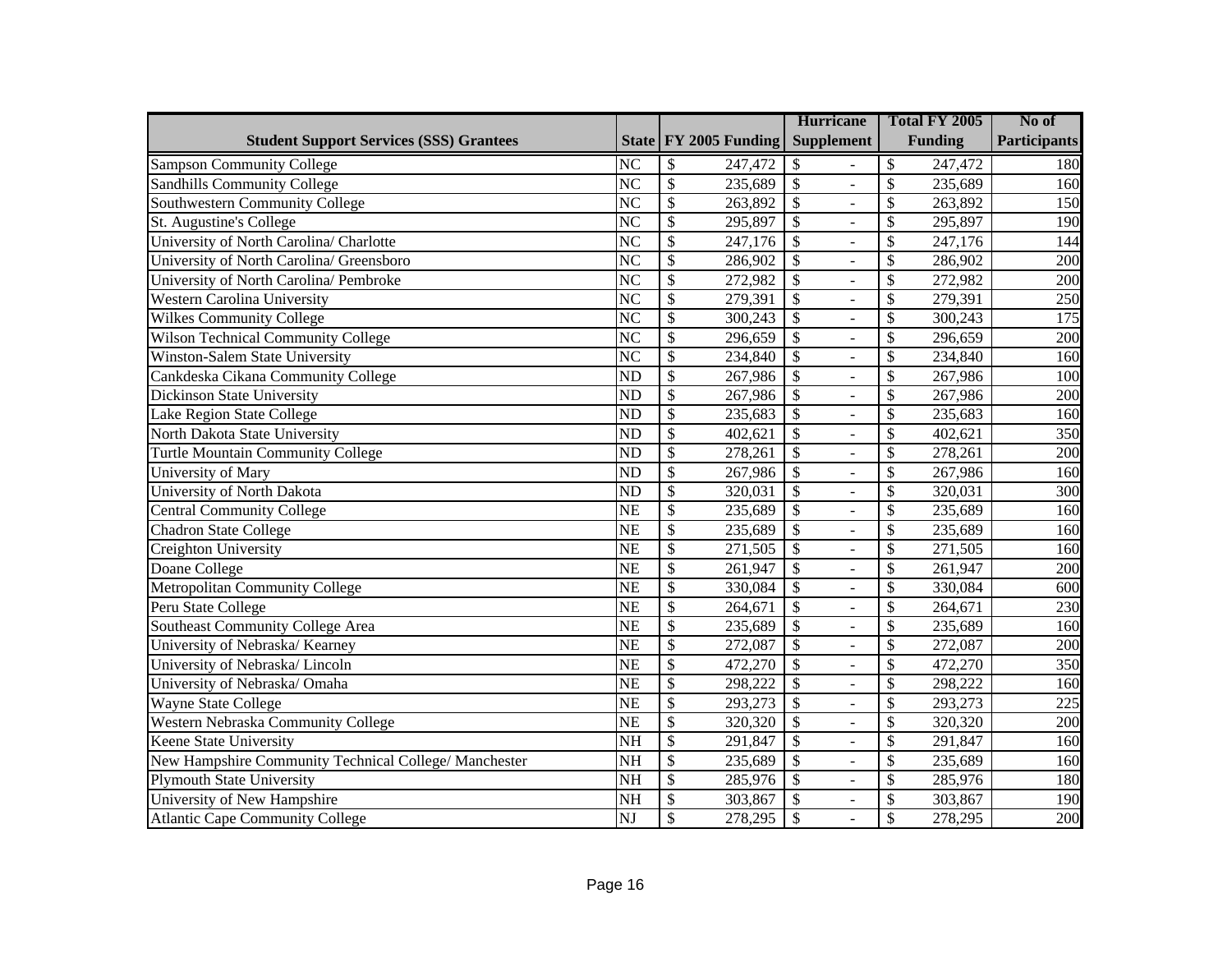|                                                 |                        |                            | <b>Hurricane</b>                            | Total FY 2005  | No of               |
|-------------------------------------------------|------------------------|----------------------------|---------------------------------------------|----------------|---------------------|
| <b>Student Support Services (SSS) Grantees</b>  |                        | State FY 2005 Funding      | <b>Supplement</b>                           | <b>Funding</b> | <b>Participants</b> |
| <b>Bloomfield College</b>                       | <b>NJ</b>              | \$<br>235,689              | \$                                          | \$<br>235,689  | 160                 |
| Camden County College                           | $\overline{\text{NJ}}$ | $\overline{\$}$<br>278,296 | $\boldsymbol{\mathsf{S}}$<br>L.             | \$<br>278,296  | 200                 |
| <b>Cumberland County College</b>                | NJ                     | \$<br>270,099              | $\boldsymbol{\mathsf{S}}$                   | \$<br>270,099  | 275                 |
| <b>Essex County College</b>                     | NJ                     | $\overline{\$}$<br>389,546 | $\overline{\$}$<br>$\overline{\phantom{a}}$ | \$<br>389,546  | 350                 |
| Georgian Court University                       | NJ                     | \$<br>271,074              | \$<br>$\overline{\phantom{a}}$              | \$<br>271,074  | 160                 |
| Hudson County Community College                 | $\overline{\text{NJ}}$ | $\overline{\$}$<br>388,504 | $\overline{\$}$<br>$\equiv$                 | \$<br>388,504  | 300                 |
| Mercer County Community College                 | $\overline{\text{NJ}}$ | $\overline{\$}$<br>267,986 | $\overline{\$}$<br>$\equiv$                 | \$<br>267,986  | 268                 |
| Middlesex County College/ Disabled              | $\overline{\text{NJ}}$ | $\overline{\$}$<br>285,942 | $\overline{\$}$<br>$\equiv$                 | \$<br>285,942  | 160                 |
| New Jersey City University                      | $\overline{\text{NJ}}$ | $\overline{\$}$<br>267,986 | $\overline{\$}$<br>$\overline{a}$           | \$<br>267,986  | 168                 |
| New Jersey Institute of Technology              | NJ                     | $\overline{\$}$<br>278,291 | $\overline{\$}$<br>$\overline{a}$           | \$<br>278,291  | 200                 |
| Passaic County Community College                | NJ                     | $\overline{\$}$<br>219,996 | $\overline{\$}$<br>$\overline{a}$           | \$<br>219,996  | 160                 |
| Ramapo College of New Jersey/Disabled           | NJ                     | $\overline{\$}$<br>252,161 | $\overline{\$}$<br>$\overline{a}$           | \$<br>252,161  | 180                 |
| Richard Stockton College of New Jersy           | NJ                     | $\overline{\$}$<br>219,998 | $\overline{\$}$<br>$\overline{a}$           | \$<br>219,998  | 166                 |
| <b>Rider University</b>                         | NJ                     | $\overline{\$}$<br>278,295 | $\overline{\$}$<br>$\overline{\phantom{a}}$ | \$<br>278,295  | 150                 |
| Rutgers University/ Camden                      | NJ                     | $\overline{\$}$<br>220,000 | $\overline{\$}$<br>$\overline{a}$           | \$<br>220,000  | 160                 |
| Rutgers University/New Brunswick                | <b>NJ</b>              | $\mathcal{S}$<br>489,127   | \$<br>$\equiv$                              | \$<br>489,127  | 400                 |
| Rutgers University/ Newark Campus               | <b>NJ</b>              | $\overline{\$}$<br>220,000 | \$<br>$\overline{\phantom{a}}$              | \$<br>220,000  | 160                 |
| Seton Hall University                           | NJ                     | $\overline{\$}$<br>271,202 | \$<br>$\equiv$                              | \$<br>271,202  | 200                 |
| Albuquerque Technical Vocational Institution    | <b>NM</b>              | \$<br>235,689              | \$<br>÷,                                    | \$<br>235,689  | 165                 |
| <b>Clovis Community College</b>                 | <b>NM</b>              | \$<br>235,689              | $\overline{\$}$<br>$\equiv$                 | \$<br>235,689  | 175                 |
| College of the Christian Brothers of New Mexico | <b>NM</b>              | $\overline{\$}$<br>327,524 | $\overline{\$}$<br>÷,                       | \$<br>327,524  | 280                 |
| Eastern New Mexico University                   | $\overline{\text{NM}}$ | $\overline{\$}$<br>336,121 | $\overline{\$}$<br>$\equiv$                 | \$<br>336,121  | 300                 |
| Eastern New Mexico University/Roswell           | <b>NM</b>              | $\overline{\$}$<br>235,420 | $\overline{\$}$<br>$\overline{\phantom{a}}$ | \$<br>235,420  | 160                 |
| New Mexico Highlands University                 | $\overline{\text{NM}}$ | $\overline{\$}$<br>528,117 | $\overline{\$}$<br>$\overline{a}$           | \$<br>528,117  | 350                 |
| New Mexico Junior College                       | <b>NM</b>              | $\overline{\$}$<br>255,586 | $\overline{\$}$<br>$\overline{\phantom{0}}$ | \$<br>255,586  | 175                 |
| New Mexico State University/ Las Cruces         | $\overline{\text{NM}}$ | $\overline{\$}$<br>380,259 | $\overline{\$}$<br>$\overline{a}$           | \$<br>380,259  | 350                 |
| Northern New Mexico Community College           | <b>NM</b>              | $\overline{\$}$<br>267,984 | $\overline{\$}$<br>$\overline{\phantom{0}}$ | \$<br>267,984  | 180                 |
| San Juan College                                | <b>NM</b>              | $\overline{\$}$<br>220,000 | $\overline{\$}$<br>$\overline{a}$           | \$<br>220,000  | 160                 |
| Santa Fe Community College                      | <b>NM</b>              | $\overline{\$}$<br>220,000 | $\overline{\$}$<br>$\overline{a}$           | \$<br>220,000  | 160                 |
| University of New Mexico                        | <b>NM</b>              | $\overline{\$}$<br>235,689 | $\overline{\$}$<br>$\overline{a}$           | \$<br>235,689  | 160                 |
| University of New Mexico/ Gallup Campus         | <b>NM</b>              | $\overline{\$}$<br>235,683 | $\overline{\$}$<br>$\overline{a}$           | \$<br>235,683  | 160                 |
| University of New Mexico/ Valencia Campus       | <b>NM</b>              | $\overline{\$}$<br>235,683 | $\overline{\$}$<br>$\overline{a}$           | \$<br>235,683  | 160                 |
| Community College of Southern Nevada            | $\overline{\text{NV}}$ | $\overline{\$}$<br>235,689 | $\overline{\$}$<br>$\bar{\phantom{a}}$      | \$<br>235,689  | 200                 |
| University of Nevada Las Vegas                  | <b>NV</b>              | $\overline{\$}$<br>315,698 | $\overline{\$}$<br>$\overline{a}$           | \$<br>315,698  | 265                 |
| University of Nevada/Reno                       | $\overline{\text{NV}}$ | $\overline{\$}$<br>327,916 | $\overline{\mathcal{S}}$                    | \$<br>327,916  | 178                 |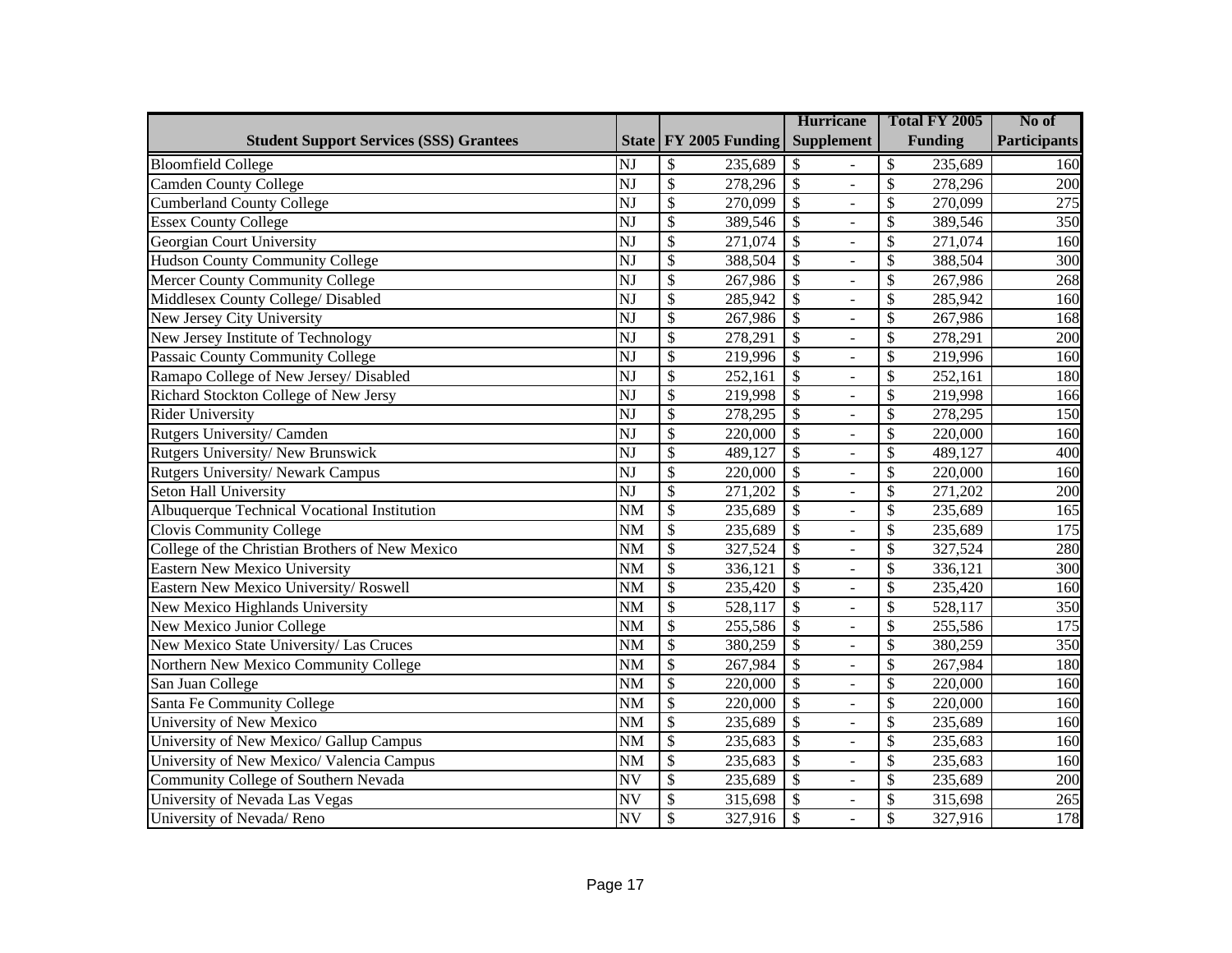|                                                |                 |                          |                       |                          | <b>Hurricane</b>         | Total FY 2005  | No of               |
|------------------------------------------------|-----------------|--------------------------|-----------------------|--------------------------|--------------------------|----------------|---------------------|
| <b>Student Support Services (SSS) Grantees</b> |                 |                          | State FY 2005 Funding |                          | <b>Supplement</b>        | <b>Funding</b> | <b>Participants</b> |
| <b>Broome Community College</b>                | NY              | \$                       | 244,726               | \$                       |                          | \$<br>244,726  | 250                 |
| Cazenovia College                              | $\overline{NY}$ | $\overline{\$}$          | 280,346               | $\overline{\mathcal{S}}$ | L,                       | \$<br>280,346  | 160                 |
| Clarkson University                            | <b>NY</b>       | $\overline{\$}$          | 253,872               | $\overline{\$}$          |                          | \$<br>253,872  | 160                 |
| <b>College of Mount Saint Vincent</b>          | <b>NY</b>       | $\overline{\$}$          | 267,986               | $\overline{\$}$          | $\overline{a}$           | \$<br>267,986  | 160                 |
| <b>Corning Community College</b>               | <b>NY</b>       | $\overline{\$}$          | 254,493               | $\overline{\$}$          | $\equiv$                 | \$<br>254,493  | 205                 |
| <b>CUNY/Bronx Community College</b>            | <b>NY</b>       | $\overline{\$}$          | 565,841               | $\overline{\$}$          | $\omega$                 | \$<br>565,841  | 550                 |
| <b>CUNY/ City College</b>                      | $\overline{NY}$ | $\overline{\$}$          | 500,642               | $\overline{\$}$          | $\blacksquare$           | \$<br>500,642  | 500                 |
| <b>CUNY/Hunter College</b>                     | $\overline{NY}$ | $\overline{\$}$          | 425,599               | $\overline{\$}$          | $\omega$                 | \$<br>425,599  | 325                 |
| <b>CUNY/Kingsborough Community College</b>     | $\overline{NY}$ | $\overline{\$}$          | 220,963               | $\overline{\$}$          | $\overline{\phantom{a}}$ | \$<br>220,963  | $\overline{250}$    |
| <b>CUNY/ Medgar Evers College</b>              | $\overline{NY}$ | $\overline{\$}$          | 267,986               | $\overline{\$}$          | $\omega$                 | \$<br>267,986  | 185                 |
| <b>CUNY/York College</b>                       | $\overline{NY}$ | $\overline{\$}$          | 358,558               | $\overline{\$}$          | $\equiv$                 | \$<br>358,558  | 300                 |
| CUNY/York College/Disabled                     | $\overline{NY}$ | $\overline{\$}$          | 267,986               | $\sqrt{3}$               | $\overline{a}$           | \$<br>267,986  | $\overline{80}$     |
| <b>Dowling College</b>                         | $\overline{NY}$ | $\overline{\mathcal{S}}$ | 231,931               | $\overline{\$}$          | $\equiv$                 | \$<br>231,931  | 160                 |
| Fulton-Montgomery Community College            | $\overline{NY}$ | $\overline{\mathcal{S}}$ | 220,000               | $\overline{\$}$          | $\overline{a}$           | \$<br>220,000  | 160                 |
| <b>Genesee Community College</b>               | $\overline{NY}$ | $\overline{\mathcal{S}}$ | 278,295               | $\overline{\mathcal{S}}$ | $\overline{\phantom{a}}$ | \$<br>278,295  | 250                 |
| Jefferson Community College                    | $\overline{NY}$ | $\overline{\$}$          | 235,689               | $\overline{\$}$          | $\overline{a}$           | \$<br>235,689  | 160                 |
| Long Island University/ Brooklyn Campus        | <b>NY</b>       | $\overline{\$}$          | 461,801               | $\overline{\$}$          | $\overline{a}$           | \$<br>461,801  | 350                 |
| Marist College/ Disabled                       | <b>NY</b>       | $\overline{\$}$          | 230,756               | $\overline{\$}$          | $\equiv$                 | \$<br>230,756  | 115                 |
| <b>Medaille College</b>                        | <b>NY</b>       | $\overline{\$}$          | 267,664               | $\overline{\$}$          | $\omega$                 | \$<br>267,664  | 200                 |
| Mercy College                                  | <b>NY</b>       | $\overline{\$}$          | 271,074               | $\overline{\$}$          | $\blacksquare$           | \$<br>271,074  | 250                 |
| <b>Molloy College</b>                          | <b>NY</b>       | $\overline{\$}$          | 235,200               | $\overline{\$}$          | $\bar{\phantom{a}}$      | \$<br>235,200  | 160                 |
| Monroe Community College                       | $\overline{NY}$ | $\overline{\$}$          | 245,876               | $\overline{\$}$          | $\blacksquare$           | \$<br>245,876  | $\overline{275}$    |
| Nassau Community College/ Disabled             | $\overline{NY}$ | $\overline{\$}$          | 359,448               | $\overline{\$}$          | $\omega$                 | \$<br>359,448  | 450                 |
| <b>Orange County Community College</b>         | $\overline{NY}$ | $\overline{\$}$          | 245,833               | $\overline{\$}$          | $\blacksquare$           | \$<br>245,833  | 232                 |
| Paul Smith's College of Arts and Sciences      | $\overline{NY}$ | $\overline{\$}$          | 219,733               | $\overline{\$}$          | $\bar{\phantom{a}}$      | \$<br>219,733  | 160                 |
| Polytechnic University                         | $\overline{NY}$ | $\overline{\$}$          | 343,932               | $\overline{\$}$          | $\omega$                 | \$<br>343,932  | 250                 |
| Rochester Institute of Technology              | <b>NY</b>       | $\overline{\$}$          | 256,055               | $\overline{\$}$          | $\overline{a}$           | \$<br>256,055  | $\overline{225}$    |
| Schenectady County Community College           | <b>NY</b>       | $\overline{\$}$          | 267,986               | $\overline{\$}$          | $\omega$                 | \$<br>267,986  | 175                 |
| <b>Suffolk County Community College</b>        | <b>NY</b>       | $\overline{\$}$          | 267,986               | $\sqrt{3}$               |                          | \$<br>267,986  | 210                 |
| <b>SUNY/Binghamton University</b>              | <b>NY</b>       | \$                       | 344,828               | \$                       | 50,000                   | \$<br>394,828  | 400                 |
| <b>SUNY/Brockport</b>                          | <b>NY</b>       | \$                       | 301,808               | $\overline{\$}$          |                          | \$<br>301,808  | 250                 |
| <b>SUNY/Buffalo State College</b>              | <b>NY</b>       | \$                       | 270,844               | $\overline{\mathcal{S}}$ | $\overline{a}$           | \$<br>270,844  | 200                 |
| SUNY/College of Technology/Canton              | <b>NY</b>       | \$                       | 247,472               | $\overline{\mathcal{S}}$ | $\overline{\phantom{a}}$ | \$<br>247,472  | 210                 |
| <b>SUNY/ New Paltz</b>                         | <b>NY</b>       | \$                       | 393,080               | \$                       | $\overline{\phantom{a}}$ | \$<br>393,080  | 515                 |
| <b>SUNY/Plattsburgh State University</b>       | <b>NY</b>       | \$                       | 490,315               | \$                       |                          | \$<br>490,315  | 375                 |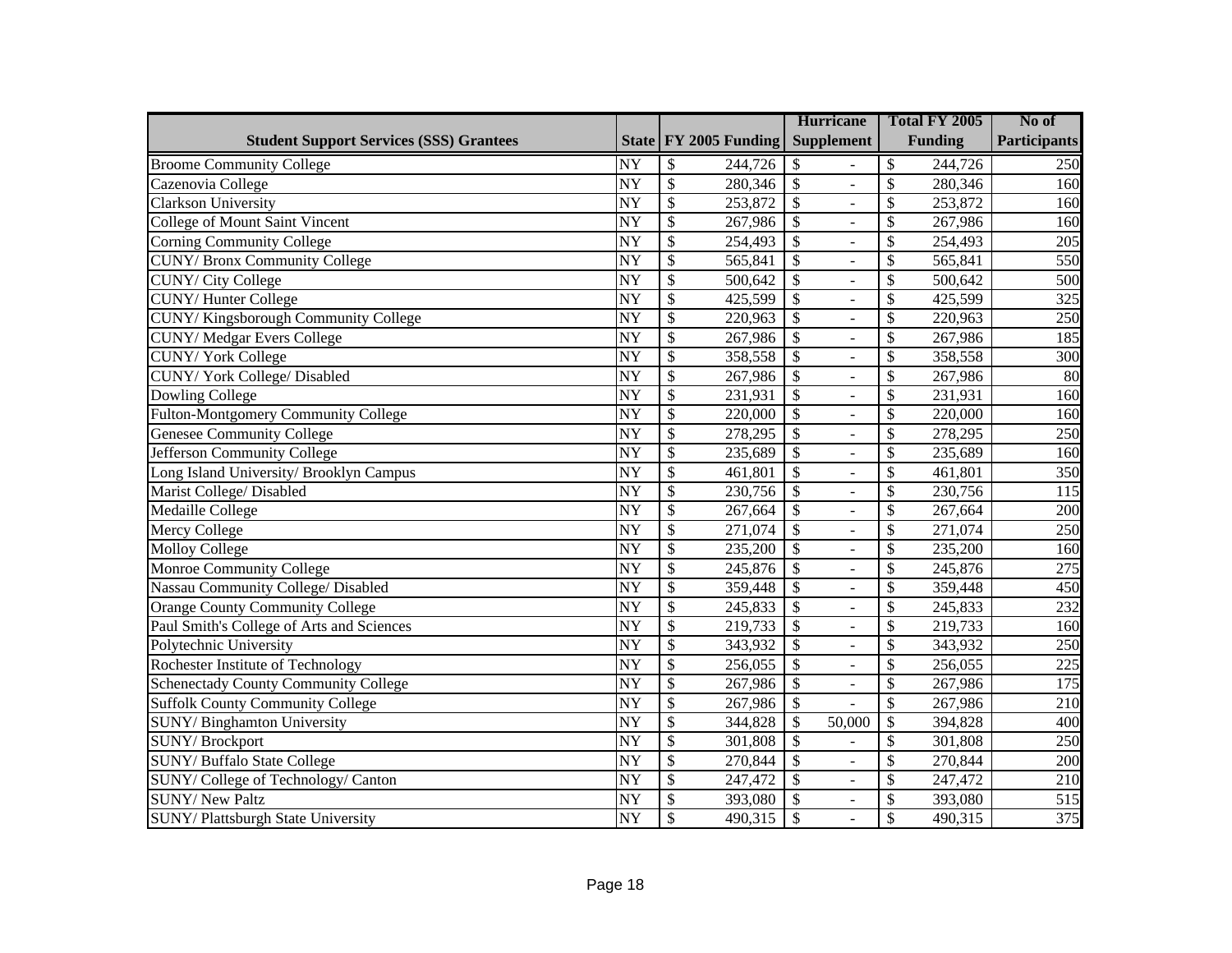|                                                |                        |                           |                       |                           | <b>Hurricane</b>         |                          | Total FY 2005  | No of               |
|------------------------------------------------|------------------------|---------------------------|-----------------------|---------------------------|--------------------------|--------------------------|----------------|---------------------|
| <b>Student Support Services (SSS) Grantees</b> |                        |                           | State FY 2005 Funding |                           | <b>Supplement</b>        |                          | <b>Funding</b> | <b>Participants</b> |
| <b>SUNY/Potsdam College</b>                    | NY                     | \$                        | 260,910               | \$                        |                          | \$                       | 260,910        | 200                 |
| <b>SUNY/ Ulster County Community College</b>   | $\overline{\text{NY}}$ | $\overline{\$}$           | 277,579               | $\overline{\$}$           | $\overline{a}$           | $\mathcal{S}$            | 277,579        | 220                 |
| SUNY/ University/ Albany                       | <b>NY</b>              | $\overline{\$}$           | 235,689               | $\overline{\$}$           | $\overline{a}$           | \$                       | 235,689        | 200                 |
| SUNY/ University/ Buffalo                      | <b>NY</b>              | $\overline{\$}$           | 251,579               | $\overline{\$}$           | $\overline{a}$           | $\mathcal{S}$            | 251,579        | 275                 |
| SUNY/Westchester Community College             | <b>NY</b>              | $\overline{\$}$           | 235,689               | $\overline{\$}$           |                          | $\mathcal{S}$            | 235,689        | 160                 |
| Syracuse University                            | NY                     | $\overline{\$}$           | 329,389               | \$                        | 75,000                   | \$                       | 404,389        | 250                 |
| <b>Bowling Green State University</b>          | <b>OH</b>              | $\overline{\$}$           | 540,275               | $\overline{\$}$           |                          | \$                       | 540,275        | 350                 |
| <b>Central State University</b>                | <b>OH</b>              | $\overline{\$}$           | 354,650               | $\overline{\$}$           | $\overline{a}$           | \$                       | 354,650        | 250                 |
| Cincinnati State Technical and Community       | <b>OH</b>              | $\overline{\$}$           | 267,978               | $\overline{\$}$           | $\frac{1}{2}$            | \$                       | 267,978        | 180                 |
| <b>Clark State Community College</b>           | <b>OH</b>              | $\overline{\$}$           | 235,689               | $\overline{\$}$           | $\overline{a}$           | \$                       | 235,689        | 160                 |
| <b>Cleveland State University</b>              | <b>OH</b>              | $\overline{\$}$           | 495,041               | $\overline{\$}$           | $\overline{a}$           | $\mathcal{S}$            | 495,041        | 500                 |
| <b>Columbus State Community College</b>        | OH                     | $\overline{\$}$           | 235,689               | $\overline{\$}$           | $\frac{1}{2}$            | $\overline{\$}$          | 235,689        | 160                 |
| Cuyahoga Community College                     | <b>OH</b>              | $\overline{\$}$           | 278,295               | $\overline{\$}$           | $\overline{a}$           | \$                       | 278,295        | 200                 |
| <b>Hocking College</b>                         | OH                     | $\overline{\$}$           | 267,986               | $\overline{\$}$           | $\bar{\phantom{a}}$      | $\overline{\mathcal{S}}$ | 267,986        | 190                 |
| Jefferson Community College                    | OH                     | $\overline{\$}$           | 220,000               | $\overline{\mathcal{S}}$  | $\overline{a}$           | $\mathcal{S}$            | 220,000        | 160                 |
| Kent State University                          | OH                     | $\mathcal{S}$             | 421,918               | $\mathcal{S}$             | ä,                       | \$                       | 421,918        | 300                 |
| Lourdes College                                | OH                     | $\overline{\mathcal{S}}$  | 258,366               | $\overline{\$}$           | $\overline{a}$           | \$                       | 258,366        | 160                 |
| <b>Myers University</b>                        | OH                     | $\mathcal{S}$             | 270,307               | $\overline{\mathcal{S}}$  | ä,                       | \$                       | 270,307        | 275                 |
| Oberlin College                                | OH                     | $\overline{\mathcal{S}}$  | 305,926               | $\boldsymbol{\mathsf{S}}$ | $\overline{a}$           | \$                       | 305,926        | 175                 |
| Ohio State University                          | OH                     | $\mathcal{S}$             | 286,377               | $\overline{\mathcal{S}}$  | ä,                       | \$                       | 286,377        | 210                 |
| Ohio University                                | OH                     | $\overline{\mathcal{S}}$  | 300,031               | $\mathcal{S}$             | $\overline{a}$           | \$                       | 300,031        | 275                 |
| <b>Shawnee State University</b>                | OH                     | $\mathcal{S}$             | 278,295               | $\overline{\mathcal{S}}$  | ä,                       | \$                       | 278,295        | 180                 |
| <b>Sinclair Community College</b>              | OH                     | $\overline{\mathcal{S}}$  | 267,986               | $\boldsymbol{\mathsf{S}}$ | $\overline{a}$           | \$                       | 267,986        | 160                 |
| <b>Stark State College of Technology</b>       | OH                     | $\mathcal{S}$             | 220,000               | $\overline{\mathcal{S}}$  | $\overline{\phantom{0}}$ | \$                       | 220,000        | 233                 |
| University of Cincinnati                       | <b>OH</b>              | $\overline{\mathcal{S}}$  | 235,689               | $\overline{\$}$           | ÷.                       | \$                       | 235,689        | 180                 |
| University of Toledo                           | OH                     | $\boldsymbol{\mathsf{S}}$ | 220,000               | $\overline{\mathcal{S}}$  | ÷,                       | \$                       | 220,000        | 160                 |
| <b>Washington State Community College</b>      | <b>OH</b>              | $\overline{\mathcal{S}}$  | 278,297               | $\overline{\$}$           | ä,                       | \$                       | 278,297        | 175                 |
| Xavier University                              | OH                     | $\boldsymbol{\mathsf{S}}$ | 219,999               | $\overline{\mathcal{S}}$  | ÷,                       | \$                       | 219,999        | 160                 |
| <b>Bacone College</b>                          | OK                     | $\overline{\mathcal{S}}$  | 267,986               | $\overline{\$}$           | ä,                       | \$                       | 267,986        | 160                 |
| <b>Cameron University</b>                      | OK                     | $\boldsymbol{\mathsf{S}}$ | 368,403               | $\boldsymbol{\mathsf{S}}$ | ÷,                       | \$                       | 368,403        | 235                 |
| Carl Albert State College/ Poteau and Sallisaw | OK                     | $\overline{\mathcal{S}}$  | 402,946               | $\overline{\$}$           | ä,                       | \$                       | 402,946        | 285                 |
| <b>Connors State College</b>                   | OK                     | $\boldsymbol{\mathsf{S}}$ | 235,689               | $\overline{\$}$           | ÷,                       | \$                       | 235,689        | 175                 |
| <b>East Central University</b>                 | OK                     | $\overline{\mathcal{S}}$  | 405,241               | $\overline{\mathcal{S}}$  | ä,                       | \$                       | 405,241        | 250                 |
| Eastern Oklahoma State                         | OK                     | $\boldsymbol{\mathsf{S}}$ | 267,986               | $\boldsymbol{\mathsf{S}}$ | $\overline{\phantom{0}}$ | \$                       | 267,986        | 250                 |
| <b>Langston University</b>                     | OK                     | $\mathcal{S}$             | 490,729               | $\overline{\mathcal{S}}$  |                          | $\mathcal{S}$            | 490,729        | 250                 |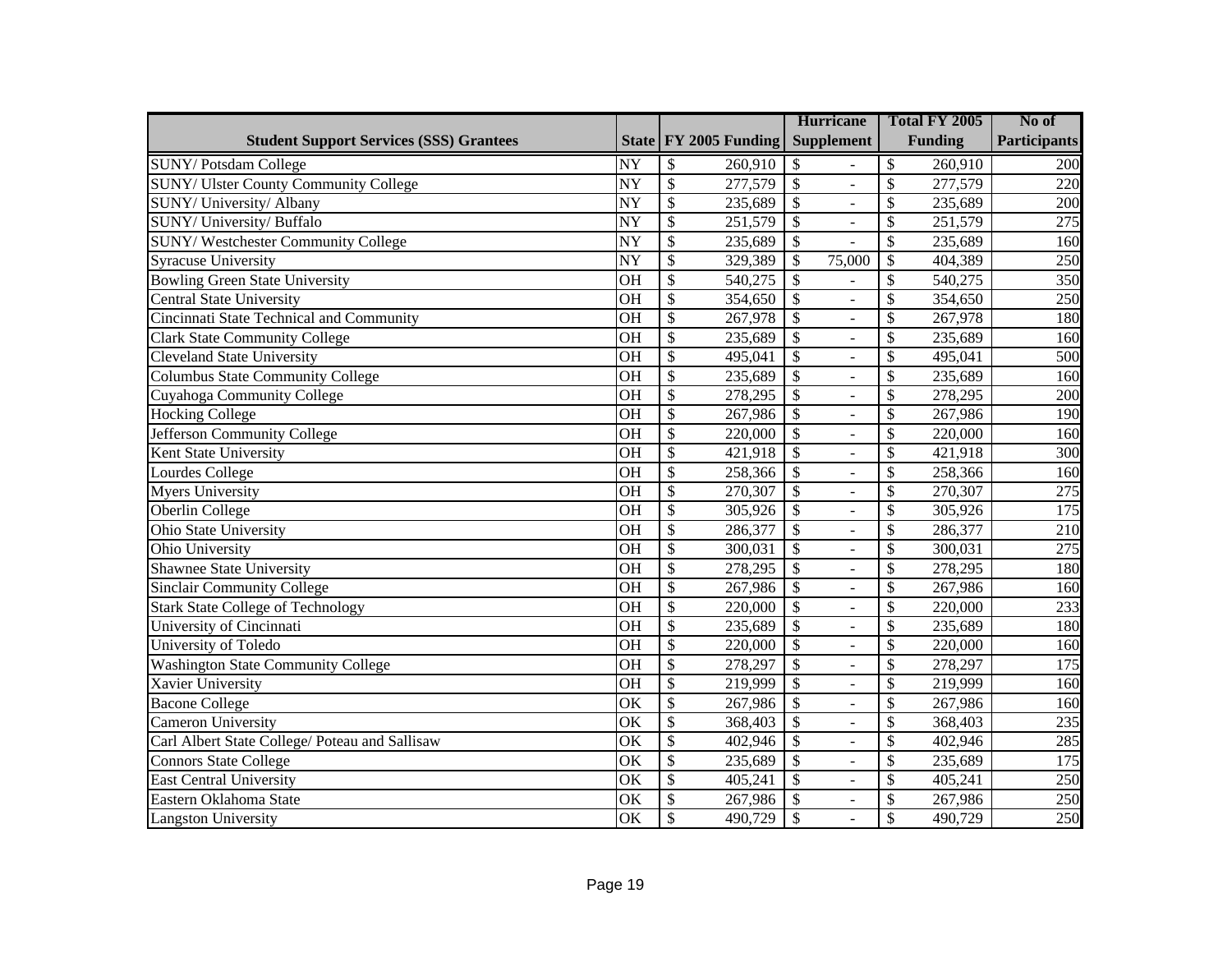|                                                           |                        |                                     | <b>Hurricane</b>                            | Total FY 2005                       | No of               |
|-----------------------------------------------------------|------------------------|-------------------------------------|---------------------------------------------|-------------------------------------|---------------------|
| <b>Student Support Services (SSS) Grantees</b>            |                        | State FY 2005 Funding               | <b>Supplement</b>                           | <b>Funding</b>                      | <b>Participants</b> |
| Murray State College                                      | OK                     | \$<br>338,001                       | \$                                          | \$<br>338,001                       | 250                 |
| Northeastern Oklahoma A & M College                       | OK                     | $\overline{\$}$<br>235,689          | $\overline{\mathcal{S}}$<br>$\overline{a}$  | \$<br>235,689                       | 160                 |
| Northeastern State University                             | OK                     | $\overline{\$}$<br>274,815          | $\overline{\$}$                             | \$<br>274,815                       | $\overline{175}$    |
| Oklahoma City Community College                           | $\overline{\text{OK}}$ | $\overline{\$}$<br>218,590          | $\overline{\$}$<br>$\blacksquare$           | \$<br>218,590                       | 160                 |
| Oklahoma State University/ Oklahoma City Technical Branch | OK                     | $\overline{\$}$<br>277,015          | $\overline{\$}$<br>$\overline{a}$           | \$<br>277,015                       | 200                 |
| Oklahoma State University/Okmulgee                        | OK                     | $\overline{\mathcal{S}}$<br>170,000 | $\overline{\$}$<br>$\frac{1}{2}$            | \$<br>170,000                       | 160                 |
| Redlands Community College                                | OK                     | $\overline{\$}$<br>253,518          | $\overline{\$}$<br>$\overline{a}$           | \$<br>253,518                       | 200                 |
| Rogers State University                                   | OK                     | $\overline{\$}$<br>352,173          | $\overline{\$}$<br>$\frac{1}{2}$            | \$<br>352,173                       | $\overline{300}$    |
| Seminole State College                                    | OK                     | $\overline{\$}$<br>235,689          | $\overline{\$}$<br>$\overline{a}$           | \$<br>235,689                       | 160                 |
| Southeastern Oklahoma State University                    | OK                     | $\overline{\$}$<br>328,548          | $\overline{\$}$<br>$\bar{\phantom{a}}$      | \$<br>328,548                       | 300                 |
| Southern Nazarene University                              | $\overline{\text{OK}}$ | $\overline{\mathcal{S}}$<br>220,000 | $\overline{\$}$<br>$\frac{1}{2}$            | \$<br>220,000                       | 160                 |
| St. Gregory's University                                  | $\overline{\text{OK}}$ | $\overline{\mathcal{S}}$<br>201,615 | $\overline{\$}$<br>$\omega$                 | $\overline{\mathcal{S}}$<br>201,615 | 160                 |
| <b>Tulsa Community College</b>                            | $\overline{\text{OK}}$ | $\overline{\$}$<br>219,995          | $\overline{\$}$<br>$\frac{1}{2}$            | $\overline{\mathcal{S}}$<br>219,995 | 160                 |
| University of Central Oklahoma                            | $\overline{\text{OK}}$ | $\overline{\$}$<br>220,000          | $\overline{\$}$<br>$\Box$                   | $\overline{\mathcal{S}}$<br>220,000 | 160                 |
| University of Oklahoma/ Norman                            | $\overline{\text{OK}}$ | $\overline{\$}$<br>412,655          | $\overline{\$}$<br>$\overline{a}$           | $\overline{\mathcal{S}}$<br>412,655 | 300                 |
| Western Oklahoma State College                            | OK                     | $\overline{\$}$<br>230,600          | $\overline{\$}$<br>$\overline{a}$           | \$<br>230,600                       | 180                 |
| <b>Blue Mountain Community College</b>                    | <b>OR</b>              | $\overline{\$}$<br>220,474          | $\overline{\$}$<br>$\overline{a}$           | \$<br>220,474                       | 160                 |
| Chemeketa Community College                               | <b>OR</b>              | $\overline{\$}$<br>259,979          | $\overline{\$}$<br>$\frac{1}{2}$            | \$<br>259,979                       | 200                 |
| Chemeketa Community College/ Disabled                     | <b>OR</b>              | $\overline{\$}$<br>214,577          | $\overline{\$}$<br>$\Box$                   | \$<br>214,577                       | 100                 |
| <b>Clatsop Community College</b>                          | $\overline{\text{OR}}$ | $\overline{\$}$<br>278,333          | $\overline{\$}$<br>$\frac{1}{2}$            | \$<br>278,333                       | 160                 |
| <b>Lane Community College</b>                             | <b>OR</b>              | $\overline{\$}$<br>244,735          | $\overline{\$}$<br>$\overline{a}$           | \$<br>244,735                       | 180                 |
| Linn/ Benton Community College/ Main & East               | <b>OR</b>              | $\overline{\$}$<br>219,980          | $\overline{\$}$<br>$\frac{1}{2}$            | \$<br>219,980                       | 160                 |
| Mt. Hood Community College                                | <b>OR</b>              | $\overline{\$}$<br>235,689          | $\overline{\$}$<br>$\Box$                   | \$<br>235,689                       | 160                 |
| Oregon Institute of Technology                            | <b>OR</b>              | $\overline{\$}$<br>235,689          | $\overline{\$}$<br>$\frac{1}{2}$            | \$<br>235,689                       | 160                 |
| <b>Oregon State University</b>                            | <b>OR</b>              | $\overline{\$}$<br>235,689          | $\overline{\$}$<br>$\overline{\phantom{a}}$ | \$<br>235,689                       | 175                 |
| Portland Community College/ Sylvania                      | <b>OR</b>              | $\overline{\$}$<br>235,689          | $\overline{\mathcal{S}}$<br>$\Box$          | \$<br>235,689                       | 170                 |
| <b>Portland State University</b>                          | <b>OR</b>              | \$<br>341,321                       | $\overline{\$}$<br>$\overline{\phantom{a}}$ | \$<br>341,321                       | $\overline{265}$    |
| Rogue Community College District                          | <b>OR</b>              | \$<br>235,689                       | $\overline{\$}$<br>$\overline{\phantom{a}}$ | \$<br>235,689                       | 171                 |
| Southern Oregon University                                | <b>OR</b>              | $\overline{\$}$<br>260,377          | $\overline{\$}$<br>$\overline{\phantom{a}}$ | $\overline{\mathcal{S}}$<br>260,377 | 180                 |
| Southwestern Oregon Community College                     | <b>OR</b>              | $\overline{\$}$<br>278,330          | $\overline{\$}$<br>$\Box$                   | \$<br>278,330                       | 160                 |
| <b>Umpqua Community College</b>                           | <b>OR</b>              | $\overline{\$}$<br>256,539          | $\overline{\$}$<br>$\overline{\phantom{a}}$ | $\overline{\mathcal{S}}$<br>256,539 | 160                 |
| University of Oregon                                      | <b>OR</b>              | $\overline{\$}$<br>499,248          | $\overline{\$}$<br>$\overline{\phantom{a}}$ | \$<br>499,248                       | 360                 |
| <b>Western Oregon University</b>                          | <b>OR</b>              | $\overline{\$}$<br>314,570          | $\overline{\$}$<br>$\overline{\phantom{a}}$ | \$<br>314,570                       | 250                 |
| <b>Bloomsburg University</b>                              | PA                     | \$<br>255,588                       | $\overline{\mathcal{S}}$<br>$\blacksquare$  | \$<br>255,588                       | 160                 |
| California University of Pennsylvania                     | PA                     | \$<br>271,074                       | $\overline{\$}$<br>$\overline{a}$           | \$<br>271,074                       | 165                 |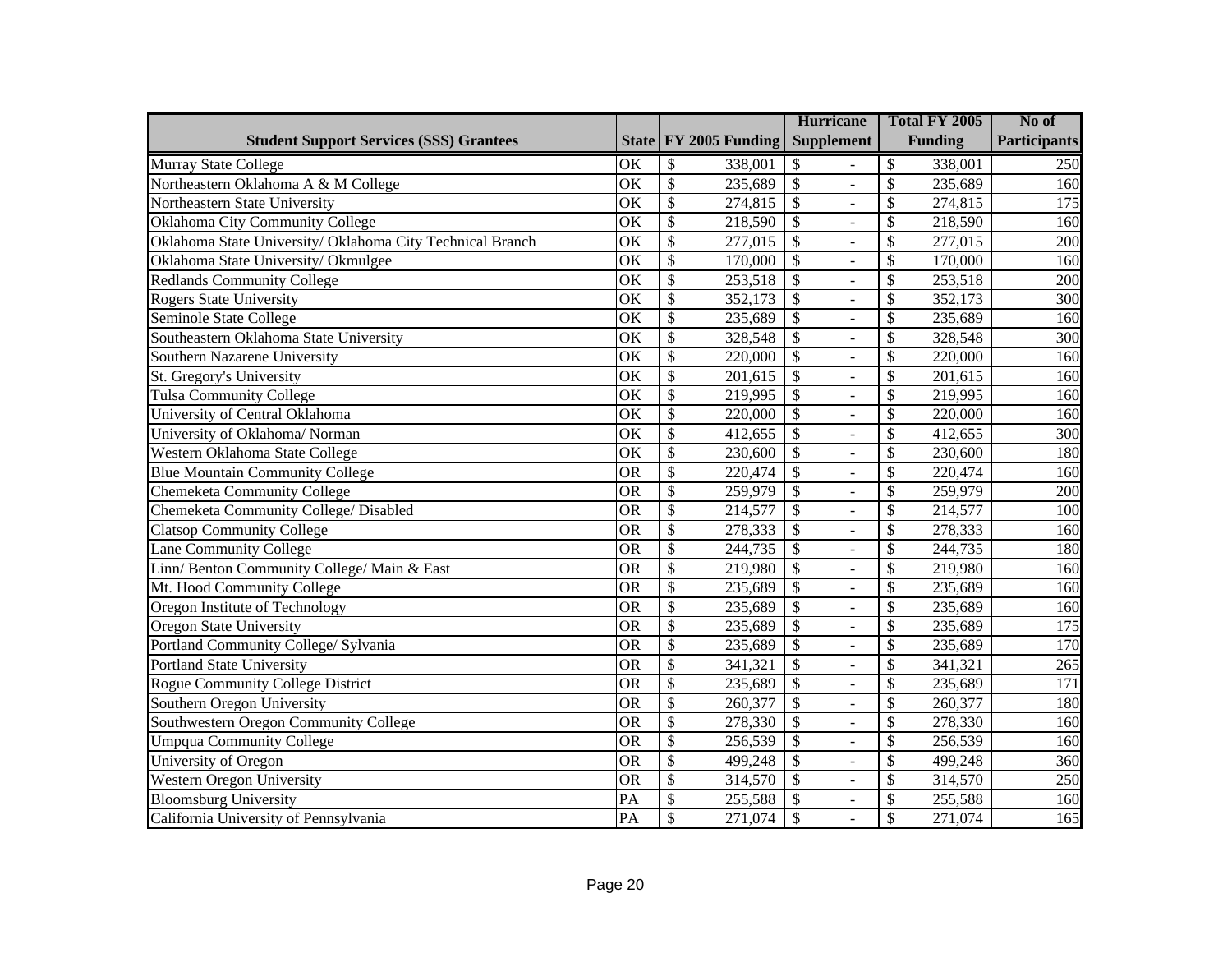|                                                             |                 |                          |                       | <b>Hurricane</b>                            |                          | Total FY 2005  | No of               |
|-------------------------------------------------------------|-----------------|--------------------------|-----------------------|---------------------------------------------|--------------------------|----------------|---------------------|
| <b>Student Support Services (SSS) Grantees</b>              |                 |                          | State FY 2005 Funding | <b>Supplement</b>                           |                          | <b>Funding</b> | <b>Participants</b> |
| Clarion University of Pennsylvania                          | PA              | \$                       | 313,845               | \$                                          | \$                       | 313,845        | 206                 |
| Commonwealth Technical Institute/ Disabled                  | PA              | $\overline{\mathcal{S}}$ | 220,000               | $\mathcal{S}$<br>$\overline{a}$             | \$                       | 220,000        | 100                 |
| Community College of Philadelphia                           | $\overline{PA}$ | $\overline{\$}$          | 244,735               | $\overline{\mathcal{S}}$                    | \$                       | 244,735        | 225                 |
| Drexel University                                           | $\overline{PA}$ | $\overline{\mathcal{S}}$ | 286,063               | $\overline{\$}$<br>$\overline{a}$           | \$                       | 286,063        | $\overline{225}$    |
| <b>East Stroudsburg University</b>                          | $\overline{PA}$ | $\overline{\$}$          | 220,000               | $\overline{\$}$<br>$\overline{a}$           | \$                       | 220,000        | 160                 |
| Harcum College                                              | $\overline{PA}$ | $\overline{\mathcal{S}}$ | 286,973               | $\overline{\$}$<br>$\overline{a}$           | \$                       | 286,973        | 170                 |
| Kutztown University                                         | $\overline{PA}$ | $\overline{\$}$          | 278,300               | $\overline{\$}$<br>$\overline{a}$           | \$                       | 278,300        | 175                 |
| Lehigh Carbon Community College                             | $\overline{PA}$ | $\overline{\$}$          | 235,689               | $\overline{\$}$<br>$\overline{a}$           | \$                       | 235,689        | 160                 |
| Lock Haven University of Pennsylvania                       | $\overline{PA}$ | $\overline{\$}$          | 271,073               | $\overline{\$}$<br>$\overline{a}$           | \$                       | 271,073        | 230                 |
| Mansfield University of Pennsylvania                        | $\overline{PA}$ | $\overline{\$}$          | 220,000               | $\overline{\mathcal{S}}$<br>$\overline{a}$  | \$                       | 220,000        | 160                 |
| Peirce College                                              | $\overline{PA}$ | $\overline{\mathcal{S}}$ | 254,323               | $\overline{\$}$<br>$\overline{a}$           | \$                       | 254,323        | 180                 |
| Pennsylvania College of Technology                          | PA              | $\overline{\$}$          | 230,969               | $\overline{\$}$<br>$\overline{a}$           | $\overline{\mathcal{S}}$ | 230,969        | 160                 |
| Pennsylvania Institute of Technology                        | PA              | $\overline{\$}$          | 299,996               | $\overline{\mathcal{S}}$<br>$\overline{a}$  | $\overline{\mathcal{S}}$ | 299,996        | 180                 |
| Pennsylvania State University/ Mckeesport                   | PA              | $\overline{\$}$          | 277,412               | $\overline{\mathcal{S}}$<br>L,              | $\overline{\mathcal{S}}$ | 277,412        | 165                 |
| Pennsylvania State University/ University Park              | $\overline{PA}$ | $\overline{\$}$          | 278,295               | $\overline{\$}$<br>$\overline{a}$           | \$                       | 278,295        | 180                 |
| Pennsylvania State University/ Wilkes Barre                 | $\overline{PA}$ | $\overline{\$}$          | 267,986               | $\overline{\$}$<br>$\overline{a}$           | \$                       | 267,986        | 160                 |
| Reading Area Community College                              | $\overline{PA}$ | $\overline{\$}$          | 316,121               | $\overline{\mathcal{S}}$<br>$\overline{a}$  | \$                       | 316,121        | 250                 |
| Seton Hill University                                       | $\overline{PA}$ | $\overline{\$}$          | 265,258               | $\overline{\$}$<br>$\overline{a}$           | \$                       | 265,258        | 170                 |
| Slippery Rock University of Pennsylvania                    | $\overline{PA}$ | $\overline{\$}$          | 236,966               | $\overline{\mathcal{S}}$<br>$\overline{a}$  | \$                       | 236,966        | 165                 |
| Temple University                                           | $\overline{PA}$ | $\overline{\$}$          | 278,189               | $\overline{\$}$<br>$\equiv$                 | \$                       | 278,189        | $\overline{203}$    |
| University of Pennsylvania                                  | $\overline{PA}$ | $\overline{\mathcal{S}}$ | 264,507               | $\overline{\$}$<br>$\overline{a}$           | \$                       | 264,507        | $\overline{175}$    |
| University of Pittsburgh/Bradford                           | $\overline{PA}$ | $\overline{\$}$          | 219,995               | $\overline{\$}$<br>$\overline{a}$           | \$                       | 219,995        | 162                 |
| University of Pittsburgh/ Main                              | $\overline{PA}$ | $\overline{\$}$          | 376,351               | $\overline{\$}$<br>$\bar{\phantom{a}}$      | \$                       | 376,351        | 250                 |
| West Chester University of Pennsylvania/ Disabled           | $\overline{PA}$ | $\overline{\$}$          | 244,735               | $\overline{\$}$<br>$\overline{\phantom{0}}$ | \$                       | 244,735        | 160                 |
| Westmoreland County Community College                       | $\overline{PA}$ | \$                       | 257,232               | $\overline{\$}$<br>$\overline{a}$           | \$                       | 257,232        | 225                 |
| American University of Puerto Rico                          | $\overline{PR}$ | \$                       | 307,041               | $\overline{\mathcal{S}}$<br>÷,              | \$                       | 307,041        | 330                 |
| <b>Bayamon Central University</b>                           | PR              | $\overline{\$}$          | 337,001               | $\overline{\mathcal{S}}$<br>÷,              | \$                       | 337,001        | 400                 |
| Caribbean University                                        | PR              | \$                       | 367,528               | $\overline{\$}$<br>$\overline{\phantom{a}}$ | \$                       | 367,528        | 265                 |
| Humacao Community College                                   | $\overline{PR}$ | $\overline{\mathcal{S}}$ | 263,179               | $\overline{\$}$<br>÷,                       | $\overline{\mathcal{S}}$ | 263,179        | 232                 |
| Inter American University of Puerto Rico/ Aguadilla Campus  | $\overline{PR}$ | $\overline{\$}$          | 303,550               | $\overline{\$}$<br>$\overline{\phantom{a}}$ | \$                       | 303,550        | 220                 |
| Inter American University of Puerto Rico/ Arecibo Campus    | $\overline{PR}$ | $\overline{\$}$          | 234,889               | $\overline{\$}$<br>÷,                       | \$                       | 234,889        | 160                 |
| Inter American University of Puerto Rico/ Bayamon Campus    | $\overline{PR}$ | $\overline{\$}$          | 271,074               | $\overline{\$}$<br>$\overline{\phantom{a}}$ | \$                       | 271,074        | 225                 |
| Inter American University of Puerto Rico/ San German Campus | $\overline{PR}$ | $\overline{\$}$          | 278,295               | $\overline{\$}$<br>$\sim$                   | \$                       | 278,295        | 210                 |
| Polytechnic University of Puerto Rico                       | $\overline{PR}$ | \$                       | 283,840               | $\overline{\mathcal{S}}$<br>$\blacksquare$  | \$                       | 283,840        | 230                 |
| Pontifical Catholic University of Puerto Rico               | $\overline{PR}$ | \$                       | 488,373               | $\overline{\mathcal{S}}$<br>$\sim$          | \$                       | 488,373        | 400                 |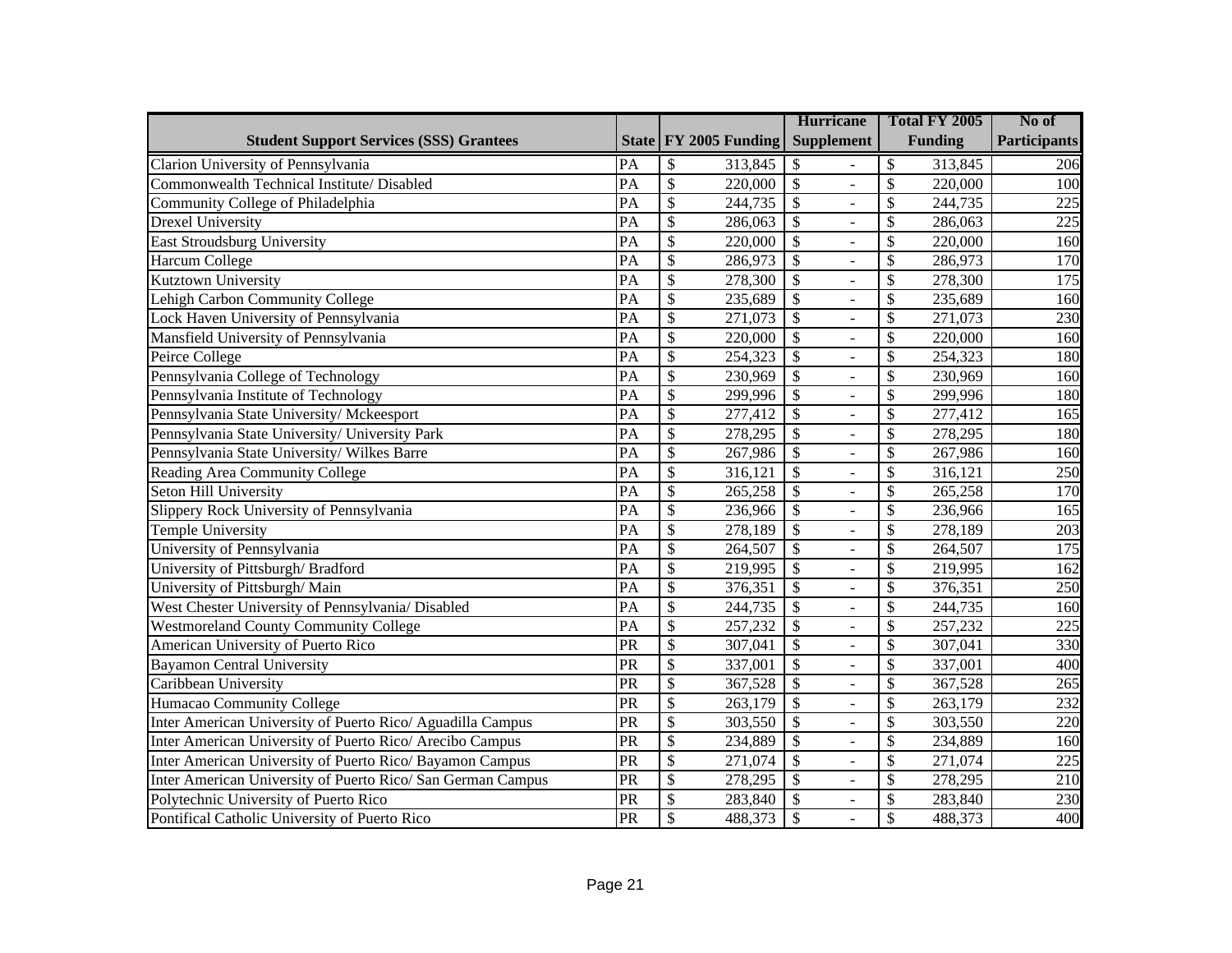|                                                    |                 |                                         | <b>Hurricane</b>                            | Total FY 2005                       | No of               |
|----------------------------------------------------|-----------------|-----------------------------------------|---------------------------------------------|-------------------------------------|---------------------|
| <b>Student Support Services (SSS) Grantees</b>     |                 | State   FY 2005 Funding                 | <b>Supplement</b>                           | <b>Funding</b>                      | <b>Participants</b> |
| San Juan University College                        | PR              | $\mathcal{S}$<br>308,220                | \$                                          | \$<br>308,220                       | 315                 |
| Universidad Del Este                               | PR              | $\overline{\mathcal{S}}$<br>354,956     | $\mathcal{S}$<br>$\overline{a}$             | \$<br>354,956                       | 384                 |
| Universidad Del Turabo                             | PR              | $\mathcal{S}$<br>276,554                | $\boldsymbol{\mathsf{S}}$<br>÷,             | $\mathcal{S}$<br>276,554            | 275                 |
| Universidad Metropolitana                          | PR              | $\mathcal{S}$<br>278,293                | $\overline{\mathcal{S}}$<br>$\equiv$        | \$<br>278,293                       | 200                 |
| University of Puerto Rico                          | PR              | $\mathcal{S}$<br>369,061                | \$<br>÷,                                    | \$<br>369,061                       | 400                 |
| University of Puerto Rico/ Arecibo Campus          | $\overline{PR}$ | $\overline{\mathcal{S}}$<br>292,837     | $\overline{\$}$<br>$\equiv$                 | \$<br>292,837                       | $\overline{210}$    |
| University of Puerto Rico/ Bayamon/ Bayamon Campus | $\overline{PR}$ | $\overline{\mathcal{S}}$<br>278,295     | $\overline{\$}$<br>$\equiv$                 | \$<br>278,295                       | 240                 |
| University of Puerto Rico/ Cayey                   | $\overline{PR}$ | $\overline{\mathcal{S}}$<br>497,907     | $\overline{\$}$<br>$\overline{a}$           | \$<br>497,907                       | 362                 |
| University of Puerto Rico/Humacao (UPRH)           | $\overline{PR}$ | $\overline{\mathcal{S}}$<br>367,011     | $\overline{\$}$<br>$\overline{a}$           | \$<br>367,011                       | $\overline{300}$    |
| University of Puerto Rico/ San Juan                | $\overline{PR}$ | $\overline{\mathcal{S}}$<br>432,413     | $\overline{\$}$<br>$\overline{a}$           | \$<br>432,413                       | $\overline{300}$    |
| University of the Sacred Heart                     | PR              | $\overline{\mathcal{S}}$<br>545,547     | $\overline{\$}$<br>$\overline{a}$           | $\overline{\mathcal{S}}$<br>545,547 | 600                 |
| <b>Palau Community College</b>                     | <b>PW</b>       | $\overline{\mathcal{S}}$<br>244,735     | $\overline{\$}$<br>$\overline{a}$           | $\overline{\mathcal{S}}$<br>244,735 | 180                 |
| Community College of Rhode Island                  | $\overline{RI}$ | $\overline{\mathcal{S}}$<br>318,659     | $\overline{\$}$<br>$\overline{a}$           | $\overline{\mathcal{S}}$<br>318,659 | 300                 |
| Rhode Island College                               | $\overline{RI}$ | $\overline{\mathcal{S}}$<br>349,592     | $\overline{\$}$<br>$\overline{a}$           | $\overline{\mathcal{S}}$<br>349,592 | 300                 |
| Central Carolina Technical College                 | $\overline{SC}$ | $\overline{\mathcal{S}}$<br>220,000     | $\overline{\$}$<br>$\overline{a}$           | $\overline{\mathcal{S}}$<br>220,000 | 160                 |
| Claflin University                                 | <b>SC</b>       | $\mathcal{S}$<br>267,986                | \$<br>$\overline{\phantom{a}}$              | $\mathcal{S}$<br>267,986            | 160                 |
| Clinton Junior College                             | <b>SC</b>       | $\mathcal{S}$<br>123,750                | $\overline{\$}$<br>÷,                       | \$<br>123,750                       | 90                  |
| Florence/Darlington Technical College              | <b>SC</b>       | \$<br>220,000                           | $\overline{\mathcal{S}}$<br>$\equiv$        | $\mathcal{S}$<br>220,000            | 422                 |
| Greenville Technical College                       | <b>SC</b>       | $\mathcal{S}$<br>372,365                | \$<br>÷,                                    | \$<br>372,365                       | 350                 |
| <b>Lander University</b>                           | <b>SC</b>       | \$<br>220,000                           | $\overline{\mathcal{S}}$<br>$\equiv$        | $\mathcal{S}$<br>220,000            | 160                 |
| Midlands Technical College/ Airport                | $\overline{SC}$ | $\overline{\mathcal{S}}$<br>267,986     | $\overline{\$}$<br>÷,                       | \$<br>267,986                       | 175                 |
| Morris College                                     | $\overline{SC}$ | $\overline{\mathcal{S}}$<br>268,570     | $\overline{\mathcal{S}}$<br>$\blacksquare$  | \$<br>268,570                       | $\overline{200}$    |
| Northeastern Technical College                     | $\overline{SC}$ | $\overline{\$}$<br>241,668              | $\overline{\$}$<br>$\blacksquare$           | \$<br>241,668                       | 160                 |
| Orangeburg-Calhoun Technical College               | $\overline{SC}$ | $\overline{\mathcal{S}}$<br>278,292     | $\overline{\$}$<br>$\overline{a}$           | \$<br>278,292                       | $\overline{200}$    |
| <b>Piedmont Technical College</b>                  | $\overline{SC}$ | $\overline{\$}$<br>271,074              | $\overline{\$}$<br>$\overline{a}$           | \$<br>271,074                       | 160                 |
| South Carolina State University                    | $\overline{SC}$ | $\overline{\$}$<br>235,689              | $\overline{\$}$<br>$\overline{a}$           | \$<br>235,689                       | 160                 |
| Spartanburg Methodist College                      | $\overline{SC}$ | $\overline{\$}$<br>236,967              | $\overline{\$}$<br>$\overline{\phantom{0}}$ | \$<br>236,967                       | 160                 |
| <b>Spartanburg Technical College</b>               | $\overline{SC}$ | $\overline{\$}$<br>263,283              | $\overline{\$}$<br>$\overline{a}$           | \$<br>263,283                       | 160                 |
| Technical College of the Lowcountry                | $\overline{SC}$ | $\overline{\$}$<br>$\overline{267,986}$ | $\overline{\$}$<br>$\overline{a}$           | \$<br>267,986                       | 160                 |
| Tri-County Technical College                       | $\overline{SC}$ | $\overline{\$}$<br>285,169              | $\overline{\$}$<br>$\overline{a}$           | \$<br>285,169                       | 233                 |
| <b>Trident Technical College</b>                   | $\overline{SC}$ | $\overline{\$}$<br>314,273              | $\overline{\$}$<br>$\overline{a}$           | \$<br>314,273                       | 200                 |
| University of South Carolina/ Beaufort             | $\overline{SC}$ | $\overline{\$}$<br>265,711              | $\overline{\$}$<br>$\overline{a}$           | \$<br>265,711                       | 160                 |
| University of South Carolina/ Columbia             | $\overline{SC}$ | $\overline{\$}$<br>318,380              | $\overline{\$}$<br>$\bar{\phantom{a}}$      | \$<br>318,380                       | 200                 |
| University of South Carolina/ Lancaster            | $\overline{SC}$ | $\overline{\$}$<br>244,650              | $\overline{\$}$<br>$\Box$                   | \$<br>244,650                       | 160                 |
| University of South Carolina/ Salkehatchie         | SC              | \$<br>228,531                           | $\overline{\$}$                             | \$<br>228,531                       | 160                 |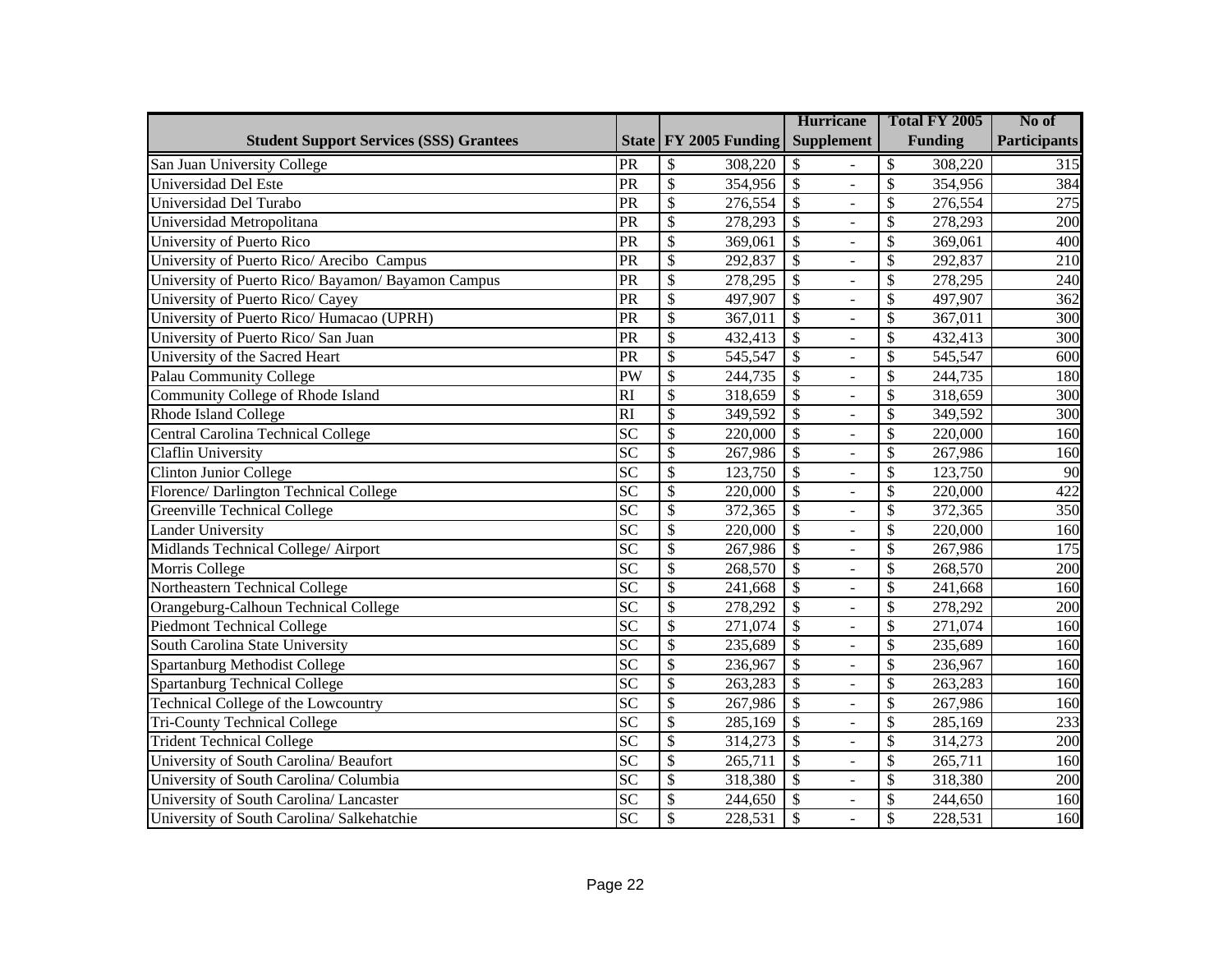|                                                     |                 |                          |                       |                          | <b>Hurricane</b>  |                          | Total FY 2005  | No of               |
|-----------------------------------------------------|-----------------|--------------------------|-----------------------|--------------------------|-------------------|--------------------------|----------------|---------------------|
| <b>Student Support Services (SSS) Grantees</b>      |                 |                          | State FY 2005 Funding |                          | <b>Supplement</b> |                          | <b>Funding</b> | <b>Participants</b> |
| University of South Carolina/ Spartanburg           | <b>SC</b>       | \$                       | 267,986               | \$                       |                   | \$                       | 267,986        | 160                 |
| University of South Carolina/ Sumter                | $\overline{SC}$ | $\overline{\mathcal{S}}$ | 267,986               | $\overline{\mathcal{S}}$ | $\overline{a}$    | \$                       | 267,986        | 150                 |
| University of South Carolina/ Union                 | <b>SC</b>       | $\mathcal{S}$            | 234,229               | $\mathcal{S}$            |                   | \$                       | 234,229        | 160                 |
| Voorhees College                                    | <b>SC</b>       | $\overline{\mathcal{S}}$ | 234,229               | $\overline{\mathcal{S}}$ | $\overline{a}$    | \$                       | 234,229        | 170                 |
| Williamsburg Technical College                      | <b>SC</b>       | \$                       | 220,000               | $\mathcal{S}$            | ÷,                | \$                       | 220,000        | 160                 |
| Winthrop University                                 | $\overline{SC}$ | $\overline{\$}$          | 220,000               | $\overline{\mathcal{S}}$ | $\overline{a}$    | \$                       | 220,000        | 160                 |
| York Technical College/ Rock Hill                   | $\overline{SC}$ | $\overline{\$}$          | 271,062               | $\overline{\$}$          | $\overline{a}$    | \$                       | 271,062        | 200                 |
| <b>Black Hills State University</b>                 | $\overline{SD}$ | $\overline{\$}$          | 273,648               | $\overline{\$}$          | $\overline{a}$    | \$                       | 273,648        | 200                 |
| Dakota Wesleyan University                          | $\overline{SD}$ | $\overline{\$}$          | 234,234               | $\overline{\$}$          | $\overline{a}$    | \$                       | 234,234        | 160                 |
| Northern State University                           | $\overline{SD}$ | $\overline{\$}$          | 267,986               | $\overline{\mathcal{S}}$ | $\overline{a}$    | \$                       | 267,986        | 165                 |
| Oglala Lakota College                               | SD              | $\overline{\$}$          | 277,497               | $\overline{\mathcal{S}}$ | $\overline{a}$    | \$                       | 277,497        | $\overline{200}$    |
| Si Tanka (Big Foot) College Dba Si Tanka University | SD              | $\overline{\$}$          | 220,000               | $\overline{\$}$          | $\overline{a}$    | $\overline{\mathcal{S}}$ | 220,000        | 160                 |
| Sinte Gleska University                             | SD              | $\overline{\$}$          | 319,424               | $\overline{\$}$          | L,                | \$                       | 319,424        | 250                 |
| Sisseton-Wahpeton Community College                 | SD              | $\overline{\$}$          | 235,689               | $\overline{\mathcal{S}}$ | $\overline{a}$    | \$                       | 235,689        | 154                 |
| South Dakota State University                       | SD              | $\overline{\$}$          | 235,689               | $\overline{\mathcal{S}}$ | $\overline{a}$    | \$                       | 235,689        | 160                 |
| University of South Dakota                          | <b>SD</b>       | $\mathcal{S}$            | 263,513               | $\mathcal{S}$            | L.                | \$                       | 263,513        | 200                 |
| <b>Austin Peay State University</b>                 | <b>TN</b>       | $\overline{\$}$          | 244,735               | $\mathcal{S}$            | $\overline{a}$    | \$                       | 244,735        | 180                 |
| <b>Dyersburg State Community College</b>            | <b>TN</b>       | $\overline{\$}$          | 306,350               | $\mathcal{S}$            | $\overline{a}$    | \$                       | 306,350        | 185                 |
| <b>East Tennessee State University</b>              | <b>TN</b>       | \$                       | 278,295               | $\mathcal{S}$            |                   | \$                       | 278,295        | 225                 |
| <b>Fisk University</b>                              | <b>TN</b>       | $\overline{\$}$          | 235,689               | $\mathcal{S}$            | 50,000            | \$                       | 285,689        | 200                 |
| <b>Hiwassee College</b>                             | <b>TN</b>       | $\overline{\$}$          | 275,053               | $\overline{\mathcal{S}}$ |                   | \$                       | 275,053        | 150                 |
| Lane College                                        | <b>TN</b>       | $\overline{\$}$          | 271,074               | $\overline{\mathcal{S}}$ | $\overline{a}$    | \$                       | 271,074        | 165                 |
| Lemoyne/ Owen College                               | <b>TN</b>       | $\overline{\$}$          | 267,986               | $\overline{\mathcal{S}}$ | ÷,                | \$                       | 267,986        | 165                 |
| <b>Lincoln Memorial University</b>                  | <b>TN</b>       | $\overline{\$}$          | 267,982               | $\overline{\mathcal{S}}$ |                   | \$                       | 267,982        | 160                 |
| Middle Tennessee State University                   | <b>TN</b>       | $\overline{\$}$          | 235,689               | \$                       | 40,000            | \$                       | 275,689        | 175                 |
| Northeast State Technical Community College         | <b>TN</b>       | $\overline{\$}$          | 257,967               | $\overline{\$}$          |                   | \$                       | 257,967        | 180                 |
| Pellissippi State Technical Community College       | <b>TN</b>       | $\overline{\$}$          | 235,689               | $\overline{\mathcal{S}}$ |                   | \$                       | 235,689        | 160                 |
| <b>Tennessee State University</b>                   | <b>TN</b>       | $\overline{\$}$          | 271,074               | \$                       | 40,000            | \$                       | 311,074        | 175                 |
| <b>Tusculum College</b>                             | <b>TN</b>       | $\overline{\$}$          | 267,986               | $\overline{\$}$          |                   | \$                       | 267,986        | 200                 |
| <b>University of Memphis</b>                        | <b>TN</b>       | $\overline{\$}$          | 220,000               | \$                       | 75,000            | \$                       | 295,000        | 160                 |
| University of Tennessee/ Chattanooga                | <b>TN</b>       | $\overline{\$}$          | 271,066               | $\sqrt{3}$               |                   | \$                       | 271,066        | 200                 |
| University of Tennessee/ Knoxville                  | <b>TN</b>       | $\overline{\$}$          | 322,965               | \$                       | 50,000            | \$                       | 372,965        | 250                 |
| University of Tennessee/ Martin                     | <b>TN</b>       | $\overline{\$}$          | 220,000               | $\overline{\mathcal{S}}$ |                   | \$                       | 220,000        | 160                 |
| Volunteer State Community College                   | <b>TN</b>       | \$                       | 220,000               | \$                       | $\overline{a}$    | \$                       | 220,000        | 167                 |
| <b>Abilene Christian University</b>                 | <b>TX</b>       | \$                       | 289,139               | $\overline{\mathcal{S}}$ |                   | \$                       | 289,139        | 200                 |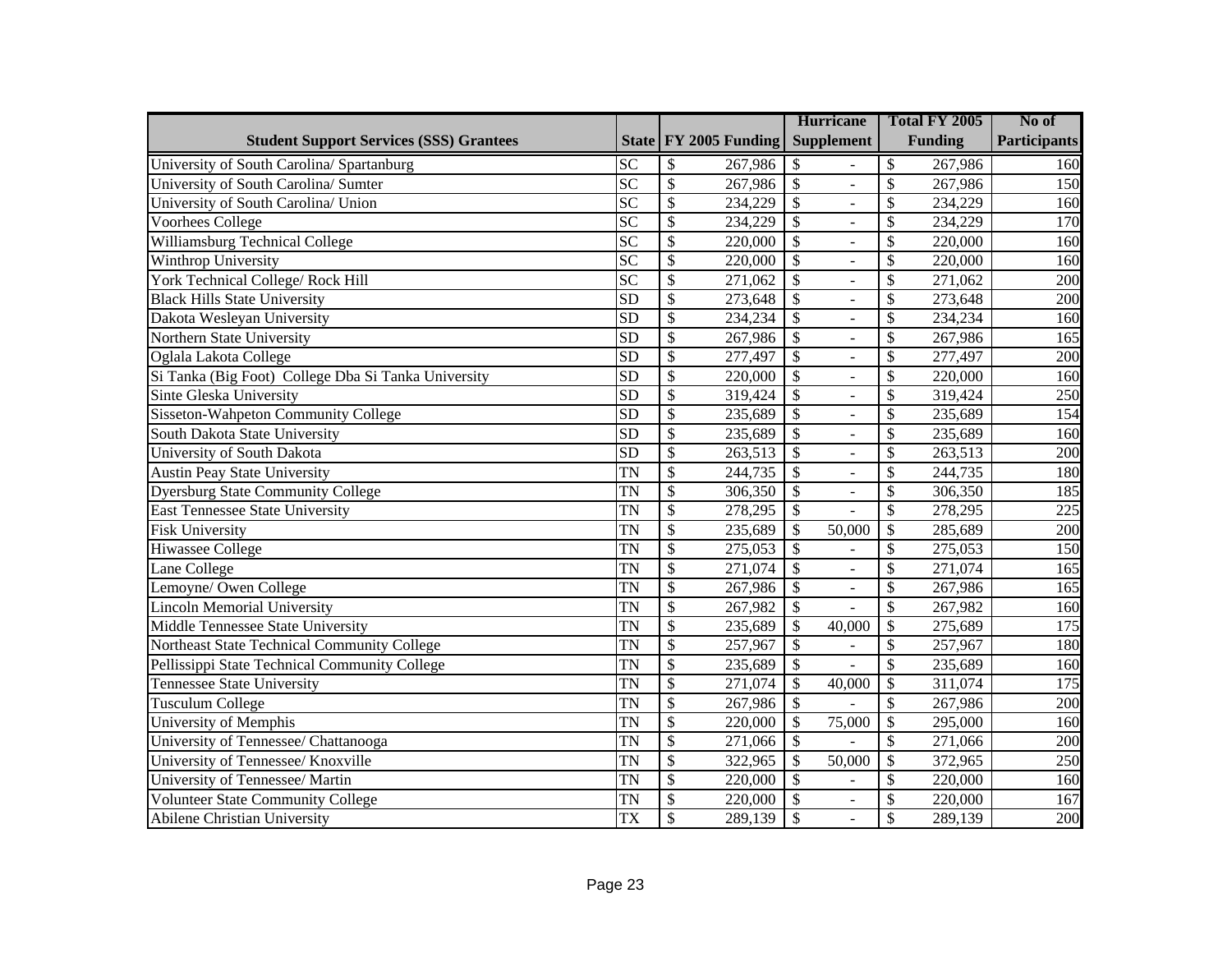|                                                                |                        |                          |                         |                          | <b>Hurricane</b>         |                          | Total FY 2005  | No of               |
|----------------------------------------------------------------|------------------------|--------------------------|-------------------------|--------------------------|--------------------------|--------------------------|----------------|---------------------|
| <b>Student Support Services (SSS) Grantees</b>                 |                        |                          | State   FY 2005 Funding |                          | <b>Supplement</b>        |                          | <b>Funding</b> | <b>Participants</b> |
| Amarillo College/ Moore County Campus                          | <b>TX</b>              | \$                       | 170,000                 | \$                       |                          | \$                       | 170,000        | 100                 |
| Amarillo College/ Washington Street Campus                     | <b>TX</b>              | $\mathcal{S}$            | 316,542                 | $\mathcal{S}$            | L.                       | \$                       | 316,542        | 250                 |
| <b>Brookhaven College</b>                                      | TX                     | $\mathcal{S}$            | 271,325                 | $\mathcal{S}$            | ÷,                       | \$                       | 271,325        | 300                 |
| <b>Coastal Bend College</b>                                    | <b>TX</b>              | \$                       | 267,986                 | $\mathcal{S}$            | ÷.                       | \$                       | 267,986        | 215                 |
| College of the Mainland                                        | <b>TX</b>              | $\mathcal{S}$            | 235,689                 | $\mathcal{S}$            | ÷,                       | \$                       | 235,689        | 160                 |
| Dallas County Community College District/ Cedar Valley College | <b>TX</b>              | $\overline{\mathcal{S}}$ | 286,974                 | $\overline{\mathcal{S}}$ | ä,                       | \$                       | 286,974        | 200                 |
| Del Mar College                                                | <b>TX</b>              | $\overline{\mathcal{S}}$ | 235,689                 | $\overline{\$}$          | $\overline{\phantom{0}}$ | \$                       | 235,689        | 160                 |
| Eastfield College                                              | <b>TX</b>              | $\overline{\mathcal{S}}$ | 288,379                 | $\overline{\$}$          | ä,                       | \$                       | 288,379        | 250                 |
| El Centro College                                              | <b>TX</b>              | $\overline{\mathcal{S}}$ | 267,986                 | $\overline{\$}$          | $\overline{\phantom{0}}$ | \$                       | 267,986        | 200                 |
| El Paso Community College                                      | <b>TX</b>              | $\overline{\mathcal{S}}$ | 565,901                 | $\overline{\$}$          | $\overline{a}$           | \$                       | 565,901        | 600                 |
| Frank Phillips College                                         | <b>TX</b>              | $\overline{\mathcal{S}}$ | 220,000                 | $\overline{\mathcal{S}}$ | $\overline{a}$           | $\overline{\mathbb{S}}$  | 220,000        | 160                 |
| <b>Galveston College</b>                                       | $\overline{TX}$        | $\overline{\mathcal{S}}$ | 227,303                 | $\overline{\$}$          | $\overline{a}$           | \$                       | 227,303        | $\overline{200}$    |
| <b>Hill College</b>                                            | <b>TX</b>              | $\overline{\$}$          | 220,000                 | $\overline{\mathcal{S}}$ | $\overline{a}$           | $\overline{\mathcal{S}}$ | 220,000        | 250                 |
| <b>Houston Community College System</b>                        | $\overline{TX}$        | $\overline{\$}$          | 383,399                 | $\overline{\mathcal{S}}$ | 50,000                   | \$                       | 433,399        | 200                 |
| <b>Kilgore College</b>                                         | <b>TX</b>              | $\overline{\mathcal{S}}$ | 220,000                 | $\overline{\$}$          | ÷.                       | \$                       | 220,000        | 160                 |
| <b>Lamar University</b>                                        | TX                     | $\mathcal{S}$            | 219,997                 | $\mathcal{S}$            | L.                       | \$                       | 219,997        | 160                 |
| <b>Laredo Community College</b>                                | TX                     | \$                       | 247,459                 | $\mathcal{S}$            | ÷.                       | \$                       | 247,459        | 300                 |
| Mclennan Community College                                     | TX                     | $\mathcal{S}$            | 306,422                 | $\mathcal{S}$            | $\overline{a}$           | \$                       | 306,422        | 240                 |
| Midland College                                                | TX                     | \$                       | 235,689                 | $\mathcal{S}$            | ä,                       | \$                       | 235,689        | 160                 |
| <b>Mountain View College</b>                                   | TX                     | $\mathcal{S}$            | 230,103                 | $\mathcal{S}$            | $\overline{a}$           | \$                       | 230,103        | 230                 |
| Navarro College                                                | <b>TX</b>              | $\overline{\mathcal{S}}$ | 356,351                 | $\overline{\mathcal{S}}$ | ä,                       | \$                       | 356,351        | $\overline{300}$    |
| North Central Texas College                                    | <b>TX</b>              | $\overline{\mathcal{S}}$ | 235,689                 | $\overline{\mathcal{S}}$ |                          | $\mathcal{S}$            | 235,689        | 160                 |
| North Harris Montgomery Community College District             | <b>TX</b>              | $\overline{\mathcal{S}}$ | 216,000                 | $\overline{\mathcal{S}}$ | 75,000                   | $\mathcal{S}$            | 291,000        | 160                 |
| North Lake College                                             | $\overline{\text{TX}}$ | $\overline{\mathcal{S}}$ | 287,673                 | $\overline{\$}$          |                          | $\mathcal{S}$            | 287,673        | 180                 |
| Odessa College                                                 | <b>TX</b>              | $\overline{\mathcal{S}}$ | 267,986                 | $\overline{\$}$          | $\overline{a}$           | \$                       | 267,986        | 160                 |
| Our Lady of the Lake University                                | $\overline{\text{TX}}$ | $\overline{\mathcal{S}}$ | 250,516                 | $\overline{\$}$          | $\overline{a}$           | $\mathcal{S}$            | 250,516        | 180                 |
| Palo Alto College                                              | TX                     | $\overline{\$}$          | 278,295                 | $\overline{\$}$          |                          | $\mathcal{S}$            | 278,295        | 250                 |
| Paul Quinn College                                             | <b>TX</b>              | $\overline{\$}$          | 245,538                 | \$                       | 50,000                   | $\mathcal{S}$            | 295,538        | 200                 |
| <b>Richland College</b>                                        | TX                     | $\overline{\$}$          | 278,295                 | $\overline{\$}$          | 75,000                   | \$                       | 353,295        | 270                 |
| Sam Houston State University                                   | TX                     | $\overline{\$}$          | 220,000                 | $\overline{\$}$          |                          | \$                       | 220,000        | 160                 |
| San Antonio College                                            | <b>TX</b>              | $\overline{\$}$          | 426,256                 | $\overline{\$}$          | $\overline{a}$           | \$                       | 426,256        | 400                 |
| San Jacinto College North                                      | <b>TX</b>              | $\overline{\$}$          | 235,689                 | $\overline{\$}$          | $\Box$                   | \$                       | 235,689        | 165                 |
| South Plains College                                           | <b>TX</b>              | $\overline{\mathcal{S}}$ | 235,689                 | $\overline{\$}$          | $\bar{\phantom{a}}$      | \$                       | 235,689        | 160                 |
| Southwest Texas Junior College                                 | <b>TX</b>              | $\overline{\$}$          | 291,858                 | $\overline{\$}$          | $\Box$                   | \$                       | 291,858        | 275                 |
| Southwestern Christian College                                 | <b>TX</b>              | $\overline{\mathcal{S}}$ | 235,578                 | $\overline{\$}$          |                          | \$                       | 235,578        | 150                 |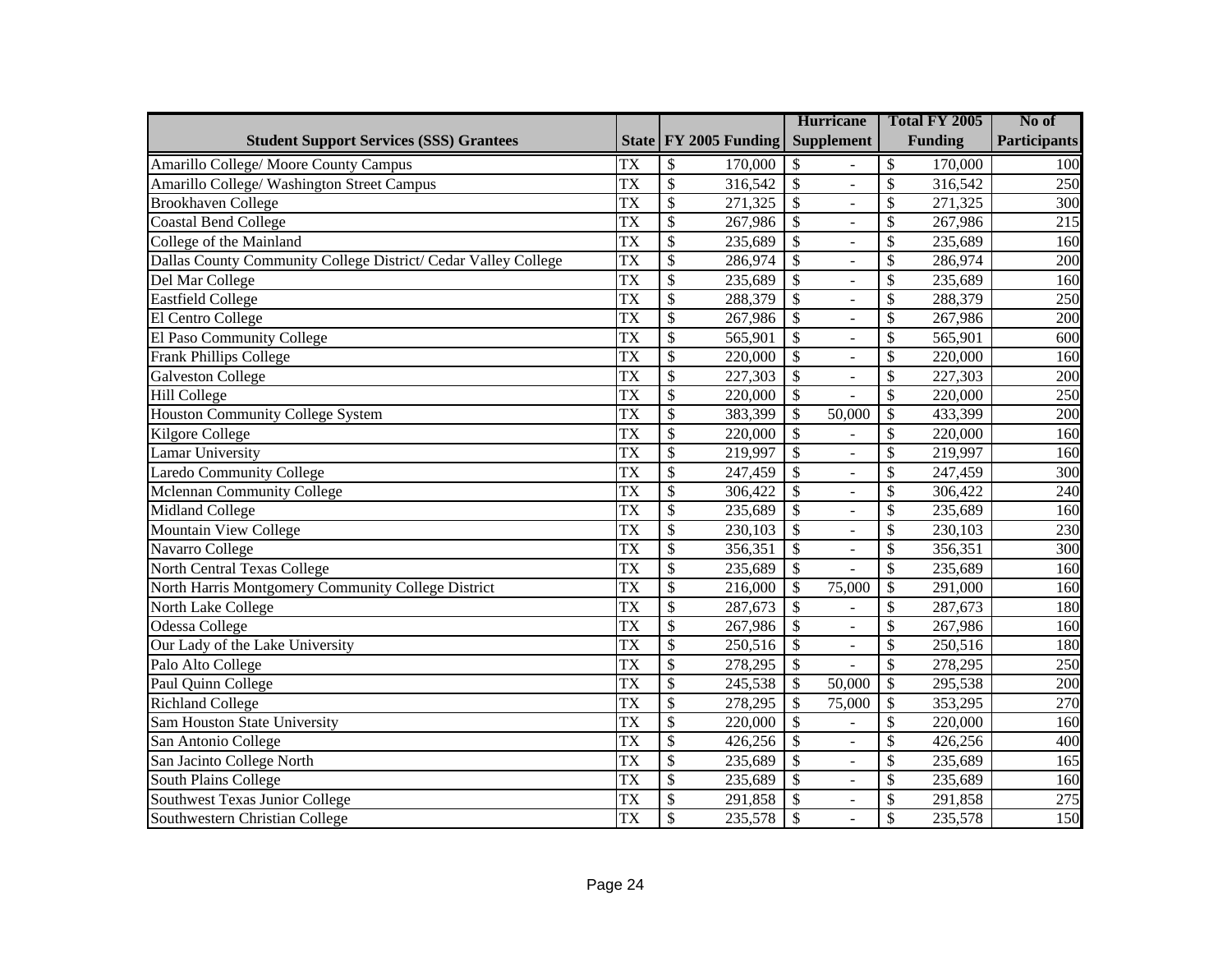|                                                |                 |                          |                       | <b>Hurricane</b>         |                          | Total FY 2005            |                | No of               |
|------------------------------------------------|-----------------|--------------------------|-----------------------|--------------------------|--------------------------|--------------------------|----------------|---------------------|
| <b>Student Support Services (SSS) Grantees</b> |                 |                          | State FY 2005 Funding |                          | <b>Supplement</b>        |                          | <b>Funding</b> | <b>Participants</b> |
| <b>Sul Ross State University</b>               | <b>TX</b>       | \$                       | 220,000               | \$                       |                          | \$                       | 220,000        | 160                 |
| <b>Tarrant County College</b>                  | <b>TX</b>       | $\overline{\$}$          | 267,986               | $\sqrt{3}$               | 50,000                   | \$                       | 317,986        | 165                 |
| Temple College                                 | <b>TX</b>       | $\overline{\$}$          | 223,040               | $\overline{\$}$          |                          | \$                       | 223,040        | 160                 |
| Texarkana College                              | <b>TX</b>       | $\overline{\$}$          | 242,298               | $\overline{\$}$          | $\overline{a}$           | \$                       | 242,298        | 225                 |
| Texas A & M International University           | <b>TX</b>       | $\overline{\$}$          | 235,689               | $\overline{\mathcal{S}}$ |                          | \$                       | 235,689        | 160                 |
| Texas A & M University/ Commerce/ Tamu         | <b>TX</b>       | $\overline{\$}$          | 498,509               | $\overline{\mathcal{S}}$ | $\overline{a}$           | \$                       | 498,509        | 425                 |
| Texas A & M University/ Corpus Christi         | <b>TX</b>       | $\overline{\$}$          | 235,689               | $\overline{\mathcal{S}}$ | $\overline{a}$           | \$                       | 235,689        | 160                 |
| Texas A & M University/ Kingsville             | <b>TX</b>       | $\overline{\$}$          | 276,822               | $\overline{\mathcal{S}}$ |                          | \$                       | 276,822        | 240                 |
| <b>Texas Christian University</b>              | <b>TX</b>       | $\overline{\$}$          | 244,735               | $\mathcal{S}$            | 50,000                   | \$                       | 294,735        | 160                 |
| <b>Texas Southern University</b>               | <b>TX</b>       | $\overline{\$}$          | 311,317               | $\mathcal{S}$            | 100,000                  | \$                       | 411,317        | 250                 |
| Texas State University/ San Marcos             | $\overline{TX}$ | $\overline{\mathcal{S}}$ | 271,074               | $\overline{\mathcal{S}}$ |                          | \$                       | 271,074        | $\overline{200}$    |
| <b>Trinity Valley Community College</b>        | <b>TX</b>       | $\overline{\mathcal{S}}$ | 300,750               | $\overline{\mathcal{S}}$ | $\omega$                 | $\overline{\mathcal{S}}$ | 300,750        | 350                 |
| <b>Tyler Junior College</b>                    | <b>TX</b>       | $\overline{\$}$          | 225,904               | $\overline{\mathcal{S}}$ |                          | $\overline{\mathcal{S}}$ | 225,904        | 200                 |
| University of Houston                          | <b>TX</b>       | $\overline{\$}$          | 286,897               | $\overline{\mathcal{S}}$ | 100,000                  | $\overline{\mathcal{S}}$ | 386,897        | 215                 |
| <b>University of North Texas</b>               | $\overline{TX}$ | $\overline{\$}$          | 327,564               | $\overline{\mathcal{S}}$ | 50,000                   | $\overline{\mathcal{S}}$ | 377,564        | 250                 |
| University of Texas/ Arlington                 | <b>TX</b>       | $\overline{\$}$          | 345,147               | $\overline{\mathcal{S}}$ | 100,000                  | \$                       | 445,147        | 275                 |
| University of Texas/ Austin                    | <b>TX</b>       | $\overline{\$}$          | 220,000               | $\overline{\mathcal{S}}$ |                          | \$                       | 220,000        | 160                 |
| University of Texas/ Brownsville               | <b>TX</b>       | $\overline{\$}$          | 278,295               | $\overline{\mathcal{S}}$ | $\overline{a}$           | \$                       | 278,295        | $\overline{275}$    |
| University of Texas/ El Paso                   | <b>TX</b>       | $\overline{\$}$          | 277,552               | $\overline{\$}$          | $\overline{a}$           | \$                       | 277,552        | 200                 |
| University of the Incarnate Word               | <b>TX</b>       | $\overline{\$}$          | 235,689               | $\overline{\$}$          | $\overline{a}$           | \$                       | 235,689        | $\overline{200}$    |
| Victoria County Junior College District        | <b>TX</b>       | $\overline{\$}$          | 235,689               | $\overline{\$}$          | $\overline{\phantom{0}}$ | \$                       | 235,689        | 160                 |
| <b>Weatherford College</b>                     | <b>TX</b>       | $\overline{\$}$          | 235,689               | $\overline{\$}$          | $\overline{a}$           | \$                       | 235,689        | 160                 |
| West Texas A & M University                    | <b>TX</b>       | $\overline{\$}$          | 343,950               | $\overline{\$}$          | $\overline{a}$           | \$                       | 343,950        | 225                 |
| <b>Western Texas College</b>                   | <b>TX</b>       | $\overline{\$}$          | 220,000               | $\overline{\$}$          | $\overline{a}$           | \$                       | 220,000        | 160                 |
| <b>Wiley College</b>                           | <b>TX</b>       | $\overline{\$}$          | 234,229               | $\overline{\$}$          | $\overline{a}$           | \$                       | 234,229        | 220                 |
| College of Eastern Utah/ Price                 | UT              | $\overline{\$}$          | 235,683               | $\overline{\$}$          | $\overline{a}$           | \$                       | 235,683        | 160                 |
| College of Eastern Utah/ San Juan Campus       | UT              | $\overline{\$}$          | 328,921               | $\overline{\$}$          | $\overline{a}$           | \$                       | 328,921        | 200                 |
| Dixie State College of Utah                    | UT              | $\overline{\$}$          | 294,434               | $\overline{\$}$          | $\blacksquare$           | \$                       | 294,434        | 200                 |
| Salt Lake Community College/Redwood Road       | <b>UT</b>       | $\overline{\$}$          | 303,680               | $\overline{\$}$          | $\overline{a}$           | \$                       | 303,680        | 175                 |
| Snow College                                   | UT              | $\overline{\$}$          | 324,668               | $\overline{\$}$          | $\blacksquare$           | \$                       | 324,668        | 200                 |
| Southern Utah University                       | UT              | $\overline{\$}$          | 271,074               | $\overline{\$}$          | $\overline{a}$           | \$                       | 271,074        | 160                 |
| University of Utah                             | UT              | $\overline{\$}$          | 314,546               | $\overline{\$}$          | $\blacksquare$           | \$                       | 314,546        | 225                 |
| Utah State University/Logan                    | UT              | $\overline{\$}$          | 278,295               | $\overline{\mathcal{S}}$ | $\overline{a}$           | \$                       | 278,295        | 190                 |
| <b>Utah Valley State College</b>               | UT              | \$                       | 234,228               | \$                       | $\blacksquare$           | \$                       | 234,228        | 150                 |
| Weber State University                         | UT              | \$                       | 381,858               | $\overline{\mathcal{S}}$ |                          | \$                       | 381,858        | 285                 |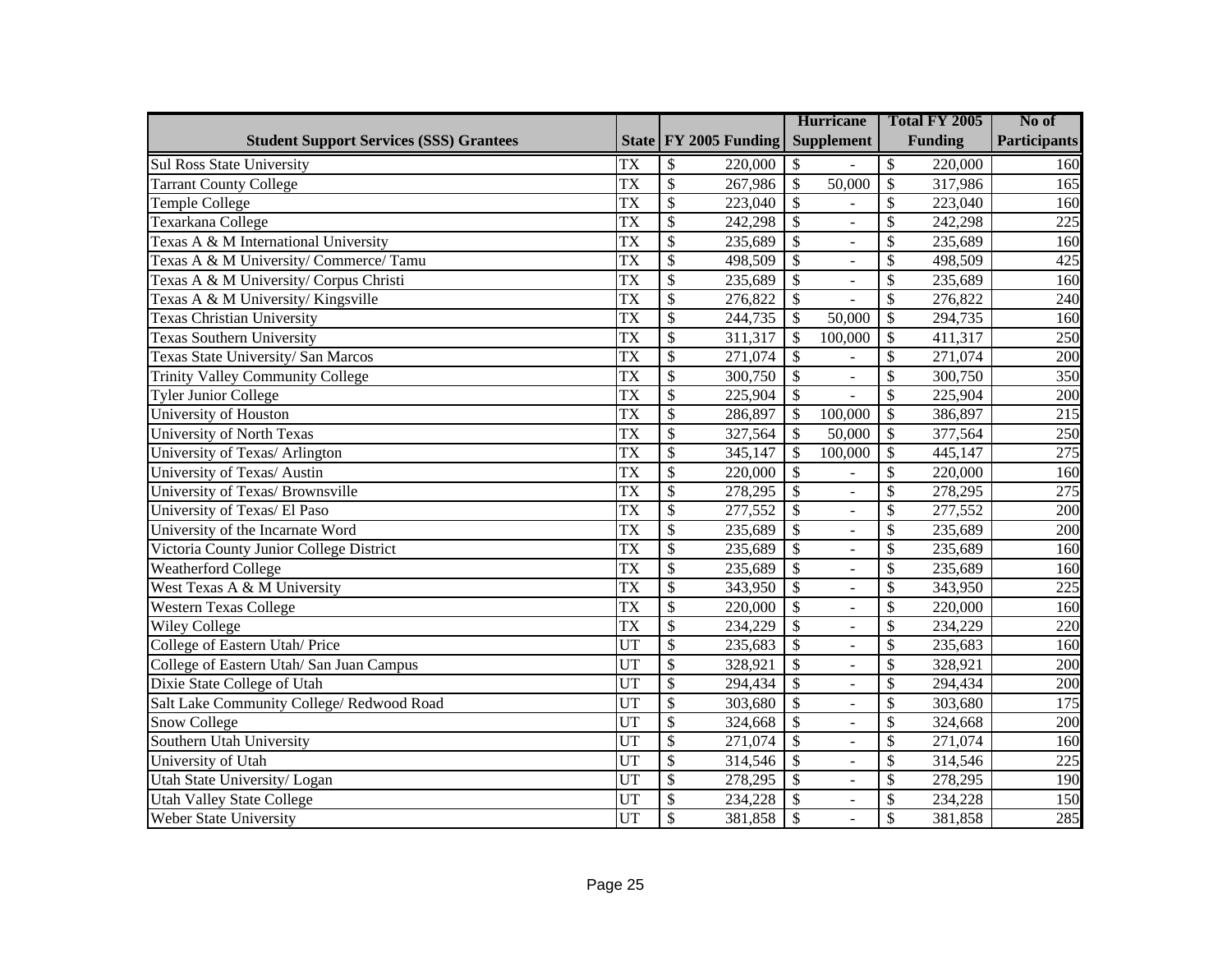|                                                |                        |                                     | <b>Hurricane</b>                           | Total FY 2005                       | No of               |
|------------------------------------------------|------------------------|-------------------------------------|--------------------------------------------|-------------------------------------|---------------------|
| <b>Student Support Services (SSS) Grantees</b> |                        | State FY 2005 Funding               | <b>Supplement</b>                          | <b>Funding</b>                      | <b>Participants</b> |
| Dabney S. Lancaster Community College          | <b>VA</b>              | \$<br>274,950                       | \$                                         | \$<br>274,950                       | 250                 |
| <b>Hampton University</b>                      | $\overline{VA}$        | $\overline{\mathcal{S}}$<br>278,295 | $\mathcal{S}$<br>$\overline{a}$            | \$<br>278,295                       | 190                 |
| Lord Fairfax Community College                 | <b>VA</b>              | \$<br>235,689                       | $\mathcal{S}$                              | \$<br>235,689                       | 160                 |
| Mountain Empire Community College              | $\overline{VA}$        | $\overline{\$}$<br>275,596          | $\mathcal{S}$<br>$\overline{a}$            | \$<br>275,596                       | 175                 |
| <b>Norfolk State University</b>                | <b>VA</b>              | \$<br>400,423                       | $\mathcal{S}$<br>÷,                        | \$<br>400,423                       | 400                 |
| Old Dominion University                        | $\overline{VA}$        | $\overline{\mathcal{S}}$<br>300,809 | $\overline{\$}$<br>$\overline{a}$          | \$<br>300,809                       | 200                 |
| <b>Patrick Henry Community College</b>         | $\overline{VA}$        | $\overline{\$}$<br>302,770          | $\overline{\mathcal{S}}$<br>$\overline{a}$ | \$<br>302,770                       | 225                 |
| Paul D. Camp Community College                 | $\overline{VA}$        | $\overline{\mathcal{S}}$<br>253,872 | $\overline{\$}$<br>$\overline{a}$          | \$<br>253,872                       | 175                 |
| <b>Radford University</b>                      | $\overline{VA}$        | $\overline{\$}$<br>278,298          | $\overline{\$}$<br>$\overline{a}$          | \$<br>278,298                       | 150                 |
| Rappahannock Community College                 | $\overline{VA}$        | $\overline{\mathcal{S}}$<br>279,535 | $\overline{\$}$<br>$\overline{a}$          | \$<br>279,535                       | $\frac{175}{2}$     |
| Southwest Virginia Community College           | $\overline{VA}$        | $\overline{\$}$<br>357,130          | $\overline{\$}$<br>$\overline{a}$          | $\overline{\mathcal{S}}$<br>357,130 | 300                 |
| <b>Thomas Nelson Community College</b>         | $\overline{VA}$        | $\overline{\$}$<br>220,000          | $\overline{\$}$<br>$\overline{a}$          | $\overline{\mathcal{S}}$<br>220,000 | 160                 |
| <b>Tidewater Community College</b>             | $\overline{VA}$        | $\overline{\$}$<br>267,986          | $\overline{\mathcal{S}}$<br>$\overline{a}$ | \$<br>267,986                       | 180                 |
| University of Virginia/ Wise                   | $\overline{VA}$        | $\overline{\$}$<br>271,074          | $\overline{\mathcal{S}}$<br>$\overline{a}$ | $\overline{\mathcal{S}}$<br>271,074 | 190                 |
| Virginia Highlands Community College           | $\overline{VA}$        | $\overline{\$}$<br>342,917          | $\overline{\mathcal{S}}$<br>$\overline{a}$ | \$<br>342,917                       | $\overline{210}$    |
| Virginia State University                      | $\overline{VA}$        | $\mathcal{S}$<br>305,435            | $\mathcal{S}$<br>$\overline{a}$            | \$<br>305,435                       | 200                 |
| Virginia Western Community College             | $\overline{VA}$        | $\overline{\$}$<br>267,700          | $\mathcal{S}$<br>$\overline{a}$            | \$<br>267,700                       | 250                 |
| Wytheville Community College                   | $\overline{VA}$        | $\overline{\$}$<br>358,513          | $\mathcal{S}$<br>$\overline{a}$            | \$<br>358,513                       | 235                 |
| <b>Castleton State College</b>                 | <b>VT</b>              | \$<br>278,296                       | $\mathcal{S}$<br>÷,                        | \$<br>278,296                       | 230                 |
| Community College of Vermont                   | <b>VT</b>              | $\overline{\$}$<br>329,123          | $\mathcal{S}$<br>$\overline{a}$            | \$<br>329,123                       | 200                 |
| Johnson State College                          | $\overline{\text{VT}}$ | $\overline{\$}$<br>374,580          | $\overline{\mathcal{S}}$<br>÷,             | \$<br>374,580                       | 235                 |
| <b>Lyndon State College</b>                    | $\overline{\text{VT}}$ | $\overline{\$}$<br>266,316          | $\overline{\mathcal{S}}$<br>$\overline{a}$ | \$<br>266,316                       | 190                 |
| Southern Vermont College                       | $\overline{\text{VT}}$ | $\overline{\$}$<br>261,535          | $\overline{\$}$<br>÷,                      | \$<br>261,535                       | 200                 |
| University of Vermont                          | $\overline{\text{VT}}$ | $\overline{\$}$<br>295,465          | $\overline{\$}$<br>$\overline{a}$          | \$<br>295,465                       | 225                 |
| <b>Vermont Technical College</b>               | $\overline{\text{VT}}$ | $\overline{\$}$<br>272,392          | $\overline{\$}$<br>$\overline{a}$          | \$<br>272,392                       | 190                 |
| <b>Bellevue Community College</b>              | <b>WA</b>              | $\overline{\$}$<br>235,689          | $\overline{\$}$<br>$\overline{a}$          | \$<br>235,689                       | 160                 |
| <b>Big Bend Community College</b>              | <b>WA</b>              | $\overline{\$}$<br>267,986          | $\overline{\$}$<br>$\overline{a}$          | \$<br>267,986                       | 186                 |
| Central Washington University                  | <b>WA</b>              | $\overline{\$}$<br>267,986          | $\overline{\$}$<br>$\overline{a}$          | \$<br>267,986                       | 225                 |
| Centralia College                              | <b>WA</b>              | $\overline{\$}$<br>304,974          | $\overline{\$}$<br>$\overline{a}$          | \$<br>304,974                       | $\overline{215}$    |
| Columbia Basin College                         | <b>WA</b>              | $\overline{\$}$<br>277,976          | $\overline{\$}$<br>$\overline{a}$          | \$<br>277,976                       | 200                 |
| Eastern Washington University                  | <b>WA</b>              | $\overline{\$}$<br>378,276          | $\overline{\$}$<br>$\overline{a}$          | \$<br>378,276                       | 290                 |
| <b>Edmonds Community College</b>               | <b>WA</b>              | $\overline{\$}$<br>220,000          | $\overline{\mathcal{S}}$<br>$\overline{a}$ | \$<br>220,000                       | 160                 |
| <b>Everett Community College</b>               | <b>WA</b>              | $\overline{\$}$<br>328,764          | $\overline{\mathcal{S}}$<br>$\overline{a}$ | \$<br>328,764                       | 220                 |
| Evergreen State College                        | <b>WA</b>              | $\overline{\$}$<br>286,087          | $\overline{\mathcal{S}}$<br>$\overline{a}$ | \$<br>286,087                       | 180                 |
| <b>Grays Harbor College</b>                    | <b>WA</b>              | $\overline{\$}$<br>220,000          | $\overline{\mathcal{S}}$                   | \$<br>220,000                       | 160                 |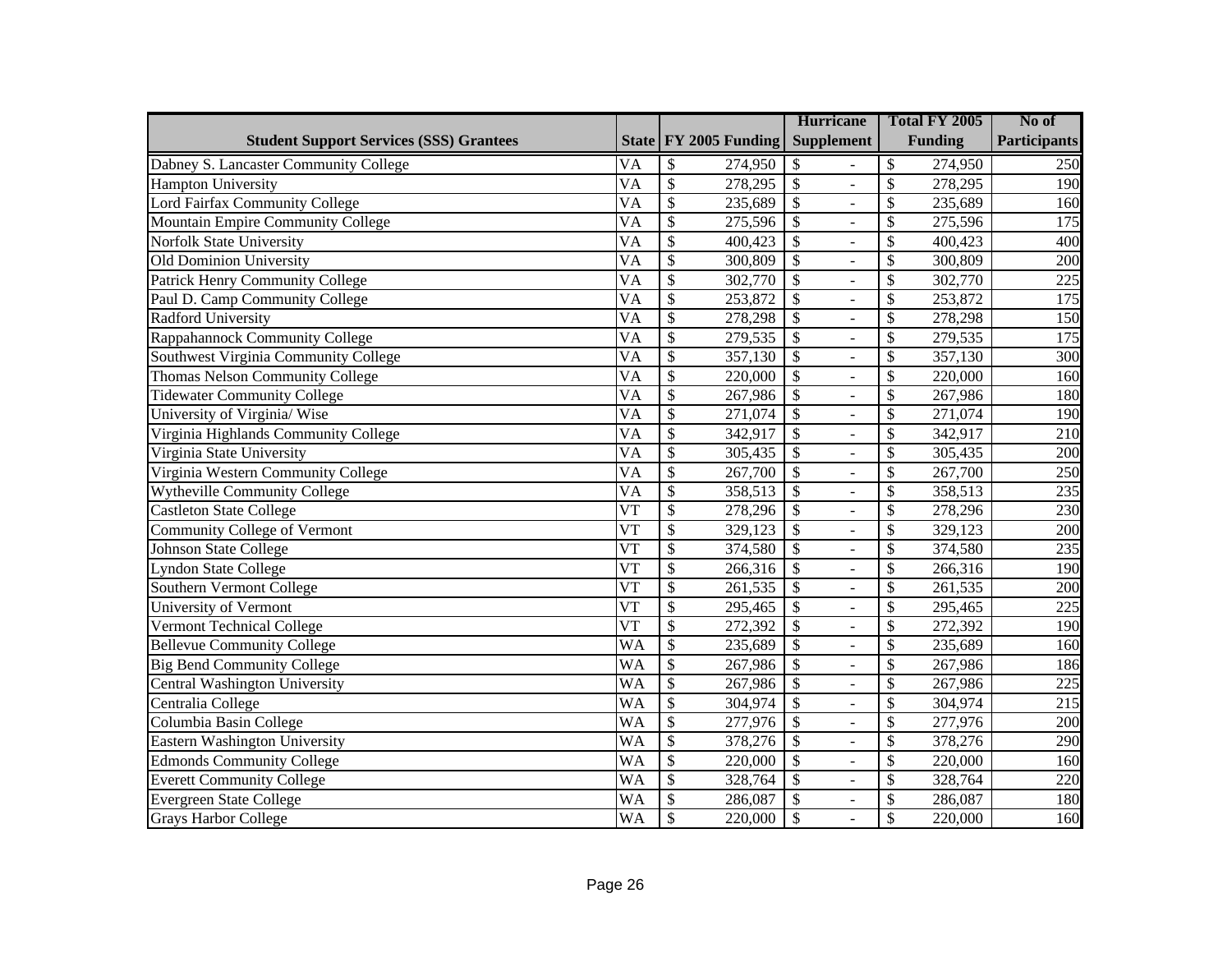|                                                |           |                 |                       | <b>Hurricane</b>         |                          | Total FY 2005            |                | No of               |
|------------------------------------------------|-----------|-----------------|-----------------------|--------------------------|--------------------------|--------------------------|----------------|---------------------|
| <b>Student Support Services (SSS) Grantees</b> |           |                 | State FY 2005 Funding |                          | <b>Supplement</b>        |                          | <b>Funding</b> | <b>Participants</b> |
| <b>Green River Community College</b>           | <b>WA</b> | \$              | 278,295               | \$                       |                          | \$                       | 278,295        | 200                 |
| Heritage College                               | <b>WA</b> | $\overline{\$}$ | 220,000               | $\mathcal{S}$            | $\overline{a}$           | \$                       | 220,000        | 160                 |
| Lake Washington Technical College/ Disabled    | <b>WA</b> | \$              | 219,791               | $\mathcal{S}$            |                          | \$                       | 219,791        | 160                 |
| Lower Columbia College                         | <b>WA</b> | $\overline{\$}$ | 340,337               | $\mathcal{S}$            | $\overline{a}$           | \$                       | 340,337        | 220                 |
| Northwest Indian College                       | <b>WA</b> | $\overline{\$}$ | 247,500               | $\mathcal{S}$            | ÷,                       | \$                       | 247,500        | 180                 |
| Pierce College/Fort Steilacoom                 | <b>WA</b> | $\overline{\$}$ | 220,000               | $\overline{\$}$          | $\overline{a}$           | \$                       | 220,000        | 160                 |
| <b>Seattle Central Community College</b>       | <b>WA</b> | $\overline{\$}$ | 482,218               | $\overline{\$}$          | $\overline{a}$           | \$                       | 482,218        | 350                 |
| <b>Skagit Valley College</b>                   | <b>WA</b> | $\overline{\$}$ | 327,467               | $\overline{\$}$          | $\overline{a}$           | \$                       | 327,467        | 230                 |
| <b>South Seattle Community College</b>         | <b>WA</b> | $\overline{\$}$ | 281,190               | $\overline{\$}$          | $\overline{a}$           | \$                       | 281,190        | 185                 |
| <b>Tacoma Community College</b>                | <b>WA</b> | $\overline{\$}$ | 267,986               | $\overline{\mathcal{S}}$ |                          | \$                       | 267,986        | 200                 |
| University of Washington                       | <b>WA</b> | $\overline{\$}$ | 423,796               | $\overline{\mathcal{S}}$ | 50,000                   | $\overline{\mathcal{S}}$ | 473,796        | 300                 |
| Walla Walla Community College                  | <b>WA</b> | $\overline{\$}$ | 380,187               | $\overline{\$}$          |                          | $\overline{\mathcal{S}}$ | 380,187        | 250                 |
| <b>Washington State University</b>             | <b>WA</b> | $\overline{\$}$ | 220,000               | $\overline{\mathcal{S}}$ | $\overline{a}$           | $\overline{\mathcal{S}}$ | 220,000        | 160                 |
| Yakima Valley Community College                | <b>WA</b> | $\overline{\$}$ | 281,778               | $\overline{\$}$          | $\overline{a}$           | \$                       | 281,778        | 200                 |
| <b>Beloit College</b>                          | WI        | $\overline{\$}$ | 267,986               | $\overline{\mathcal{S}}$ | $\overline{a}$           | \$                       | 267,986        | 125                 |
| College of Menominee Nation                    | WI        | $\overline{\$}$ | 220,000               | $\mathcal{S}$            | $\blacksquare$           | \$                       | 220,000        | 160                 |
| Lac Courte Oreilles Ojibwa Community College   | WI        | $\overline{\$}$ | 270,964               | $\mathcal{S}$            |                          | \$                       | 270,964        | 160                 |
| Marquette University                           | WI        | $\overline{\$}$ | 486,617               | \$                       | 50,000                   | \$                       | 536,617        | 280                 |
| Milwaukee School of Engineering                | WI        | \$              | 235,689               | $\mathcal{S}$            |                          | \$                       | 235,689        | 140                 |
| Northcentral Technical College                 | WI        | $\overline{\$}$ | 235,689               | $\mathcal{S}$            | $\blacksquare$           | \$                       | 235,689        | 170                 |
| <b>Ripon College</b>                           | WI        | $\overline{\$}$ | 244,735               | $\overline{\mathcal{S}}$ | ÷,                       | \$                       | 244,735        | 160                 |
| University of Wisconsin/Eau Claire             | WI        | $\overline{\$}$ | 360,326               | $\overline{\$}$          | $\equiv$                 | \$                       | 360,326        | 300                 |
| University of Wisconsin/La Crosse              | WI        | $\overline{\$}$ | 359,636               | $\overline{\$}$          | ÷,                       | \$                       | 359,636        | $\overline{375}$    |
| University of Wisconsin/ Madison               | WI        | $\overline{\$}$ | 278,295               | $\overline{\$}$          | $\overline{a}$           | \$                       | 278,295        | 275                 |
| University of Wisconsin/ Milwaukee             | WI        | $\overline{\$}$ | 291,516               | $\overline{\$}$          | $\overline{a}$           | \$                       | 291,516        | 250                 |
| University of Wisconsin/ Oshkosh               | WI        | $\overline{\$}$ | 367,108               | $\overline{\$}$          | $\overline{a}$           | \$                       | 367,108        | 300                 |
| University of Wisconsin/ Parkside              | WI        | $\overline{\$}$ | 276,793               | $\overline{\$}$          | $\overline{\phantom{0}}$ | \$                       | 276,793        | 160                 |
| University of Wisconsin/ Platteville           | WI        | $\overline{\$}$ | 348,516               | $\overline{\$}$          | $\overline{a}$           | \$                       | 348,516        | 300                 |
| University of Wisconsin/River Falls            | WI        | $\overline{\$}$ | 278,292               | $\overline{\$}$          | $\overline{a}$           | \$                       | 278,292        | 200                 |
| University of Wisconsin/ Stevens Point         | WI        | $\overline{\$}$ | 271,784               | $\overline{\$}$          | $\overline{a}$           | \$                       | 271,784        | 210                 |
| University of Wisconsin/ Stout                 | WI        | $\overline{\$}$ | 296,849               | $\overline{\$}$          | $\overline{a}$           | \$                       | 296,849        | 270                 |
| University of Wisconsin/Stout/Disabled         | WI        | $\overline{\$}$ | 235,689               | $\overline{\$}$          | $\overline{a}$           | \$                       | 235,689        | 160                 |
| University of Wisconsin/ Superior              | WI        | $\overline{\$}$ | 278,295               | $\overline{\mathcal{S}}$ | $\overline{a}$           | \$                       | 278,295        | 160                 |
| University of Wisconsin/ Waukesha              | WI        | $\overline{\$}$ | 526,629               | $\overline{\$}$          | $\overline{a}$           | \$                       | 526,629        | 450                 |
| Viterbo University                             | WI        | $\overline{\$}$ | 280,681               | $\overline{\mathcal{S}}$ |                          | \$                       | 280,681        | 200                 |